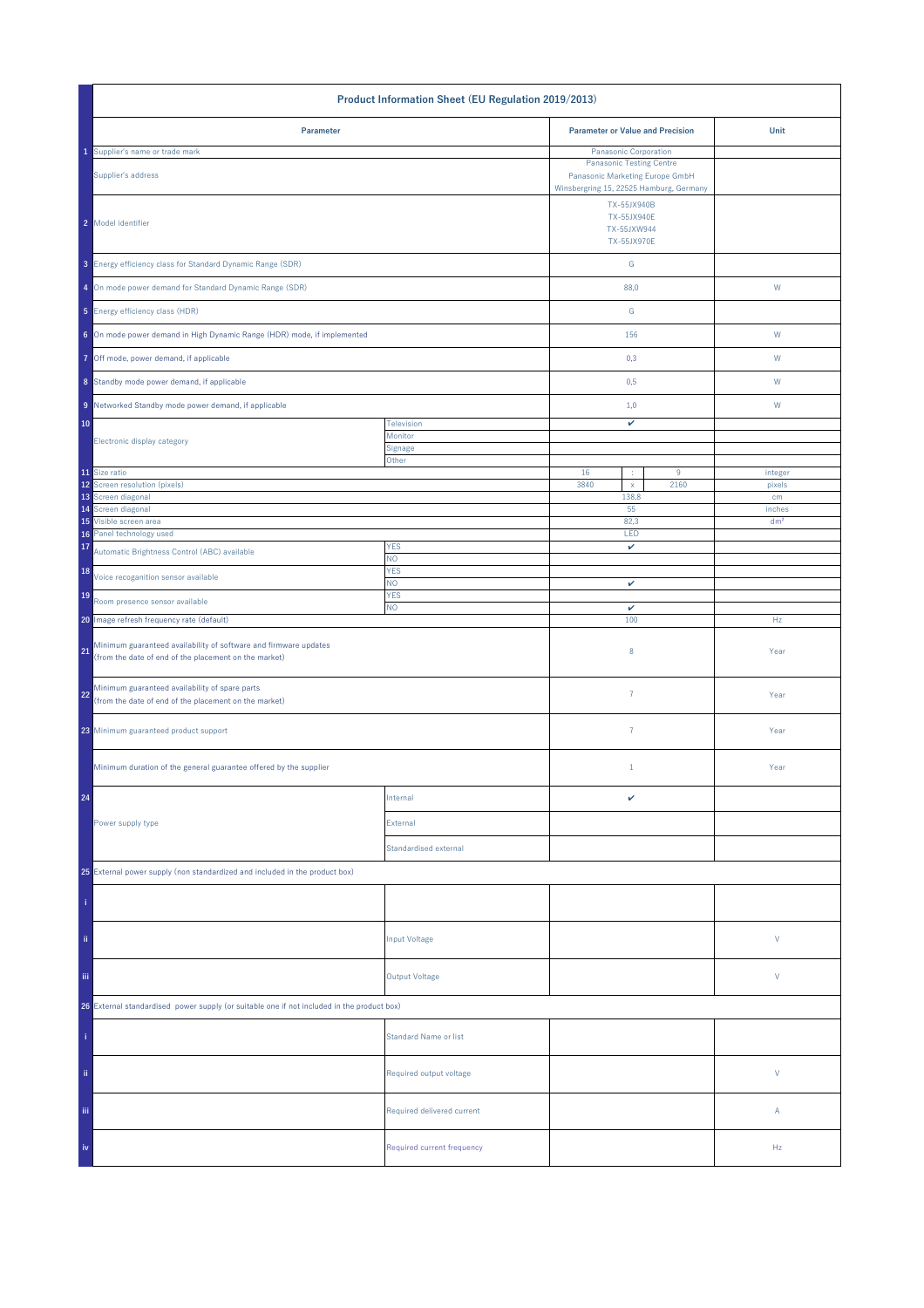| Fiche d'information sur le produit (RÈGLEMENT DÉLÉGUÉ (UE) 2019/2013 DE LA COMMISSION)                                                         |                                                          |                                                                                                     |           |                  |  |
|------------------------------------------------------------------------------------------------------------------------------------------------|----------------------------------------------------------|-----------------------------------------------------------------------------------------------------|-----------|------------------|--|
| Paramètre                                                                                                                                      |                                                          | Paramètre ou valeur et précision                                                                    |           | Unité            |  |
| Nom du fournisseur ou marque commerciale                                                                                                       |                                                          | Panasonic Corporation                                                                               |           |                  |  |
| Adresse du fournisseur                                                                                                                         |                                                          | <b>Panasonic Testing Centre</b><br>Panasonic Marketing Europe GmbH                                  |           |                  |  |
| 2 Référence du modèle                                                                                                                          |                                                          | Winsbergring 15, 22525 Hamburg, Germany<br>TX-55JX940B<br>TX-55JX940E<br>TX-55JXW944<br>TX-55JX970E |           |                  |  |
| 3 Classe d'efficacité énergétique pour la gamme dynamique standard (SDR)                                                                       |                                                          | ${\mathsf G}$                                                                                       |           |                  |  |
| 4 Puissance appelée en mode marche pour la gamme dynamique standard (SDR)                                                                      |                                                          | 88,0                                                                                                |           | W                |  |
| 5 Classe d'efficacité énergétique (HDR)                                                                                                        |                                                          | ${\mathbb G}$                                                                                       |           |                  |  |
| 6 Puissance appelée en mode marche pour la haute gamme dynamique (HDR), le cas échéant                                                         |                                                          | 156                                                                                                 |           | W                |  |
| Puissance appelée en mode arrêt, le cas échéant<br>7                                                                                           |                                                          | 0,3                                                                                                 |           | W                |  |
| 8 Puissance appelée en mode veille, le cas échéant                                                                                             |                                                          | 0,5                                                                                                 |           | W                |  |
| 9 Puissance appelée en mode veille avec maintien de la connexion au réseau, le cas échéant                                                     |                                                          | 1,0                                                                                                 |           | W                |  |
| 10<br>Catégorie de dispositif d'affichage électronique                                                                                         | téléviseur<br>écran<br>dispositif d'affichage dynamique/ | v                                                                                                   |           |                  |  |
|                                                                                                                                                | autre                                                    |                                                                                                     |           |                  |  |
| 11 Rapport de taille<br>Résolution de l'écran (pixels)<br>12                                                                                   |                                                          | 16<br>÷<br>3840<br>$\mathsf X$                                                                      | 9<br>2160 | entier<br>pixels |  |
| 13 Diagonale de l'écran                                                                                                                        |                                                          | 138,8                                                                                               |           | cm               |  |
| 14 Diagonale de l'écran                                                                                                                        |                                                          | 55                                                                                                  |           | pouces           |  |
| Surface visible de l'écran<br>15<br>Technologie d'affichage utilisée<br>16                                                                     |                                                          | 82,3<br>LED                                                                                         |           | dm <sup>2</sup>  |  |
| 17<br>Réglage automatique de la luminosité (ABC) disponible                                                                                    | OUI<br><b>NON</b>                                        | v                                                                                                   |           |                  |  |
| 18<br>Capteur de reconnaissance vocale disponible                                                                                              | OUI<br><b>NON</b>                                        | v                                                                                                   |           |                  |  |
| 19<br>Capteur de présence disponible                                                                                                           | OUI<br><b>NON</b>                                        | $\checkmark$                                                                                        |           |                  |  |
| 20 Taux de fréquence de rafraîchissement de l'image (par défaut)                                                                               |                                                          | 100                                                                                                 |           | Hz               |  |
| Disponibilité minimale garantie des mises à jour du logiciel et du micrologiciel (à compter de la date de fin de mise sur le march<br>21<br>é) |                                                          | 8                                                                                                   |           | années           |  |
| Disponibilité minimale garantie des pièces de rechange<br>22<br>(à compter de la date de fin d'introduction sur le marché)                     |                                                          | $\overline{7}$                                                                                      |           | années           |  |
| 23 Assistance produit minimale garantie                                                                                                        |                                                          | $\overline{7}$                                                                                      |           | années           |  |
| Durée mininale de la garantie générale offerte par le fournisseur                                                                              |                                                          | $1\,$                                                                                               |           | années           |  |
| 24                                                                                                                                             | Interne                                                  | v                                                                                                   |           |                  |  |
| Type d'alimentation:                                                                                                                           | Externe                                                  |                                                                                                     |           |                  |  |
|                                                                                                                                                | Externe normalisée                                       |                                                                                                     |           |                  |  |
| 25 Alimentation externe (incluse dans l'emballage du produit)                                                                                  |                                                          |                                                                                                     |           |                  |  |
|                                                                                                                                                |                                                          |                                                                                                     |           |                  |  |
| ii.                                                                                                                                            | Tension d'entrée                                         |                                                                                                     |           | V                |  |
| Tension de sortie                                                                                                                              |                                                          |                                                                                                     | V         |                  |  |
| 26 Alimentation externe normalisée (ou appropriée si non incluse dans l'emballage du produit)                                                  |                                                          |                                                                                                     |           |                  |  |
|                                                                                                                                                | Nom de la norme ou liste                                 |                                                                                                     |           |                  |  |
| ii.                                                                                                                                            | Tension de sortie requise                                |                                                                                                     |           | V                |  |
| Ϊij                                                                                                                                            | Intensité du courant à fournir                           |                                                                                                     |           | Α                |  |
| iv                                                                                                                                             | Fréquence du courant requise                             |                                                                                                     |           | Hz               |  |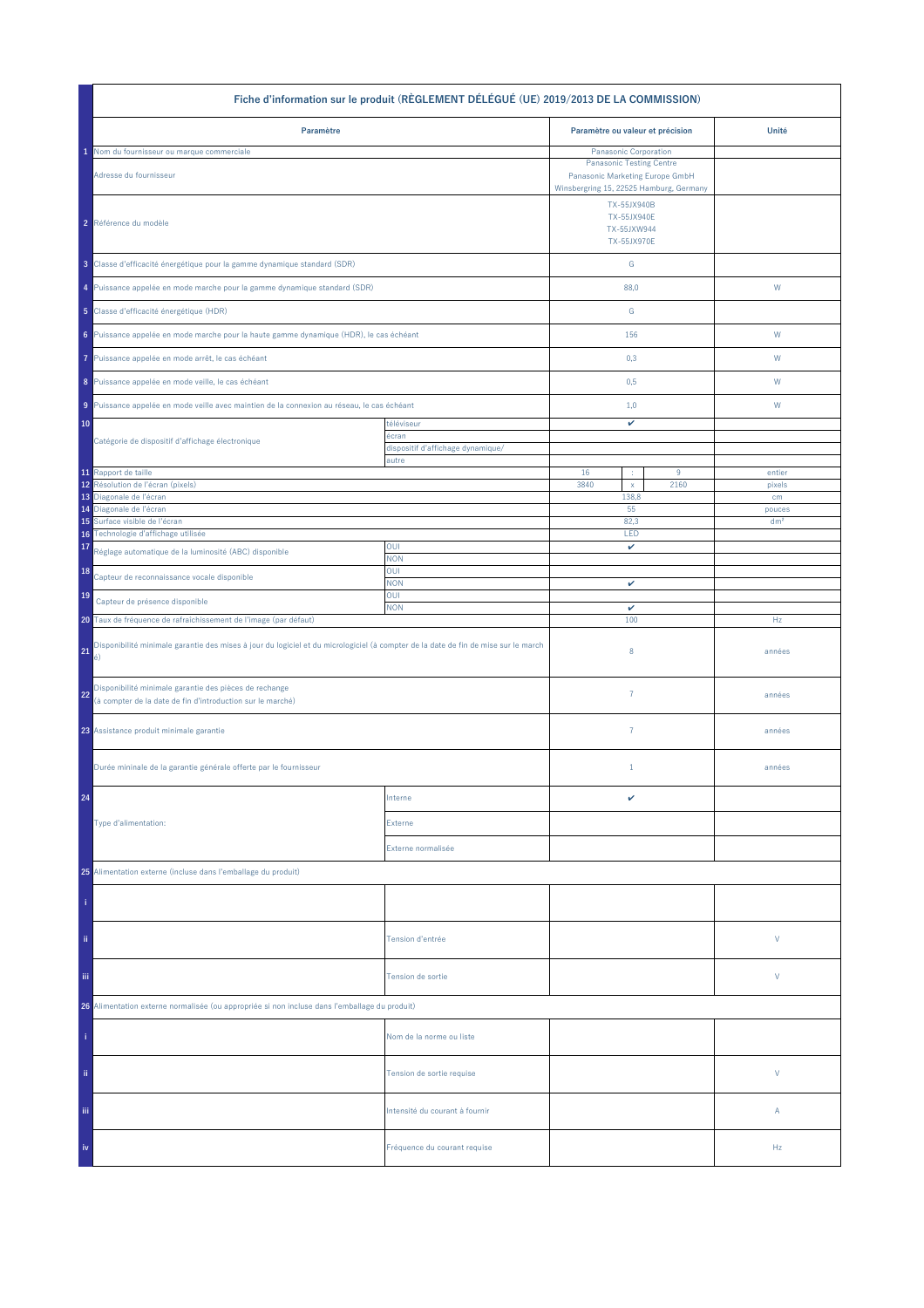| Produktdatenblatt (DELEGIERTE VERORDNUNG (EU) 2019/2013 DER KOMMISSION)                                                         |                             |                                                          |                                                                                                                                        |                 |  |
|---------------------------------------------------------------------------------------------------------------------------------|-----------------------------|----------------------------------------------------------|----------------------------------------------------------------------------------------------------------------------------------------|-----------------|--|
| Parameter                                                                                                                       |                             | Parameter oder Wert und Genauigkeit                      |                                                                                                                                        | <b>Einheit</b>  |  |
| Name oder Handelsmarke des Lieferanten<br>Adresse des Lieferanten                                                               |                             |                                                          | Panasonic Corporation<br><b>Panasonic Testing Centre</b><br>Panasonic Marketing Europe GmbH<br>Winsbergring 15, 22525 Hamburg, Germany |                 |  |
| 2 Modellkennung                                                                                                                 |                             | TX-55JX940B<br>TX-55JX940E<br>TX-55JXW944<br>TX-55JX970E |                                                                                                                                        |                 |  |
| 3 Energieeffizienzklasse bei StandardDynamikumfang (SDR)                                                                        |                             | ${\mathsf G}$                                            |                                                                                                                                        |                 |  |
| 4 Leistungsaufnahme im Ein-Zustand bei Standard-Dynamikumfang (SDR)                                                             |                             | 88,0                                                     |                                                                                                                                        | W               |  |
| 5 Energieeffizienzklasse (HDR)                                                                                                  |                             | G                                                        |                                                                                                                                        |                 |  |
| 6 Leistungsaufnahme im Ein-Zustand bei hohem Dynamikumfang (HDR), falls vorhanden                                               |                             | 156                                                      |                                                                                                                                        | W               |  |
| 7 Leistungsaufnahme im Aus-Zustand, falls zutreffend                                                                            |                             | 0,3                                                      |                                                                                                                                        | W               |  |
| 8 Leistungsaufnahme im Bereitschaftszustand, falls zutreffend                                                                   |                             | 0,5                                                      |                                                                                                                                        | W               |  |
| 9 Leistungsaufnahme im vernetzten Bereitschaftsbetrieb, falls zutreffend                                                        |                             | 1,0                                                      |                                                                                                                                        | W               |  |
| 10                                                                                                                              | Fernsehgerät<br>Monitor     | v                                                        |                                                                                                                                        |                 |  |
| Art des elektronischen Displays                                                                                                 | Signage-Display<br>sonstige |                                                          |                                                                                                                                        |                 |  |
| 11 Seitenverhältnis                                                                                                             |                             | 16<br>÷                                                  | $9\,$                                                                                                                                  | ganze Zahl      |  |
| 12 Bildschirmauflösung (Pixel)                                                                                                  |                             | 3840<br>$\mathsf{x}$                                     | 2160                                                                                                                                   | Pixel           |  |
| 13 Bildschirmdiagonale<br>Bildschirmdiagonale<br>14                                                                             |                             | 138,8<br>55                                              |                                                                                                                                        | cm<br>Zoll      |  |
| Sichtbare Bildschirmfläche<br>15                                                                                                |                             | 82,3                                                     |                                                                                                                                        | dm <sup>2</sup> |  |
| Verwendete Panel-Technologie<br>16<br>17                                                                                        | JA                          | LED<br>v                                                 |                                                                                                                                        |                 |  |
| Automatische Helligkeitsregelung (ABC) vorhanden                                                                                | <b>NEIN</b>                 |                                                          |                                                                                                                                        |                 |  |
| 18<br>Spracherkennungssensor vorhanden                                                                                          | JA<br><b>NEIN</b>           | v                                                        |                                                                                                                                        |                 |  |
| 19<br>Anwesenheitssensor vorhanden                                                                                              | JA<br><b>NEIN</b>           | $\checkmark$                                             |                                                                                                                                        |                 |  |
| 20 Bildwiederholfrequenz(Standard)                                                                                              |                             | 100                                                      |                                                                                                                                        | Hz              |  |
| Mindestens garantierte Software- und Firmware-Aktualisierungen<br>21<br>(ab dem Zeitpunkt der Beendigung des Inverkehrbringens) |                             | 8                                                        |                                                                                                                                        | Jahr            |  |
| Mindestens garantierte Verfügbarkeit von Ersatzteilen<br>22<br>(ab dem Zeitpunkt der Beendigung des Inverkehrbringens)          |                             | $\overline{7}$                                           |                                                                                                                                        | Jahr            |  |
| 23 Mindestens garantierte Produktunterstützung                                                                                  |                             | $\overline{7}$                                           |                                                                                                                                        | Jahr            |  |
| Mindestlaufzeit der vom Lieferanten angebotenen allgemeinen Garantie                                                            |                             | $\mathbf{1}$                                             |                                                                                                                                        | Jahr            |  |
| 24                                                                                                                              | Intern                      | v                                                        |                                                                                                                                        |                 |  |
| Art der Stromversorgung (Netzteil)                                                                                              | extern                      |                                                          |                                                                                                                                        |                 |  |
|                                                                                                                                 | extern genormt              |                                                          |                                                                                                                                        |                 |  |
| 25 Externes Netzteil (nicht genormt, und in der Verkaufsverpackung enthalten)                                                   |                             |                                                          |                                                                                                                                        |                 |  |
|                                                                                                                                 |                             |                                                          |                                                                                                                                        |                 |  |
| ii.                                                                                                                             | Eingangsspannung            |                                                          |                                                                                                                                        | V               |  |
| Ϊij<br>Ausgangsspannung                                                                                                         |                             |                                                          |                                                                                                                                        | V               |  |
| 26 Genormtes externes Netzteil (oder geeignetes Netzteil, falls nicht in der Verkaufsverpackung enthalten)                      |                             |                                                          |                                                                                                                                        |                 |  |
|                                                                                                                                 | Normbezeichnung oder Liste  |                                                          |                                                                                                                                        |                 |  |
| ii.                                                                                                                             | Benötigte Ausgangsspannung  |                                                          |                                                                                                                                        | V               |  |
| Ϊij                                                                                                                             | Benötigte Stromstärke       |                                                          |                                                                                                                                        | Α               |  |
| iv                                                                                                                              | Benötigte Stromfrequenz     |                                                          |                                                                                                                                        | Hz              |  |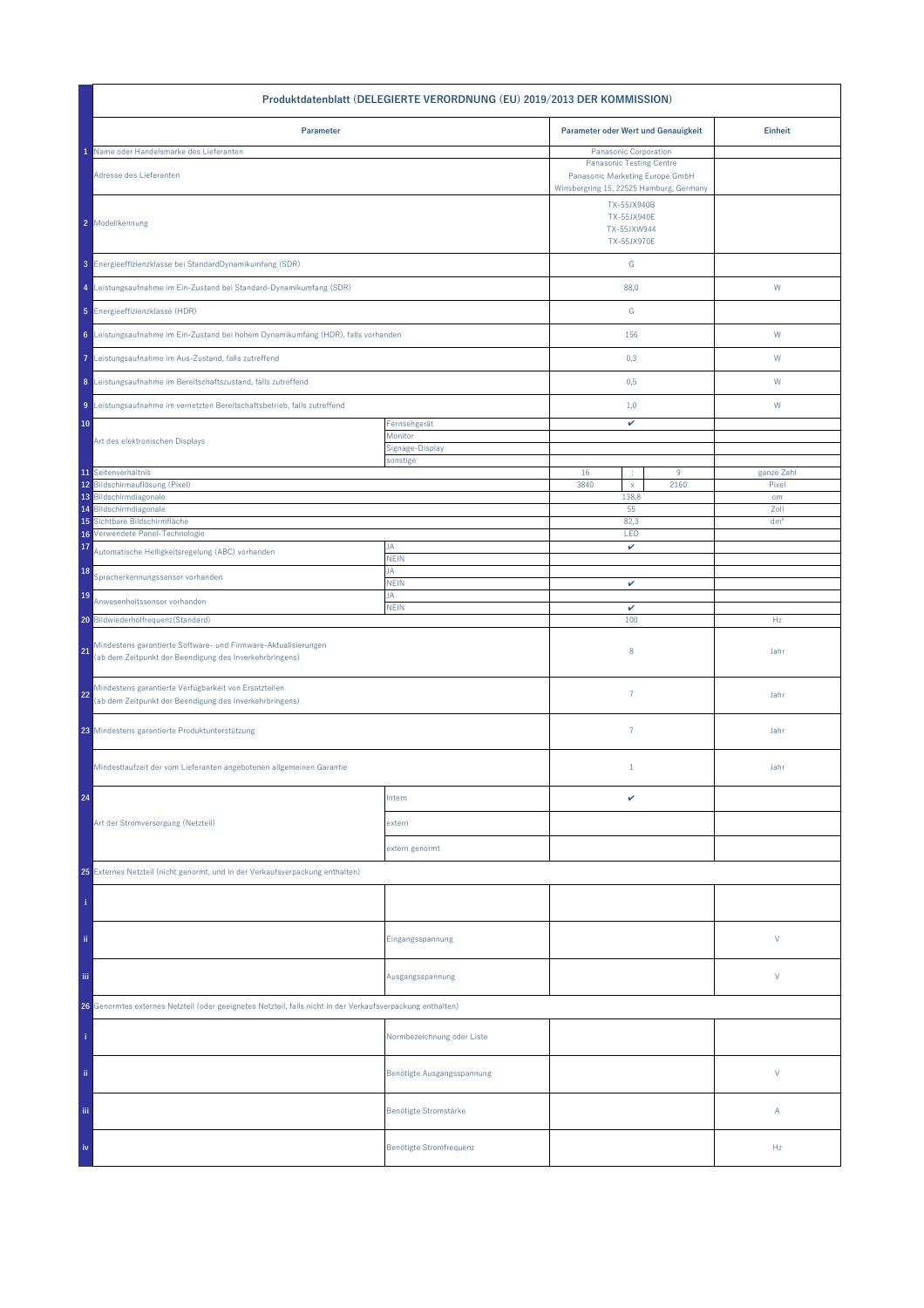| Productinformatieblad (GEDELEGEERDE VERORDENING (EU) 2019/2013 VAN DE COMMISSIE)                                                               |                                |                                                                        |                                                                                                                                        |                 |  |
|------------------------------------------------------------------------------------------------------------------------------------------------|--------------------------------|------------------------------------------------------------------------|----------------------------------------------------------------------------------------------------------------------------------------|-----------------|--|
| Parameter                                                                                                                                      |                                | <b>Parameter of Waarde en precisie</b>                                 |                                                                                                                                        | <b>Eenheid</b>  |  |
| Naam van de leverancier of handelsmerk<br>Adres van de leverancier                                                                             |                                |                                                                        | Panasonic Corporation<br><b>Panasonic Testing Centre</b><br>Panasonic Marketing Europe GmbH<br>Winsbergring 15, 22525 Hamburg, Germany |                 |  |
| 2 Typeaanduiding van het model                                                                                                                 |                                | TX-55JX940B<br><b>TX-55JX940E</b><br>TX-55JXW944<br><b>TX-55JX970E</b> |                                                                                                                                        |                 |  |
| 3 Energie-efficiëntieklasse voor SDR                                                                                                           |                                | ${\mathsf G}$                                                          |                                                                                                                                        |                 |  |
| 4 Opgenomen vermogen in de gebruiksstand voor SDR                                                                                              |                                | 88,0                                                                   |                                                                                                                                        | ${\mathsf W}$   |  |
| 5 Energie-efficiëntieklasse (HDR)                                                                                                              |                                | G                                                                      |                                                                                                                                        |                 |  |
| 6 Opgenomen vermogen in de gebruiksstand in HDR-modus, indien geïmplementeerd                                                                  |                                | 156                                                                    |                                                                                                                                        | W               |  |
| Opgenomen vermogen in uitstand, indien van toepassing<br>7                                                                                     |                                | 0,3                                                                    |                                                                                                                                        | W               |  |
| 8 Opgenomen vermogen in stand-bystand, indien van toepassing                                                                                   |                                | 0,5                                                                    |                                                                                                                                        | W               |  |
| 9 Opgenomen vermogen in netwerkgebonden stand-bystand, indien van toepassing                                                                   |                                | 1,0                                                                    |                                                                                                                                        | W               |  |
| 10                                                                                                                                             | televisie<br>monitor           | v                                                                      |                                                                                                                                        |                 |  |
| Categorie elektronisch beeldscherm                                                                                                             | informatiebeeldscherm<br>ander |                                                                        |                                                                                                                                        |                 |  |
| 11 Beeldverhouding                                                                                                                             |                                | 16<br>÷                                                                | $9\,$                                                                                                                                  | geheel getal    |  |
| 12<br>Schermresolutie (pixels)                                                                                                                 |                                | 3840<br>$\mathsf{x}$                                                   | 2160                                                                                                                                   | pixels          |  |
| 13<br>Schermdiagonaal<br>Schermdiagonaal<br>14                                                                                                 |                                | 138,8<br>55                                                            |                                                                                                                                        | cm<br>Zoll      |  |
| Zichtbaar schermoppervlak<br>15                                                                                                                |                                | 82,3                                                                   |                                                                                                                                        | dm <sup>2</sup> |  |
| Gebruikte platteschermtechnologie<br>16                                                                                                        |                                | LED                                                                    |                                                                                                                                        |                 |  |
| 17<br>Automatische helderheidsregeling (ABC) beschikbaar                                                                                       | JA<br><b>NEE</b>               | v                                                                      |                                                                                                                                        |                 |  |
| 18<br>Spraakherkenningssensor beschikbaar                                                                                                      | JA<br><b>NEE</b>               | v                                                                      |                                                                                                                                        |                 |  |
| 19<br>Aanwezigheidssensor beschikbaar                                                                                                          | JA<br><b>NEE</b>               | $\checkmark$                                                           |                                                                                                                                        |                 |  |
| 20 Beeldverversingsfrequentie (standaard)                                                                                                      |                                | 100                                                                    |                                                                                                                                        | Hz              |  |
| Minimale gegarandeerde beschikbaarheid van software- en firmwareupdates<br>21<br>(vanaf de datum waarop het in de handel brengen is beëindigd) |                                | 8                                                                      |                                                                                                                                        | Jaar            |  |
| Minimale gegarandeerde beschikbaarheid van reserveonderdelen<br>22<br>(vanaf de datum waarop het in de handel brengen is beëindigd)            |                                | $\overline{7}$                                                         |                                                                                                                                        | Jaar            |  |
| 23 Minimale gegarandeerde productondersteuning                                                                                                 |                                | $\overline{7}$                                                         |                                                                                                                                        | Jaar            |  |
| Minimumduur van de door de leverancier geboden algemene garantie                                                                               |                                | $\mathbf{1}$                                                           |                                                                                                                                        | Jaar            |  |
| 24                                                                                                                                             | Intern                         | v                                                                      |                                                                                                                                        |                 |  |
| Type voeding:                                                                                                                                  | Extern                         |                                                                        |                                                                                                                                        |                 |  |
|                                                                                                                                                | Gestandaardiseerd extern       |                                                                        |                                                                                                                                        |                 |  |
| 25 Externe voeding (niet-gestandaardiseerd en in de doos van het product meegeleverd)                                                          |                                |                                                                        |                                                                                                                                        |                 |  |
|                                                                                                                                                |                                |                                                                        |                                                                                                                                        |                 |  |
| ii.                                                                                                                                            | Voedingsspanning               |                                                                        |                                                                                                                                        | ٧               |  |
| Ϊij<br>Uitgangsspanning                                                                                                                        |                                |                                                                        |                                                                                                                                        | ٧               |  |
| 26 Externe gestandaardiseerde voeding (of geschikte indien niet in de doos van het product meegeleverd)                                        |                                |                                                                        |                                                                                                                                        |                 |  |
|                                                                                                                                                | Naam van de standaard of lijst |                                                                        |                                                                                                                                        |                 |  |
| ii.                                                                                                                                            | Vereiste uitgangs-spanning     |                                                                        |                                                                                                                                        | V               |  |
| Ϊij                                                                                                                                            | Vereiste aangelever-de stroom  |                                                                        |                                                                                                                                        | Α               |  |
| iv                                                                                                                                             | Vereiste stroomfrequentie      |                                                                        |                                                                                                                                        | Hz              |  |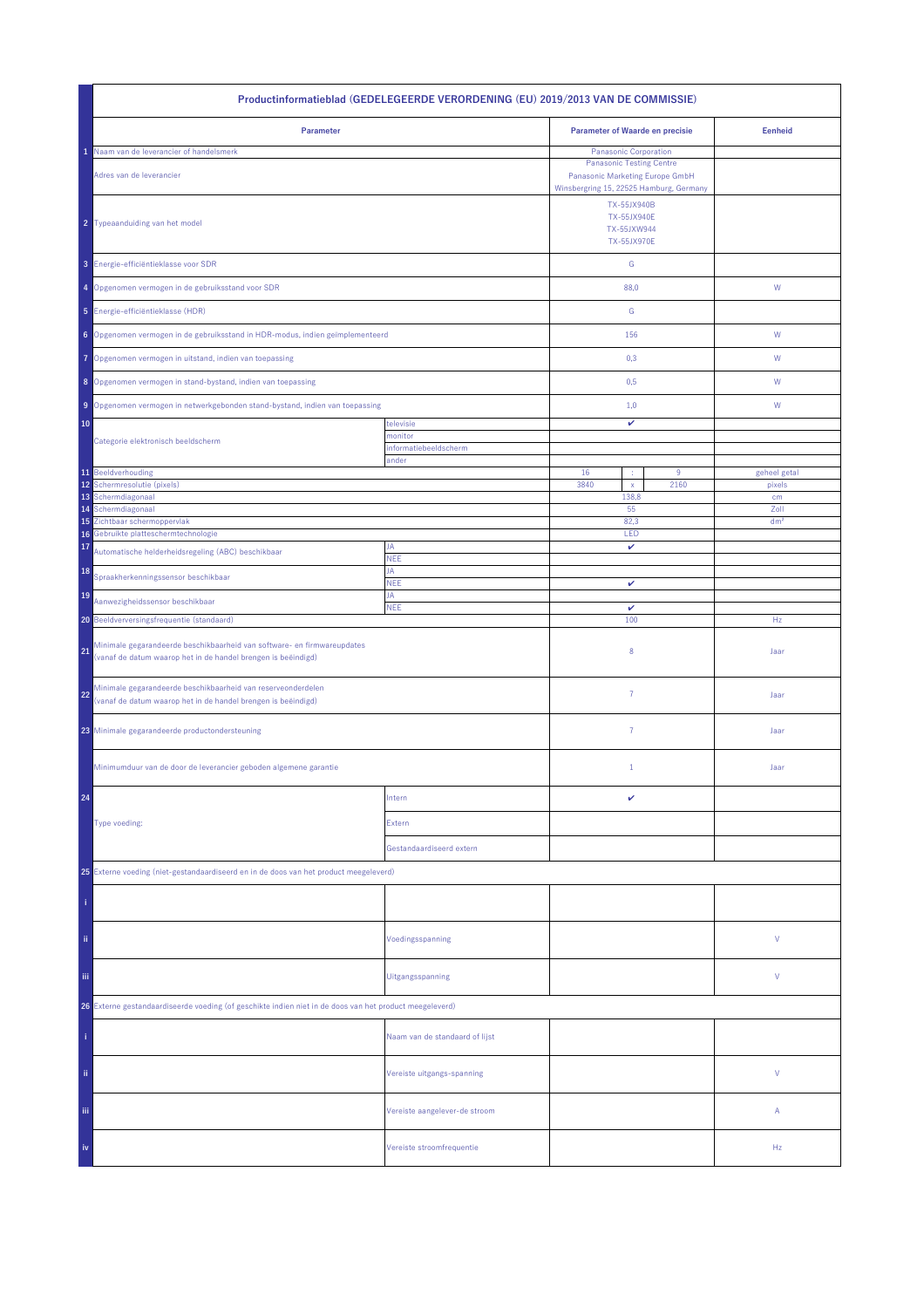| Ficha de información del producto (REGLAMENTO DELEGADO (UE) 2019/2013 DE LA COMISIÓN)                                                                            |                                   |                                                                                                                                        |           |                   |  |
|------------------------------------------------------------------------------------------------------------------------------------------------------------------|-----------------------------------|----------------------------------------------------------------------------------------------------------------------------------------|-----------|-------------------|--|
| Parámetro                                                                                                                                                        |                                   | Parámetro o valor y precisión                                                                                                          |           | <b>Unidad</b>     |  |
| Nombre o marca del proveedor<br>Dirección del proveedor                                                                                                          |                                   | Panasonic Corporation<br><b>Panasonic Testing Centre</b><br>Panasonic Marketing Europe GmbH<br>Winsbergring 15, 22525 Hamburg, Germany |           |                   |  |
| 2 Identificador del modelo                                                                                                                                       |                                   | TX-55JX940B<br><b>TX-55JX940E</b><br>TX-55JXW944<br><b>TX-55JX970E</b>                                                                 |           |                   |  |
| 3 Clase de eficiencia energética para el rango dinámico normal (SDR)                                                                                             |                                   | ${\mathsf G}$                                                                                                                          |           |                   |  |
| 4 Demanda de potencia en modo encendido para el rango dinámico normal (SDR)                                                                                      |                                   | 88,0                                                                                                                                   |           | W                 |  |
| 5 Clase de eficiencia energética (HDR)                                                                                                                           |                                   | G                                                                                                                                      |           |                   |  |
| 6 Demanda de potencia en modo encendido para el alto rango dinámico (HDR), si se implementa                                                                      |                                   | 156                                                                                                                                    |           | W                 |  |
| Demanda de potencia en modo desactivado, en caso de aplicarse<br>7                                                                                               |                                   | 0,3                                                                                                                                    |           | W                 |  |
| 8 Demanda de potencia en modo preparado, en caso de aplicarse                                                                                                    |                                   | 0,5                                                                                                                                    |           | W                 |  |
| 9 Demanda de potencia en modo preparado en red, en caso de aplicarse                                                                                             |                                   | 1,0                                                                                                                                    |           | W                 |  |
| 10                                                                                                                                                               | televisión<br>monitor             | v                                                                                                                                      |           |                   |  |
| Categoría de pantalla electrónica                                                                                                                                | señalización<br>otra              |                                                                                                                                        |           |                   |  |
| 11 Ratio de tamaño<br>12<br>Resolución de la pantalla (en píxeles)                                                                                               |                                   | 16<br>÷<br>3840                                                                                                                        | 9<br>2160 | entero<br>pixeles |  |
| 13 Diagonal de la pantalla                                                                                                                                       |                                   | $\mathsf X$<br>138,8                                                                                                                   |           | cm                |  |
| Diagonal de la pantalla<br>14                                                                                                                                    |                                   | 55                                                                                                                                     |           | pulgadas          |  |
| 15 Superficie visible de la pantalla<br>16 Tecnología usada en el panel                                                                                          |                                   | 82.3<br>LED                                                                                                                            |           | dm <sup>2</sup>   |  |
| 17<br>Control automático de brillo (ABC) disponible                                                                                                              | Sİ<br><b>NO</b>                   | v                                                                                                                                      |           |                   |  |
| 18<br>Sensor de reconocimiento vocal disponible                                                                                                                  | SÍ<br>NO                          |                                                                                                                                        |           |                   |  |
| 19<br>Sensor de presencia disponible                                                                                                                             | SÍ                                | v                                                                                                                                      |           |                   |  |
| 20                                                                                                                                                               | NO.                               | v<br>100                                                                                                                               |           | Hz                |  |
| Disponibilidad mínima garantizada de actualizaciones de software y de firmware<br>21<br>(a partir de la fecha de introducción en el mercado de la última unidad) |                                   | 8                                                                                                                                      |           | año               |  |
| Disponibilidad mínima garantizada de actualizaciones de piezas de recambio<br>22<br>(a partir de la fecha de introducción en el mercado de la última unidad)     |                                   | $\overline{7}$                                                                                                                         |           | año               |  |
| 23 Disponibilidad mínima garantizada de asistencia para el producto                                                                                              |                                   | $\overline{7}$                                                                                                                         |           | año               |  |
| Duración mínima de la garantía general ofrecida por el proveedor                                                                                                 |                                   | $1\,$                                                                                                                                  |           | año               |  |
| 24                                                                                                                                                               | Interna                           | v                                                                                                                                      |           |                   |  |
| Tipo de fuente de alimentación:                                                                                                                                  | externa                           |                                                                                                                                        |           |                   |  |
|                                                                                                                                                                  | externa normalizada               |                                                                                                                                        |           |                   |  |
| 25 Fuente de alimentación externa (no estandarizada e incluida en la caja del producto)                                                                          |                                   |                                                                                                                                        |           |                   |  |
|                                                                                                                                                                  |                                   |                                                                                                                                        |           |                   |  |
| ii.                                                                                                                                                              | Tensión de entrada                |                                                                                                                                        |           | ٧                 |  |
| Ϊij                                                                                                                                                              | Tensión de salida                 |                                                                                                                                        |           | ٧                 |  |
| Fuente de alimentación externa normalizada (o una adecuada, si no está incluida en la caja del producto)<br>26                                                   |                                   |                                                                                                                                        |           |                   |  |
|                                                                                                                                                                  | Nombre de la norma o lista        |                                                                                                                                        |           |                   |  |
| ii.                                                                                                                                                              | Tensión de salida requerida       |                                                                                                                                        |           | V                 |  |
| Ϊij                                                                                                                                                              | Intensidad de corriente requerida |                                                                                                                                        |           | Α                 |  |
| iv                                                                                                                                                               | Frecuencia de corriente requerida |                                                                                                                                        |           | Hz                |  |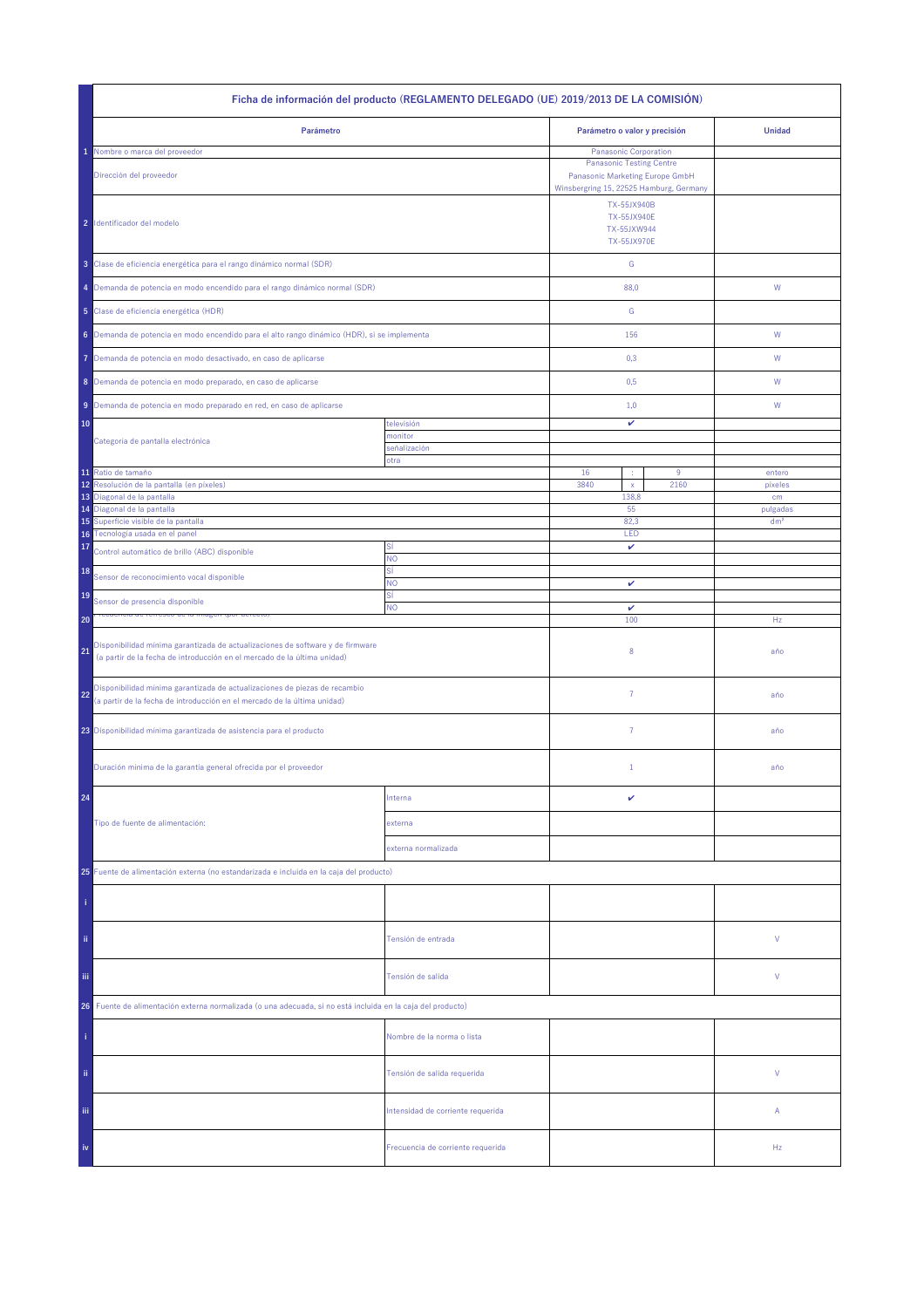| Ficha de informação do produto (REGULAMENTO DELEGADO (UE) 2019/2013 DA COMISSÃO)                                                     |                                      |                                                                                                               |                              |  |  |
|--------------------------------------------------------------------------------------------------------------------------------------|--------------------------------------|---------------------------------------------------------------------------------------------------------------|------------------------------|--|--|
| Parâmetro                                                                                                                            |                                      | Parâmetro ou valor e aproximação                                                                              | <b>Unidade</b>               |  |  |
| Marca comercial ou nome do fornecedor                                                                                                |                                      | Panasonic Corporation                                                                                         |                              |  |  |
| Endereço do fornecedor                                                                                                               |                                      | <b>Panasonic Testing Centre</b><br>Panasonic Marketing Europe GmbH<br>Winsbergring 15, 22525 Hamburg, Germany |                              |  |  |
| 2 Identificador de modelo                                                                                                            |                                      | TX-55JX940B<br><b>TX-55JX940E</b><br>TX-55JXW944<br><b>TX-55JX970E</b>                                        |                              |  |  |
| 3 Classe de eficiência energética em alcance dinâmico normal (SDR)                                                                   |                                      | ${\mathbb G}$                                                                                                 |                              |  |  |
| 4 Consumo de energia no modo ligado em alcance dinâmico normal (SDR)                                                                 |                                      | 88,0                                                                                                          | W                            |  |  |
| 5 Classe de eficiência energética (HDR)                                                                                              |                                      | G                                                                                                             |                              |  |  |
| 6 Consumo de energia no modo ligado em grande alcance dinâmico (HDR), caso esteja disponível                                         |                                      | 156                                                                                                           | ${\sf W}$                    |  |  |
| Consumo de energia no modo desligado, se aplicável<br>Ô                                                                              |                                      | 0,3                                                                                                           | W                            |  |  |
| 8 Consumo de energia no modo de espera, se aplicável                                                                                 |                                      | 0,5                                                                                                           | W                            |  |  |
| Consumo de energia no modo de espera em rede, se aplicável<br>9                                                                      |                                      | 1,0                                                                                                           | W                            |  |  |
| 10                                                                                                                                   | televisor                            | v                                                                                                             |                              |  |  |
| Categoria de ecrã eletrónico                                                                                                         | monitor<br>ecră de sinalização       |                                                                                                               |                              |  |  |
|                                                                                                                                      | outros                               |                                                                                                               |                              |  |  |
| 11 Relação dimensional<br>Resolução do ecrã (píxeis)<br>12                                                                           |                                      | 16<br>9<br>3840<br>2160<br>$\mathsf X$                                                                        | Números inteiros<br>pixeis   |  |  |
| 13<br>Diagonal do ecrã                                                                                                               |                                      | 138,8                                                                                                         | cm                           |  |  |
| Diagonal do ecrã<br>14<br>Área visível do ecrã<br>15                                                                                 |                                      | 55<br>82,3                                                                                                    | polegadas<br>dm <sup>2</sup> |  |  |
| Tecnologia de painel utilizada<br>16 <sup>°</sup>                                                                                    |                                      | LED                                                                                                           |                              |  |  |
| 17<br>Controlo automático do brilho (CAB) disponível                                                                                 | <b>SIM</b><br>NÃO                    | v                                                                                                             |                              |  |  |
| 18<br>Sensor de reconhecimento vocal disponível                                                                                      | <b>SIM</b><br>NÃO<br><b>SIM</b>      | v                                                                                                             |                              |  |  |
| 19<br>Detetor de presença disponível                                                                                                 | NÃO                                  | $\checkmark$                                                                                                  |                              |  |  |
| 20 Frequência de atualização de imagens (predefinido)                                                                                |                                      | 100                                                                                                           | Hz                           |  |  |
| Disponibilidade mínima garantida de atualizações de software e firmware<br>21<br>(a partir da data de termo da colocação no mercado) |                                      | 8                                                                                                             | Ano                          |  |  |
| Disponibilidade mínima garantida de peças sobressalentes<br>22<br>(a partir da data de termo da colocação no mercado)                |                                      | $\overline{7}$                                                                                                | Ano                          |  |  |
| 23 Garantia mínima de apoio ao produto                                                                                               |                                      | 7                                                                                                             | Ano                          |  |  |
| Duração mínima da garantia geral do fornecedor                                                                                       |                                      | $\mathbf{1}$                                                                                                  | Ano                          |  |  |
| 24                                                                                                                                   | Interna                              | v                                                                                                             |                              |  |  |
| Tipo de fonte de alimentação:                                                                                                        | externa                              |                                                                                                               |                              |  |  |
|                                                                                                                                      | externa normalizada                  |                                                                                                               |                              |  |  |
| 25 Fonte de alimentação externa (não normalizada e incluída na embalagem do produto)                                                 |                                      |                                                                                                               |                              |  |  |
|                                                                                                                                      |                                      |                                                                                                               |                              |  |  |
| ii.                                                                                                                                  | Tensão de entrada                    |                                                                                                               | V                            |  |  |
| Ϊij                                                                                                                                  | Tensão de saída                      |                                                                                                               | V                            |  |  |
| 26 Fonte de alimentação externa normalizada (ou adequada, se não estiver incluída na embalagem do produto)                           |                                      |                                                                                                               |                              |  |  |
|                                                                                                                                      | Nome normalizado ou lista            |                                                                                                               |                              |  |  |
| ii.                                                                                                                                  | Requisito de tensão de saída         |                                                                                                               | V                            |  |  |
| Ϊij                                                                                                                                  | Requisito de corrente de alimentação |                                                                                                               | Α                            |  |  |
| iv                                                                                                                                   | Requisito de frequência da corrente  |                                                                                                               | Hz                           |  |  |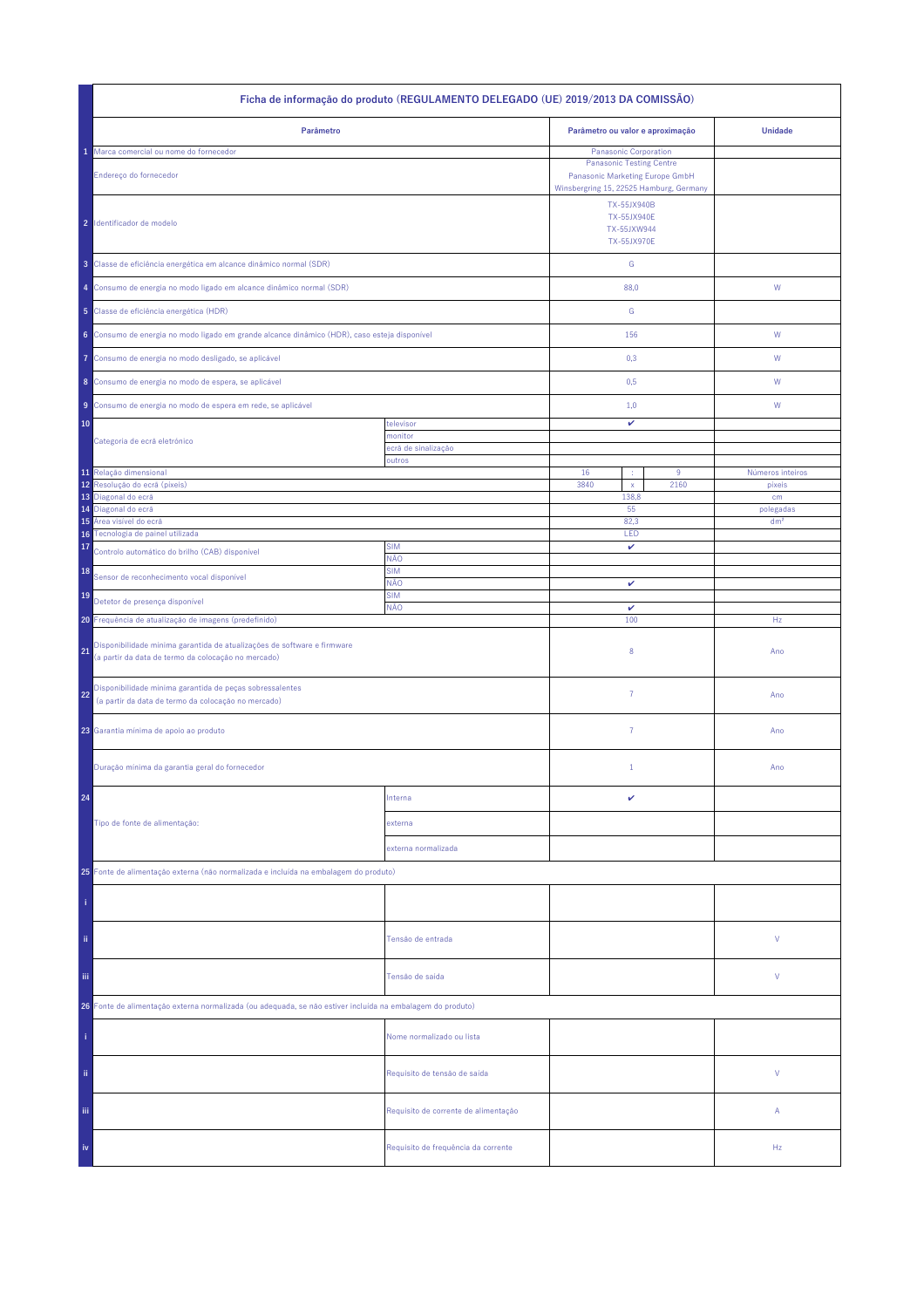| Scheda informativa del prodotto (REGOLAMENTO DELEGATO (UE) 2019/2013 DELLA COMMISSIONE)                                                         |                                  |                                                                                                                              |      |                 |  |
|-------------------------------------------------------------------------------------------------------------------------------------------------|----------------------------------|------------------------------------------------------------------------------------------------------------------------------|------|-----------------|--|
| Parametro                                                                                                                                       |                                  | Parametro o valore e precisione                                                                                              |      | Unità           |  |
| Nome o marchio del fornitore                                                                                                                    |                                  | Panasonic Corporation                                                                                                        |      |                 |  |
| Indirizzo del fornitore                                                                                                                         |                                  | <b>Panasonic Testing Centre</b><br>Panasonic Marketing Europe GmbH<br>Winsbergring 15, 22525 Hamburg, Germany<br>TX-55JX940B |      |                 |  |
| 2 Identificativo del modello                                                                                                                    |                                  | <b>TX-55JX940E</b><br>TX-55JXW944<br>TX-55JX970E                                                                             |      |                 |  |
| 3 Classe di efficienza energetica per la gamma dinamica standard (SDR)                                                                          |                                  | G                                                                                                                            |      |                 |  |
| 4 Potenza assorbita in modo acceso per la gamma dinamica standard (SDR)                                                                         |                                  | 88,0                                                                                                                         |      | W               |  |
| 5 Classe di efficienza energetica (HDR)                                                                                                         |                                  | G                                                                                                                            |      |                 |  |
| 6 Potenza assorbita in modo acceso per la gamma dinamica alta (HDR), se pertinente                                                              |                                  | 156                                                                                                                          |      | W               |  |
| Potenza assorbita in modo spento, se applicabile<br>7                                                                                           |                                  | 0,3                                                                                                                          |      | W               |  |
| 8 Potenza assorbita in modo stand-by, se applicabile                                                                                            |                                  | 0,5                                                                                                                          |      | W               |  |
| 9 Potenza assorbita in modo stand-by in rete, se applicabile                                                                                    |                                  | 1,0                                                                                                                          |      | W               |  |
| 10                                                                                                                                              | televisore                       | v                                                                                                                            |      |                 |  |
| Tipo di display elettronico                                                                                                                     | monitor                          |                                                                                                                              |      |                 |  |
|                                                                                                                                                 | segnaletica<br>altro             |                                                                                                                              |      |                 |  |
| 11 Rapporto dimensioni                                                                                                                          |                                  | 16<br>÷                                                                                                                      | 9    | numero intero   |  |
| 12 Risoluzione dello schermo (pixel)                                                                                                            |                                  | 3840<br>$\mathsf X$                                                                                                          | 2160 | pixel           |  |
| 13 Diagonale dello schermo                                                                                                                      |                                  | 138,8                                                                                                                        |      | cm              |  |
| 14 Diagonale dello schermo                                                                                                                      |                                  | 55                                                                                                                           |      | pollici         |  |
| Superficie visibile dello schermo<br>15<br>16 Tecnologia del pannello                                                                           |                                  | 82,3<br>LED                                                                                                                  |      | dm <sup>2</sup> |  |
| 17                                                                                                                                              | SÌ                               | v                                                                                                                            |      |                 |  |
| Controllo automatico della luminosità (ABC) disponibile<br>18                                                                                   | NO<br>sì                         |                                                                                                                              |      |                 |  |
| Sensore di riconoscimento vocale disponibile                                                                                                    | <b>NO</b>                        | $\checkmark$                                                                                                                 |      |                 |  |
| 19<br>Sensore di rilevamento di presenza disponibile                                                                                            | sì                               |                                                                                                                              |      |                 |  |
|                                                                                                                                                 | <b>NO</b>                        | v<br>100                                                                                                                     |      |                 |  |
| 20 Tasso di frequenza di aggiornamento dell'immagine (predefinito)<br>Disponibilità minima garantita degli aggiornamenti di software e firmware |                                  |                                                                                                                              |      | Hz              |  |
| 21<br>(dalla data di fine immissione sul mercato)                                                                                               |                                  | 8                                                                                                                            |      | Anno            |  |
| Disponibilità minima garantita delle parti di ricambio<br>22<br>(dalla data di fine del collocamento sul mercato)                               |                                  | $\overline{7}$                                                                                                               |      | Anno            |  |
| 23 Assistenza tecnica minima garantita per il prodotto :                                                                                        |                                  | $\overline{7}$                                                                                                               |      | Anno            |  |
| Durata minima della garanzia generale offerta dal fornitore                                                                                     |                                  | $1\,$                                                                                                                        |      | Anno            |  |
| 24                                                                                                                                              | Interno                          | v                                                                                                                            |      |                 |  |
| Tipo di alimentatore                                                                                                                            | esterno                          |                                                                                                                              |      |                 |  |
|                                                                                                                                                 | esterno standardizzato           |                                                                                                                              |      |                 |  |
| 25 Alimentatore esterno (non standardizzato e incluso nell'imballaggio del prodotto)                                                            |                                  |                                                                                                                              |      |                 |  |
|                                                                                                                                                 |                                  |                                                                                                                              |      |                 |  |
| ii.                                                                                                                                             | Tensione d'ingresso:             |                                                                                                                              |      | V               |  |
| iii.                                                                                                                                            | Tensione di uscita               |                                                                                                                              |      | V               |  |
| 26 Alimentatore esterno standardizzato (o alimentatore esterno adatto se non incluso nell'imballaggio del prodotto)                             |                                  |                                                                                                                              |      |                 |  |
|                                                                                                                                                 | Nome standard o elenco           |                                                                                                                              |      |                 |  |
| ii.                                                                                                                                             | Tensione in uscita necessaria    |                                                                                                                              |      | V               |  |
| Ϊij                                                                                                                                             | Intensità di corrente necessaria |                                                                                                                              |      | Α               |  |
| iv                                                                                                                                              | Frequenza di corrente necessaria |                                                                                                                              |      | Hz              |  |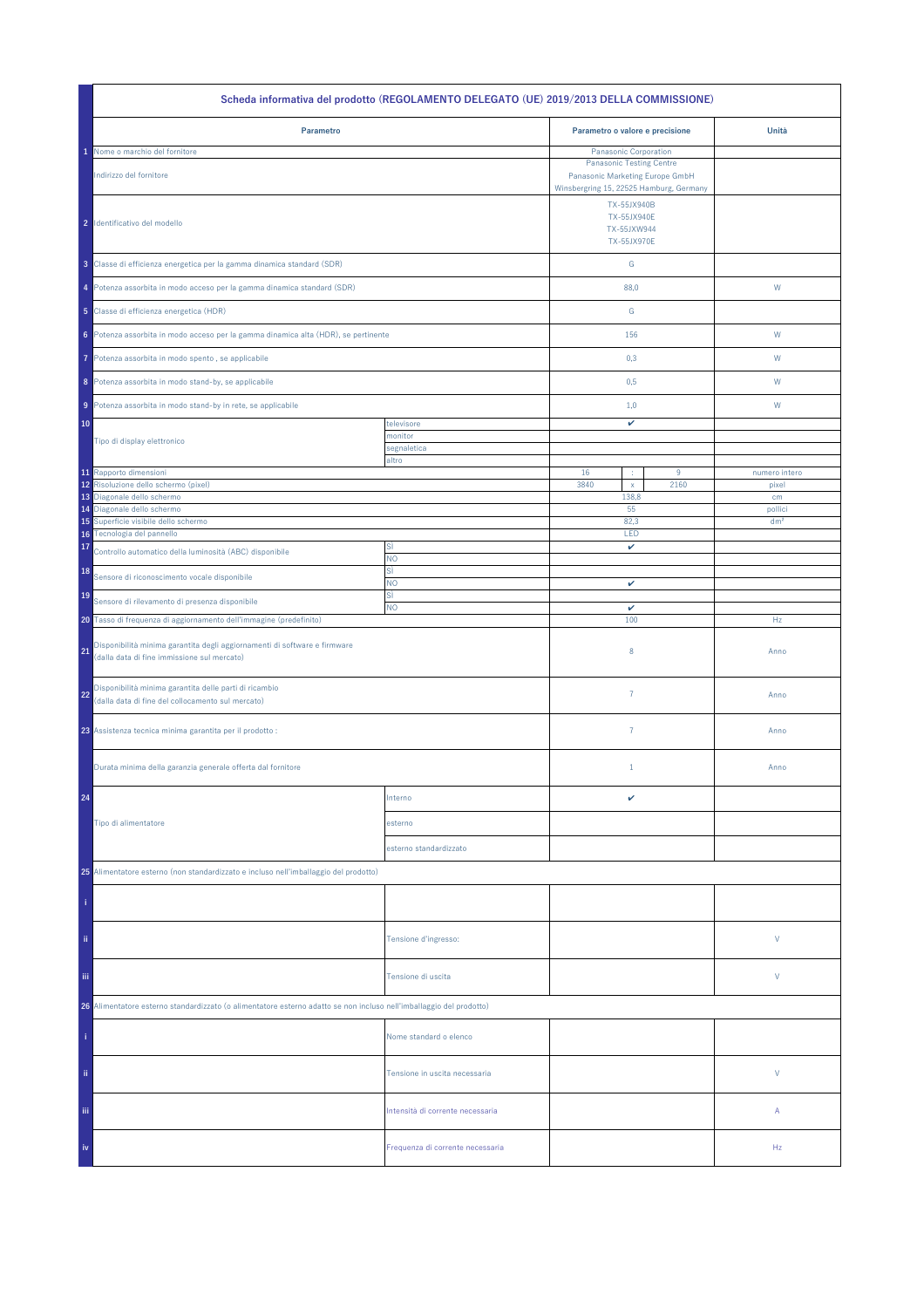| Produktinformationsblad (KOMMISSIONENS DELEGERADE FÖRORDNING (EU) 2019/2013)                                                                                 |                              |                                                                        |                                                                                                                                        |                 |  |
|--------------------------------------------------------------------------------------------------------------------------------------------------------------|------------------------------|------------------------------------------------------------------------|----------------------------------------------------------------------------------------------------------------------------------------|-----------------|--|
| Parameter                                                                                                                                                    |                              | Parameter eller värde och precision                                    |                                                                                                                                        | <b>Enhet</b>    |  |
| Leverantörens namn eller varumärke<br>Leverantörens adress                                                                                                   |                              |                                                                        | Panasonic Corporation<br><b>Panasonic Testing Centre</b><br>Panasonic Marketing Europe GmbH<br>Winsbergring 15, 22525 Hamburg, Germany |                 |  |
| 2 Modellbeteckning                                                                                                                                           |                              | TX-55JX940B<br><b>TX-55JX940E</b><br>TX-55JXW944<br><b>TX-55JX970E</b> |                                                                                                                                        |                 |  |
| 3 Energieffektivitetsklass för SDR (Standard Dynamic Range)                                                                                                  |                              | ${\mathsf G}$                                                          |                                                                                                                                        |                 |  |
| 4 Effektbehov i påläge för SDR (Standard Dynamic Range)                                                                                                      |                              | 88,0                                                                   |                                                                                                                                        | ${\mathsf W}$   |  |
| 5 Energieffektivitetsklass för HDR (High Definition Range)                                                                                                   |                              | G                                                                      |                                                                                                                                        |                 |  |
| 6 Effektbehov i påläge för HDR (High Dynamic Range), om sådan finns                                                                                          |                              | 156                                                                    |                                                                                                                                        | W               |  |
| 7 Effektbehov i frånläge, i tillämpliga fall                                                                                                                 |                              | 0,3                                                                    |                                                                                                                                        | W               |  |
| 8 Effektbehov i standbyläge, i tillämpliga fall                                                                                                              |                              | 0,5                                                                    |                                                                                                                                        | W               |  |
| 9 Effektbehov i nätverksanslutet standbyläge, i tillämpliga fall                                                                                             |                              | 1,0                                                                    |                                                                                                                                        | W               |  |
| 10                                                                                                                                                           | tv-apparat<br>datorskärm     | v                                                                      |                                                                                                                                        |                 |  |
| Kategori av elektronisk bildskärm                                                                                                                            | skyltningsskärm<br>övriga    |                                                                        |                                                                                                                                        |                 |  |
| 11 Höjd-breddförhållande                                                                                                                                     |                              | 16<br>÷                                                                | 9                                                                                                                                      | Heltal          |  |
| 12 Skärmupplösning (pixlar)<br>13 Skärmdiagonal                                                                                                              |                              | 3840<br>$\mathsf{x}$<br>138,8                                          | 2160                                                                                                                                   | Pixlar<br>cm    |  |
| Skärmdiagonal<br>14                                                                                                                                          |                              | 55                                                                     |                                                                                                                                        | tum             |  |
| Synlig bildskärmsarea<br>15<br>Bildskärmsteknik<br>16                                                                                                        |                              | 82,3<br>LED                                                            |                                                                                                                                        | dm <sup>2</sup> |  |
| 17<br>Automatisk ljusstyrkereglering (ABC) tillgänglig                                                                                                       | JA<br><b>NEJ</b>             | v                                                                      |                                                                                                                                        |                 |  |
| 18<br>Sensor för taligenkänning tillgänglig                                                                                                                  | JA<br><b>NEJ</b>             |                                                                        |                                                                                                                                        |                 |  |
| 19<br>Närvarosensor tillgänglig                                                                                                                              | JA                           | v                                                                      |                                                                                                                                        |                 |  |
| 20 Bilduppdateringsfrekvens (standard)                                                                                                                       | <b>NEJ</b>                   | $\checkmark$<br>100                                                    |                                                                                                                                        | Hz              |  |
| Minsta garanterade tillgång till uppdateringar av fast programvara och annan programvara<br>21<br>(från och med den dag då utsläppandet på marknaden upphör) |                              | 8                                                                      |                                                                                                                                        | År              |  |
| Minsta garanterad tillgång till reservdelar<br>22<br>(från och med den dag då utsläppandet på marknaden upphör)                                              |                              | $\overline{7}$                                                         |                                                                                                                                        | År              |  |
| 23 Minsta garanterade produktsupport                                                                                                                         |                              | $\overline{7}$                                                         |                                                                                                                                        | År              |  |
| Kortaste giltighetsperiod för leverantörens garanti                                                                                                          |                              | $\mathbf{1}$                                                           |                                                                                                                                        | År              |  |
| 24                                                                                                                                                           | internt                      | v                                                                      |                                                                                                                                        |                 |  |
| Typ av strömförsörjning (nätaggregat)                                                                                                                        | externt                      |                                                                        |                                                                                                                                        |                 |  |
|                                                                                                                                                              | standardiserat externt       |                                                                        |                                                                                                                                        |                 |  |
| 25 Ej standardiserat externt nätaggregat (som finns med i förpackningen)                                                                                     |                              |                                                                        |                                                                                                                                        |                 |  |
|                                                                                                                                                              |                              |                                                                        |                                                                                                                                        |                 |  |
| ii.                                                                                                                                                          | Ingående spänning            |                                                                        |                                                                                                                                        | ٧               |  |
| Ϊij                                                                                                                                                          | Utgående spänning            |                                                                        |                                                                                                                                        | ٧               |  |
| 26 Standardiserat externt nätaggregat (eller lämpligt sådant om det inte finns med i produktens förpackning)                                                 |                              |                                                                        |                                                                                                                                        |                 |  |
|                                                                                                                                                              | Namn på standard eller lista |                                                                        |                                                                                                                                        |                 |  |
| ii.                                                                                                                                                          | Krav på utgående spänning    |                                                                        |                                                                                                                                        | V               |  |
| Ϊij                                                                                                                                                          | Krav på utgående strömstyrka |                                                                        |                                                                                                                                        | Α               |  |
| iv                                                                                                                                                           | Krav på strömmens frekvens   |                                                                        |                                                                                                                                        | Hz              |  |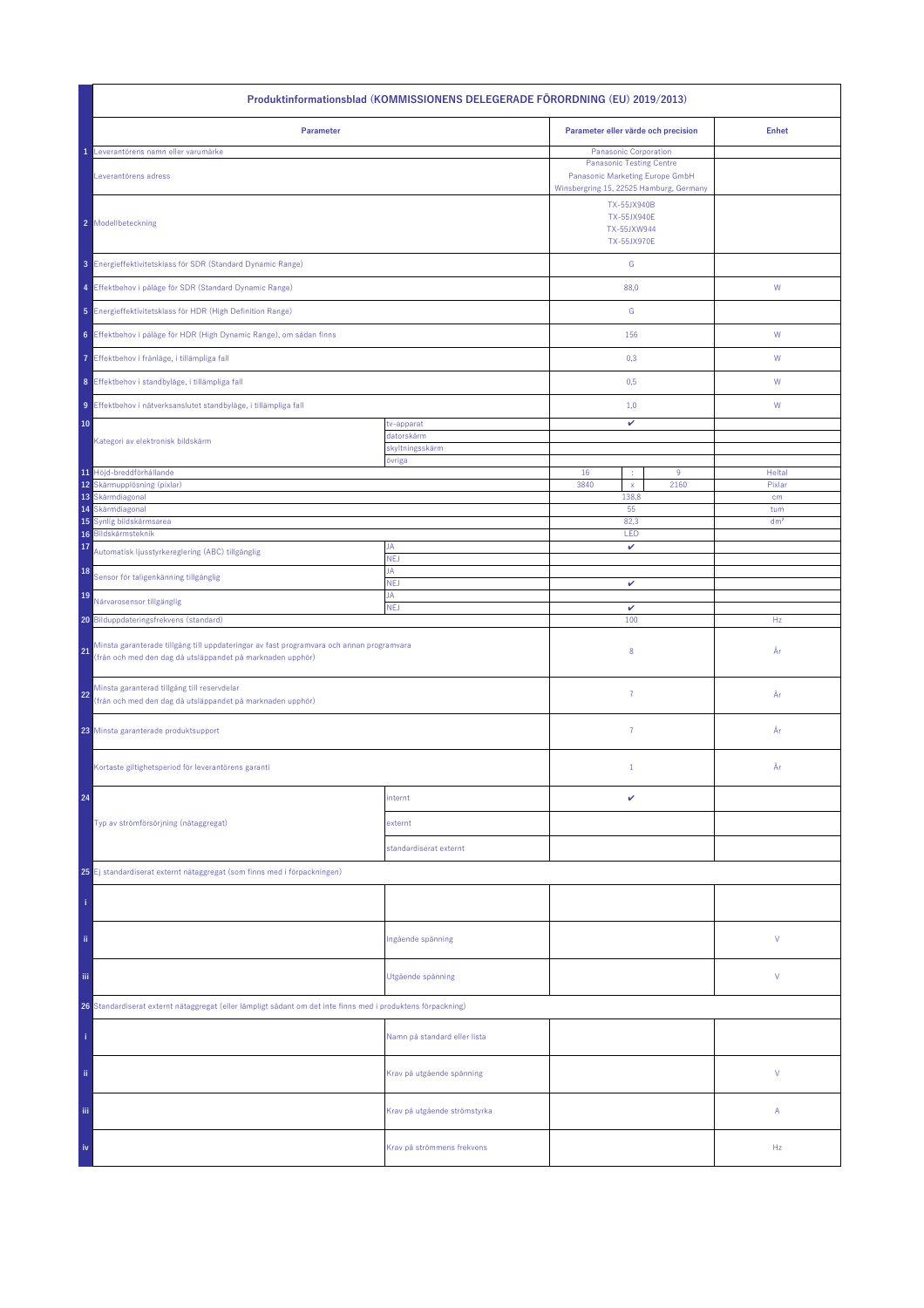| Produktdatablad (KOMMISSIONENS DELEGEREDE FORORDNING (EU) 2019/2013)                                                 |                                 |                                                                                                               |                           |  |  |
|----------------------------------------------------------------------------------------------------------------------|---------------------------------|---------------------------------------------------------------------------------------------------------------|---------------------------|--|--|
| Parameter                                                                                                            |                                 | Parameter eller værdi og præcisering                                                                          | <b>Enhed</b>              |  |  |
| Leverandørens navn eller varemærke                                                                                   |                                 | Panasonic Corporation                                                                                         |                           |  |  |
| Leverandørens adresse                                                                                                |                                 | <b>Panasonic Testing Centre</b><br>Panasonic Marketing Europe GmbH<br>Winsbergring 15, 22525 Hamburg, Germany |                           |  |  |
| 2 Modelidentifikation                                                                                                |                                 | TX-55JX940B<br><b>TX-55JX940E</b><br>TX-55JXW944<br>TX-55JX970E                                               |                           |  |  |
| 3 Energieffektivitetsklasse i standard dynamikområde (SDR)                                                           |                                 | ${\mathbb G}$                                                                                                 |                           |  |  |
| 4 Effektforbrug i tændt tilstand i standard dynamikområde (SDR)                                                      |                                 | 88,0                                                                                                          | W                         |  |  |
| 5 Energieffektivitetsklasse (HDR)                                                                                    |                                 | G                                                                                                             |                           |  |  |
| 6 Effektforbrug i tændt tilstand i højt dynamikområde (HDR), hvis dette er implementeret                             |                                 | 156                                                                                                           | ${\sf W}$                 |  |  |
| 7 Effektforbrug i slukket tilstand, hvis relevant                                                                    |                                 | 0,3                                                                                                           | W                         |  |  |
| 8 Effektforbrug i standbytilstand, hvis relevant                                                                     |                                 | 0,5                                                                                                           | W                         |  |  |
| 9 Effektforbrug i netværksforbundet standbytilstand, hvis relevant                                                   |                                 | 1,0                                                                                                           | W                         |  |  |
| 10                                                                                                                   | fjernsyn                        | $\checkmark$                                                                                                  |                           |  |  |
| Elektronisk skærmkategori                                                                                            | monitor<br>informationsskærm    |                                                                                                               |                           |  |  |
|                                                                                                                      | andre                           |                                                                                                               |                           |  |  |
| 11 Størrelsesforhold<br>12<br>Skærmopløsning (pixel)                                                                 |                                 | 16<br>9<br>3840<br>2160<br>$\mathsf X$                                                                        | hele tal<br>pixel         |  |  |
| 13 Skærmdiagonal                                                                                                     |                                 | 138,8                                                                                                         | cm                        |  |  |
| Skærmdiagonal<br>14<br>15                                                                                            |                                 | 55<br>82,3                                                                                                    | tommer<br>dm <sup>2</sup> |  |  |
| Synligt skærmareal<br>16 Anvendt panelteknologi                                                                      |                                 | LED                                                                                                           |                           |  |  |
| 17<br>Automatisk lysstyrkekontrol (ABC)                                                                              | JA<br>NEJ                       | v                                                                                                             |                           |  |  |
| 18<br>Stemmegenkendelsessensor                                                                                       | JA<br><b>NEJ</b>                | $\checkmark$                                                                                                  |                           |  |  |
| 19<br>Tilstedeværelsessensor                                                                                         | JA<br><b>NEJ</b>                | v                                                                                                             |                           |  |  |
| 20 Opdateringsfrekvens (standard)                                                                                    |                                 | 100                                                                                                           | Hz                        |  |  |
| Garanteret minimumsadgang til software og firmwareopdateringer<br>21<br>(fra datoen for afslutning af markedsføring) |                                 | 8                                                                                                             | år                        |  |  |
| Garanteret minimumsadgang til reservedele<br>22<br>(fra datoen for afslutning af markedsføring)                      |                                 | $\overline{7}$                                                                                                | år                        |  |  |
| 23 Garanteret minimumsadgang til produktsupport                                                                      |                                 | $\overline{7}$                                                                                                | år                        |  |  |
| Mindstevarigheden af den garanti, som leverandøren tilbyder                                                          |                                 | $\mathbf{1}$                                                                                                  | år                        |  |  |
| 24                                                                                                                   | Internal                        | v                                                                                                             |                           |  |  |
| Strømforsyningstype                                                                                                  | External                        |                                                                                                               |                           |  |  |
|                                                                                                                      | <b>Standardised external</b>    |                                                                                                               |                           |  |  |
| 25 Ekstern strømforsyning (ikkestandardiseret og indeholdt i produktboksen)                                          |                                 |                                                                                                               |                           |  |  |
|                                                                                                                      |                                 |                                                                                                               |                           |  |  |
| ii.                                                                                                                  | Indgangsspænding                |                                                                                                               | V                         |  |  |
| Ϊij                                                                                                                  | Udgangsspænding                 |                                                                                                               | V                         |  |  |
| 26 Standardiseret ekstern strømforsyning (eller egnet, hvis ikke leveret med produktet)                              |                                 |                                                                                                               |                           |  |  |
|                                                                                                                      | Standardbetegnelse eller -liste |                                                                                                               |                           |  |  |
| ii.                                                                                                                  | Påkrævet udgangsspænding        |                                                                                                               | V                         |  |  |
| iii.                                                                                                                 | Påkrævet strømstyrke            |                                                                                                               | Α                         |  |  |
| iv                                                                                                                   | Påkrævet frekvens               |                                                                                                               | Hz                        |  |  |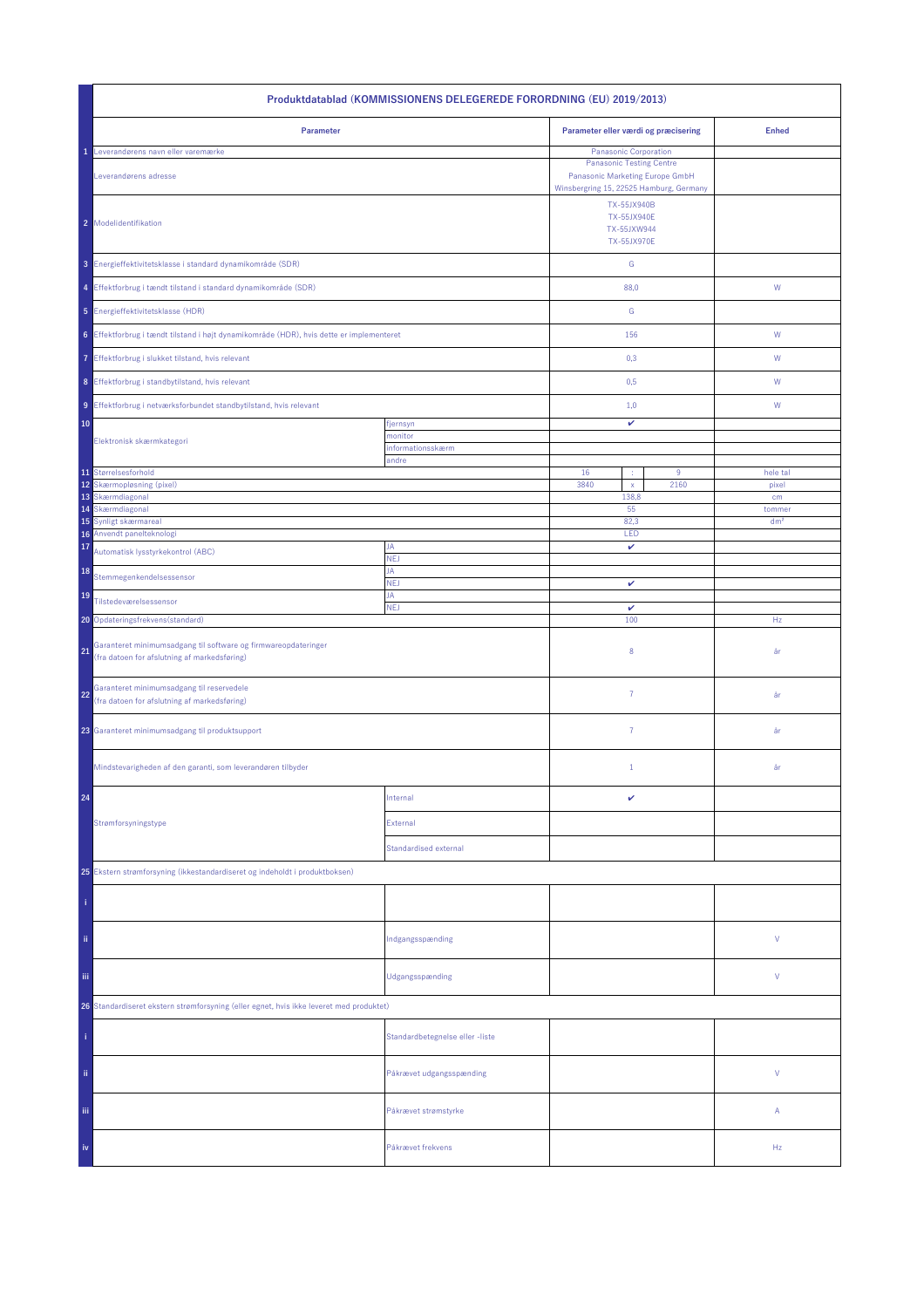| Produkt informasjonsark (EU-forordning 2019/2013)                                                                       |                           |                                                                                                                                        |                                    |                 |
|-------------------------------------------------------------------------------------------------------------------------|---------------------------|----------------------------------------------------------------------------------------------------------------------------------------|------------------------------------|-----------------|
| Parameter                                                                                                               |                           |                                                                                                                                        | Parameter eller verdi og presisjon | <b>Enhet</b>    |
| Leverandørens navn eller varemerke<br>Leverandørens adresse                                                             |                           | Panasonic Corporation<br><b>Panasonic Testing Centre</b><br>Panasonic Marketing Europe GmbH<br>Winsbergring 15, 22525 Hamburg, Germany |                                    |                 |
| 2 Modellidentifikator                                                                                                   |                           | TX-55JX940B<br><b>TX-55JX940E</b><br>TX-55JXW944<br><b>TX-55JX970E</b>                                                                 |                                    |                 |
| 3 Energieffektivitetsklasse for Standard Dynamisk Rekkevidde (SDR)                                                      |                           | ${\mathsf G}$                                                                                                                          |                                    |                 |
| 4 På-modus strømbehov for Standard Dynamisk Rekkevidde (SDR)                                                            |                           | 88,0                                                                                                                                   |                                    | ${\mathsf W}$   |
| 5 Energieffektivitetsklasse (HDR)                                                                                       |                           | G                                                                                                                                      |                                    |                 |
| 6 På-modus strømbehov i Høyt Dynamisk Område (HDR) modus, hvis implementert                                             |                           | 156                                                                                                                                    |                                    | W               |
| 7 Av-modus, strømbehov, hvis aktuelt                                                                                    |                           | 0,3                                                                                                                                    |                                    | W               |
| 8 Standby-modus strømbehov, hvis aktuelt                                                                                |                           | 0,5                                                                                                                                    |                                    | W               |
| 9 Nettverks standby-modus strømbehov, hvis aktuelt                                                                      |                           | 1,0                                                                                                                                    |                                    | W               |
| 10                                                                                                                      | fjernsyn<br>monitor       | v                                                                                                                                      |                                    |                 |
| Elektronisk display kategori                                                                                            | skilt<br>annet            |                                                                                                                                        |                                    |                 |
| 11 Størrelsesforhold<br>12                                                                                              |                           | 16<br>÷<br>3840                                                                                                                        | $9\,$<br>2160                      | heltallige      |
| Skjermoppløsning (piksler)<br>13 Skjermdiagonal                                                                         |                           | $\mathsf{x}$<br>138,8                                                                                                                  |                                    | piksler<br>cm   |
| 14 Skjermdiagonal                                                                                                       |                           | 55                                                                                                                                     |                                    | tommer          |
| 15 Synlig skjermområde<br>16 Brukt panelteknologi                                                                       |                           | 82,3<br>LED                                                                                                                            |                                    | dm <sup>2</sup> |
| 17<br>Automatisk lysstyrkekontroll (ABC) tilgjengelig                                                                   | JA                        | v                                                                                                                                      |                                    |                 |
| 18<br>Stemmegjenkjenningssensor tilgjengelig                                                                            | <b>NEI</b><br>JA          |                                                                                                                                        |                                    |                 |
| 19<br>Tilstedeværelsessensor tilgjengelig                                                                               | <b>NEI</b><br>JA          | $\checkmark$                                                                                                                           |                                    |                 |
| 20 Frekvens for bildeoppdatering (misligholde)                                                                          | <b>NEI</b>                | $\checkmark$<br>100                                                                                                                    |                                    | Hz              |
| Minimum garantert tilgang til programvare- og fastvareoppdateringer<br>21<br>(fra slutten av markedsføringstidspunktet) |                           | 8                                                                                                                                      |                                    | År              |
| Minimum garantert tilgang til reservedeler<br>22<br>(fra slutten av markedsføringstidspunktet)                          |                           | $\overline{7}$                                                                                                                         |                                    | År              |
| 23 Minimum garantert produktstøtte                                                                                      |                           | $\overline{7}$                                                                                                                         |                                    | År              |
| Minimum varighet av den generelle garantien som tilbys av leverandøren                                                  |                           | $\mathbf{1}$                                                                                                                           |                                    | År              |
| 24                                                                                                                      | Intern                    | v                                                                                                                                      |                                    |                 |
| Type strømforsyning                                                                                                     | ekstern                   |                                                                                                                                        |                                    |                 |
|                                                                                                                         | standardisert ekstern     |                                                                                                                                        |                                    |                 |
| 25 Ekstern strømforsyning (ikke standardisert og inkludert i produktboksen)                                             |                           |                                                                                                                                        |                                    |                 |
|                                                                                                                         |                           |                                                                                                                                        |                                    |                 |
| ii.                                                                                                                     | Inngangsspenning          |                                                                                                                                        |                                    | V               |
| iii.                                                                                                                    | Utgangsspenning           |                                                                                                                                        |                                    | V               |
| 26 Ekstern standard egnet strømforsyning (hvis ikke inkludert i produktboksen)                                          |                           |                                                                                                                                        |                                    |                 |
|                                                                                                                         | Standard navn eller liste |                                                                                                                                        |                                    |                 |
| ii.                                                                                                                     | Krevd utgangsspenning     |                                                                                                                                        |                                    | V               |
| Ϊij                                                                                                                     | Krevd levert strøm        |                                                                                                                                        |                                    | Α               |
| iv                                                                                                                      | Krevd strømfrekvens       |                                                                                                                                        |                                    | Hz              |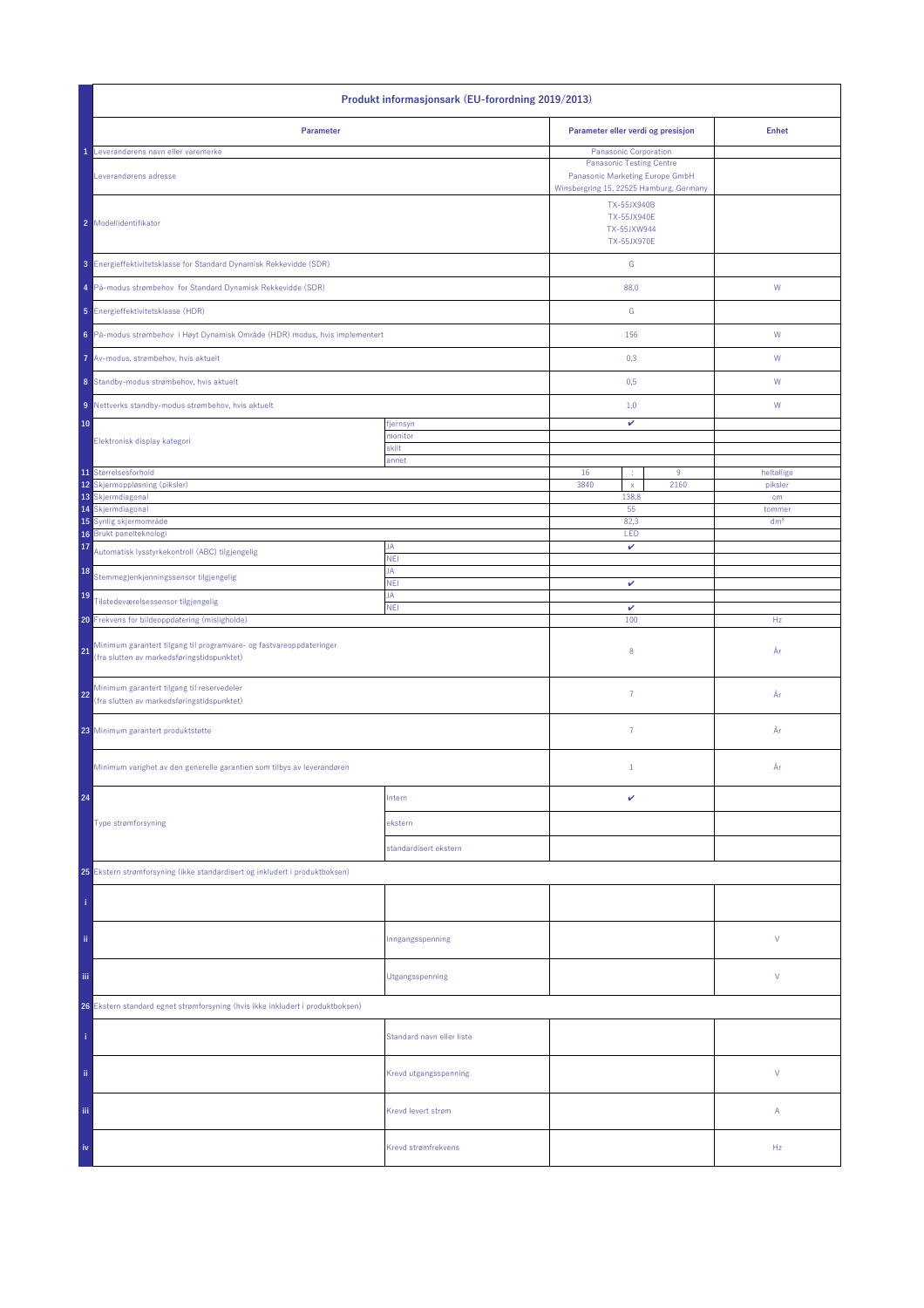| Tuoteseloste (KOMISSION DELEGOITU ASETUS (EU) 2019/2013)                                                                                                 |                            |                                                                                                               |                            |                           |  |
|----------------------------------------------------------------------------------------------------------------------------------------------------------|----------------------------|---------------------------------------------------------------------------------------------------------------|----------------------------|---------------------------|--|
| Parametri                                                                                                                                                |                            | Parametri tai arvo ja tarkkuus                                                                                |                            | Yksikkö                   |  |
| Tavarantoimittajan nimi tai tavaramerkki                                                                                                                 |                            | Panasonic Corporation                                                                                         |                            |                           |  |
| Tavarantoimittajan osoite                                                                                                                                |                            | <b>Panasonic Testing Centre</b><br>Panasonic Marketing Europe GmbH<br>Winsbergring 15, 22525 Hamburg, Germany |                            |                           |  |
| 2 Mallitunniste                                                                                                                                          |                            | TX-55JX940B<br><b>TX-55JX940E</b><br>TX-55JXW944<br><b>TX-55JX970E</b>                                        |                            |                           |  |
| 3 Energiatehokkuusluokka vakiotason dynamiikka-alueella (SDR)                                                                                            |                            | ${\mathsf G}$                                                                                                 |                            |                           |  |
| 4 Tehontarve päällä-tilassa vakiotason dynamiikka-alueella (SDR)                                                                                         |                            | 88,0                                                                                                          |                            | W                         |  |
| 5 Energiatehokkuusluokka (HDR)                                                                                                                           |                            | G                                                                                                             |                            |                           |  |
| 6 Tehontarve päällä-tilassa korkealla dynamiikka-alueella (HDR), jos käytössä                                                                            |                            | 156                                                                                                           |                            | W                         |  |
| Tehontarve poissa päältä -tilassa, tarvittaessa                                                                                                          |                            | 0,3                                                                                                           |                            | W                         |  |
| 8 Tehontarve valmiustilassa, tarvittaessa                                                                                                                |                            | 0,5                                                                                                           |                            | W                         |  |
| 9 Tehontarve verkkovalmiustilassa, tarvittaessa                                                                                                          |                            | 1,0                                                                                                           |                            | W                         |  |
| 10                                                                                                                                                       | televisio<br>monitori      | $\checkmark$                                                                                                  |                            |                           |  |
| Elektronisen näytön luokka                                                                                                                               | ilmoitusnäyttö             |                                                                                                               |                            |                           |  |
| 11 Kokosuhde                                                                                                                                             | muu                        | 16                                                                                                            | 9<br>÷                     | kokonaisluku              |  |
| 12 Näyttöruudun resoluutio (pikseliä)                                                                                                                    |                            | 3840                                                                                                          | $\bar{\mathbf{x}}$<br>2160 | pikseliä                  |  |
| 13 Näyttöruudun läpimitta                                                                                                                                |                            | 138,8                                                                                                         |                            | cm                        |  |
| 14 Näyttöruudun läpimitta<br>15 Näkyvissä oleva näyttöruudun pinta-ala                                                                                   |                            | 55<br>82,3                                                                                                    |                            | tuumaa<br>dm <sup>2</sup> |  |
| Käytetty paneeliteknologia<br>16                                                                                                                         |                            | LED                                                                                                           |                            |                           |  |
| 17<br>Automaattinen kirkkaudensäätö käytettävissä                                                                                                        | KYLLÄ<br>EI.               | $\checkmark$                                                                                                  |                            |                           |  |
| 18<br>Puheentunnistin käytettävissä                                                                                                                      | KYLLÄ<br>EI.               | v                                                                                                             |                            |                           |  |
| 19<br>Läsnäolotunnistin käytettävissä                                                                                                                    | KYLLÄ<br>EI.               | v                                                                                                             |                            |                           |  |
| 20 Kuvan virkistystaajuus (oletusarvo)                                                                                                                   |                            | 100                                                                                                           |                            | Hz                        |  |
| Kiinteiden ohjelmistojen ja muiden ohjelmistojen päivitysten taattu vähimmäissaatavuus<br>21<br>(viimeisen markkinoille saattamisen päivämäärän jälkeen) |                            | 8                                                                                                             |                            | Vuosi                     |  |
| Varaosien taattu vähimmäissaatavuus<br>22<br>(viimeisen markkinoille saattamisen päivämäärän jälkeen)                                                    |                            | $\overline{7}$                                                                                                |                            | Vuosi                     |  |
| 23 Tuotetuen taattu vähimmäissaatavuus                                                                                                                   |                            | $\overline{7}$                                                                                                |                            | Vuosi                     |  |
| Tavarantoimittajan tarjoaman takuun vähimmäiskesto                                                                                                       |                            | $\mathbf{1}$                                                                                                  |                            | Vuosi                     |  |
| 24                                                                                                                                                       | Sisäinen                   | v                                                                                                             |                            |                           |  |
| Teholähteen tyyppi:                                                                                                                                      | ulkoinen                   |                                                                                                               |                            |                           |  |
|                                                                                                                                                          | standardoitu ulkoinen      |                                                                                                               |                            |                           |  |
| 25<br>Ulkoinen teholähde (standardoimaton ja sisältyy tuotepakkaukseen)                                                                                  |                            |                                                                                                               |                            |                           |  |
|                                                                                                                                                          |                            |                                                                                                               |                            |                           |  |
| ii,                                                                                                                                                      | Syöttöjännite              |                                                                                                               |                            | V                         |  |
| Ϊij<br>Lähtöjännite                                                                                                                                      |                            |                                                                                                               |                            | V                         |  |
| 26 Standardoitu ulkoinen teholähde (tai soveltuva teholähde, jos se ei sisälly tuotepakkaukseen)                                                         |                            |                                                                                                               |                            |                           |  |
|                                                                                                                                                          | Standardin nimi tai lista  |                                                                                                               |                            |                           |  |
| ii.                                                                                                                                                      | Vaadittu lähtöjännite      |                                                                                                               |                            | V                         |  |
| iii.                                                                                                                                                     | Vaadittu virran voimakkuus |                                                                                                               |                            | Α                         |  |
| iv                                                                                                                                                       | Vaadittu virran taajuus    |                                                                                                               |                            | Hz                        |  |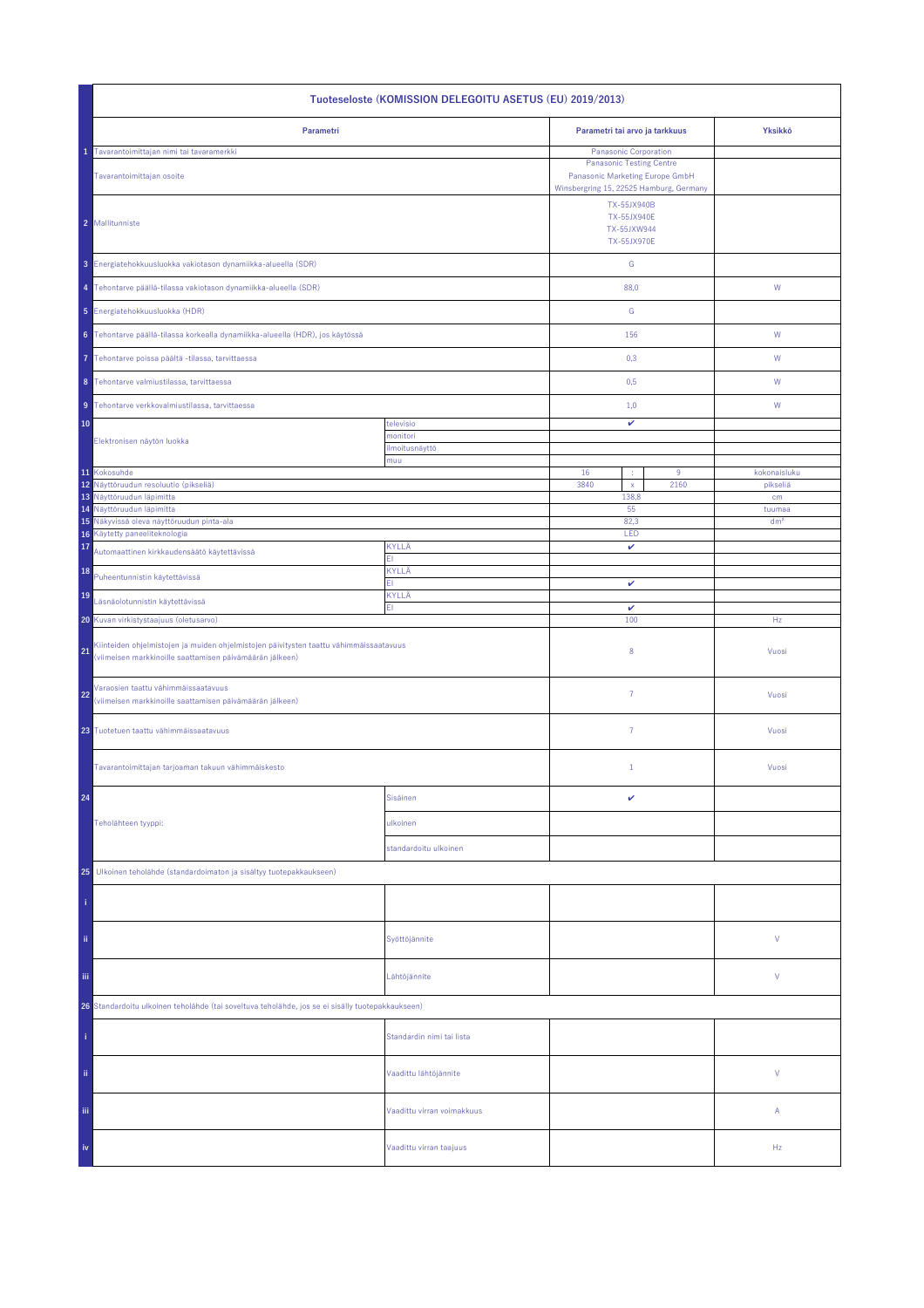|                                                                                                                                           | Karta informacyjna produktu (ROZPORZĄDZENIE DELEGOWANE KOMISJI (UE) 2019/2013) |                                                                    |      |                  |
|-------------------------------------------------------------------------------------------------------------------------------------------|--------------------------------------------------------------------------------|--------------------------------------------------------------------|------|------------------|
| Dane techniczne                                                                                                                           |                                                                                | Parametry lub wartość i stopień dokładnoś                          |      | Jednostka        |
| Nazwa dostawcy lub znak towarowy:                                                                                                         |                                                                                | ci<br>Panasonic Corporation                                        |      |                  |
| Adres dostawcy                                                                                                                            |                                                                                | <b>Panasonic Testing Centre</b><br>Panasonic Marketing Europe GmbH |      |                  |
|                                                                                                                                           |                                                                                | Winsbergring 15, 22525 Hamburg, Germany                            |      |                  |
| 2 Identyfikator modelu                                                                                                                    |                                                                                | TX-55JX940B<br>TX-55JX940E<br>TX-55JXW944<br>TX-55JX970E           |      |                  |
| 3 Klasa efektywności energetycznej dla standardowego zakresu dynamicznego (SDR)                                                           |                                                                                | ${\mathbb G}$                                                      |      |                  |
| 4 Pobór mocy w trybie włączenia dla standardowego zakresu dynamicznego (SDR)                                                              |                                                                                | 88,0                                                               |      | W                |
| 5 Klasa efektywności energetycznej (HDR)                                                                                                  |                                                                                | ${\mathbb G}$                                                      |      |                  |
| 6 Pobór mocy w trybie włączenia dla szerokiego zakresu dynamicznego (HDR), w przypadku gdy jest realizowany                               |                                                                                | 156                                                                |      | W                |
| Pobór mocy w trybie wyłączenia, w stosownych przypadkach<br>7                                                                             |                                                                                | 0,3                                                                |      | W                |
| 8 Pobór mocy w trybie czuwania, w stosownych przypadkach                                                                                  |                                                                                | 0,5                                                                |      | W                |
| 9 Pobór mocy w trybie czuwania, przy podłączeniu do sieci, w stosownych przypadkach.                                                      |                                                                                | 1,0                                                                |      | W                |
| 10                                                                                                                                        | telewizor<br>monitor                                                           | v                                                                  |      |                  |
| Kategoria wyświetlacza elektronicznego                                                                                                    | wyświetlacz do przekazu treści                                                 |                                                                    |      |                  |
| 11 Format obrazu                                                                                                                          | inny                                                                           | 16<br>÷                                                            | 9    | Liczba całkowita |
| Rozdzielczość ekranu (piksele)<br>12                                                                                                      |                                                                                | 3840<br>$\mathsf X$                                                | 2160 | piksele          |
| Przekątna ekranu<br>13<br>Przekątna ekranu<br>14                                                                                          |                                                                                | 138,8<br>55                                                        |      | cm<br>cale       |
| Widoczna powierzchnia ekranu<br>15                                                                                                        |                                                                                | 82,3                                                               |      | dm <sup>2</sup>  |
| Zastosowana technologia panelu<br>16                                                                                                      |                                                                                | LED                                                                |      |                  |
| 17<br>Dostępność funkcji automatycznej regulacji jasności (ABC)                                                                           | <b>TAK</b><br><b>NIE</b>                                                       | v                                                                  |      |                  |
| 18<br>Dostępność czujnika rozpoznawania mowy                                                                                              | <b>TAK</b><br><b>NIE</b>                                                       | v                                                                  |      |                  |
| 19<br>Dostępność czujników obecności w pomieszczeniu                                                                                      | <b>TAK</b><br><b>NIE</b>                                                       |                                                                    |      |                  |
| 20 Częstotliwość odświeżania obrazu (domyślna)                                                                                            |                                                                                | v<br>100                                                           |      | Hz               |
| Minimalna gwarantowana dostępność aktualizacji oprogramowania i oprogramowania układowego<br>(od daty zakończenia wprowadzania do obrotu) |                                                                                | 8                                                                  |      | Rok              |
| Minimalna gwarantowana dostępność części zamiennych<br>22<br>(od daty zakończenia wprowadzania do obrotu)                                 |                                                                                | $\overline{7}$                                                     |      | Rok              |
| 23 Minimalne gwarantowane serwisowanie produktu                                                                                           |                                                                                | $\overline{7}$                                                     |      | Rok              |
| Minimalny okres ogólnej gwarancji oferowanej przez dostawcę                                                                               |                                                                                | $1\,$                                                              |      | Rok              |
| 24                                                                                                                                        | Wewnętrzny                                                                     | v                                                                  |      |                  |
| Typ zasilacza:                                                                                                                            | zewnętrzny                                                                     |                                                                    |      |                  |
|                                                                                                                                           | znormalizowany zewnętrzny                                                      |                                                                    |      |                  |
| 25 Zasilacz zewnętrzny (nieznormalizowany i dostarczony w opakowaniu z produktem)                                                         |                                                                                |                                                                    |      |                  |
|                                                                                                                                           |                                                                                |                                                                    |      |                  |
| ii.                                                                                                                                       | Napięcie wejściowe                                                             |                                                                    |      | V                |
| iii.                                                                                                                                      | Napięcie wyjściowe                                                             |                                                                    |      | V                |
| 26 Znormalizowany zasilacz zewnętrzny (lub odpowiedni zasilacz, jeżeli nie jest dostarczony w opakowaniu z produktem)                     |                                                                                |                                                                    |      |                  |
|                                                                                                                                           | Tytuł normy lub lista                                                          |                                                                    |      |                  |
| ii.                                                                                                                                       | Wymagane napięcie wyjściowe                                                    |                                                                    |      | V                |
| Ϊij                                                                                                                                       | Wymagane natężenie prądu                                                       |                                                                    |      | Α                |
| iv                                                                                                                                        | Wymagana częstotliwość prądu                                                   |                                                                    |      | Hz               |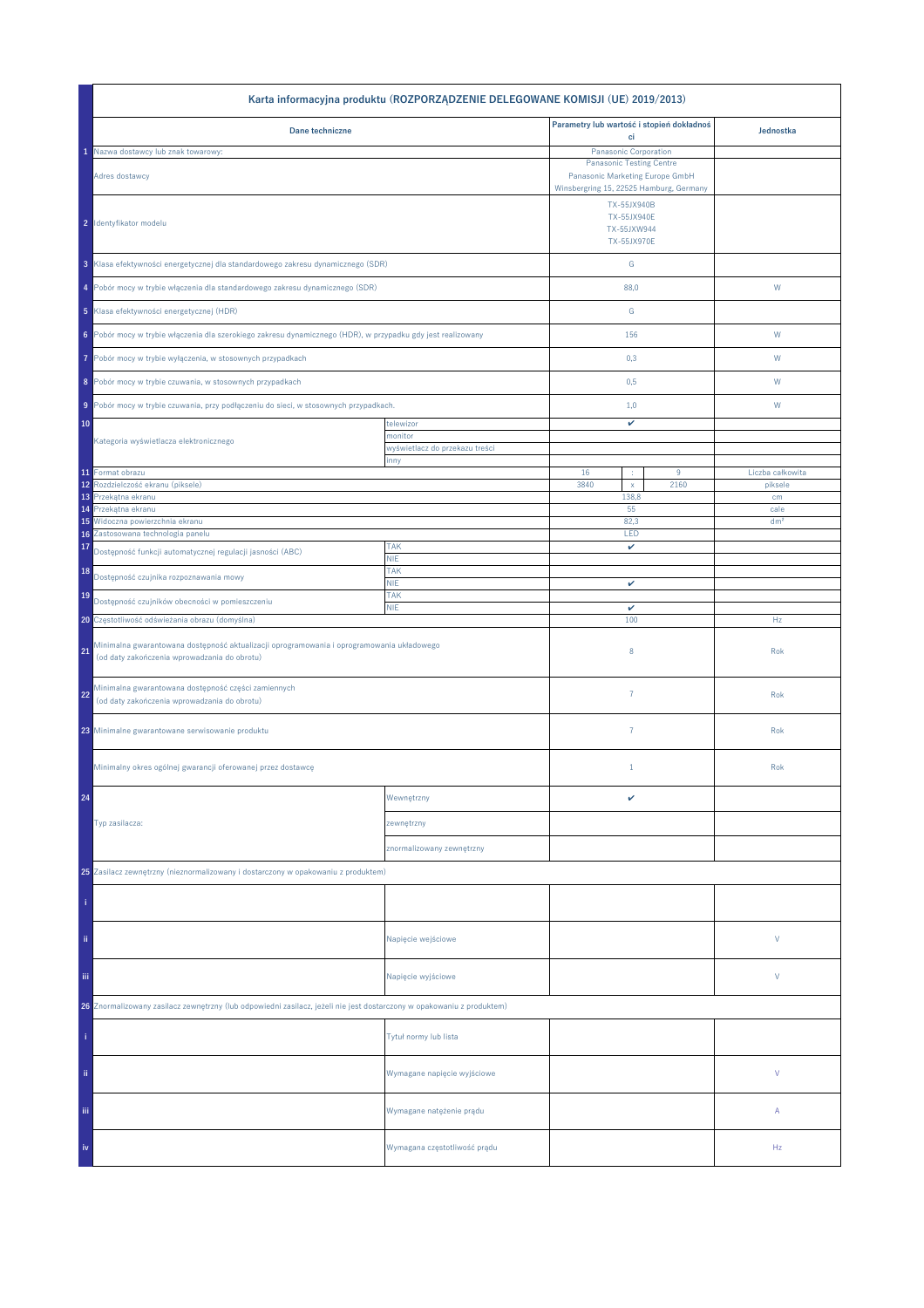| Toote teabeleht (KOMISJONI DELEGEERITUD MÄÄRUS (EL) 2019/2013)                                                          |                                   |                                                                                                                                        |                                                                 |                 |  |
|-------------------------------------------------------------------------------------------------------------------------|-----------------------------------|----------------------------------------------------------------------------------------------------------------------------------------|-----------------------------------------------------------------|-----------------|--|
| Parameeter                                                                                                              |                                   | Parameeter või väärtus ja täpsus                                                                                                       | Ühik                                                            |                 |  |
| Tarnija nimi või kaubamärk<br>Tarnija aadress                                                                           |                                   | Panasonic Corporation<br><b>Panasonic Testing Centre</b><br>Panasonic Marketing Europe GmbH<br>Winsbergring 15, 22525 Hamburg, Germany |                                                                 |                 |  |
| 2 Mudelitähis                                                                                                           |                                   |                                                                                                                                        | TX-55JX940B<br>TX-55JX940E<br>TX-55JXW944<br><b>TX-55JX970E</b> |                 |  |
| 3 Energiaklass standardse heledusvahemiku (SDR) puhul                                                                   |                                   | ${\mathsf G}$                                                                                                                          |                                                                 |                 |  |
| 4 Sisselülitatud seisundi energiatarbimine standardse heledusvahemiku (SDR) puhul                                       |                                   | 88,0                                                                                                                                   |                                                                 | W               |  |
| 5 Energiatõhususe klass (HDR)                                                                                           |                                   | ${\mathsf G}$                                                                                                                          |                                                                 |                 |  |
| 6 Sisselülitatud seisundi energiatarbimine laiendatud heledusvahemiku (HDR) puhul, (kui seda kasutatakse)               |                                   | 156                                                                                                                                    |                                                                 | W               |  |
| 7 Energiatarbimine väljalülitatud seisundis, (kui on asjakohane)                                                        |                                   | 0,3                                                                                                                                    |                                                                 | W               |  |
| 8 Energiatarbimine ooteseisundis, (kui on asjakohane)                                                                   |                                   | 0,5                                                                                                                                    |                                                                 | W               |  |
| 9 Energiatarbimine võrguühendusega ooteseisundis, (kui on asjakohane)                                                   |                                   | 1,0                                                                                                                                    |                                                                 | W               |  |
| 10                                                                                                                      | televiisor                        | v                                                                                                                                      |                                                                 |                 |  |
| Kuvari liik                                                                                                             | arvutikuvar<br>infoekraan         |                                                                                                                                        |                                                                 |                 |  |
| 11 Suuruste suhe                                                                                                        | muu                               | 16                                                                                                                                     | 9                                                               | täisarv         |  |
| 12 Eraldusteravus (pikslites)                                                                                           |                                   | 3840<br>$\bar{\mathbf{x}}$                                                                                                             | 2160                                                            | piksel          |  |
| 13 Ekraani diagonaal<br>Ekraani diagonaal<br>14                                                                         |                                   | 138,8<br>55                                                                                                                            |                                                                 | cm<br>tolli     |  |
| 15<br>Ekraani nähtava osa pindala                                                                                       |                                   | 82,3                                                                                                                                   |                                                                 | dm <sup>2</sup> |  |
| Kasutatud ekraanitehnoloogia<br>16<br>17                                                                                | <b>JAH</b>                        | LED<br>v                                                                                                                               |                                                                 |                 |  |
| Heleduse automaatne reguleerimine (Automatic Brightness Control, ABC)<br>18                                             | ΕI<br><b>JAH</b>                  |                                                                                                                                        |                                                                 |                 |  |
| Häältuvastuse andur                                                                                                     | FI.                               | v                                                                                                                                      |                                                                 |                 |  |
| 19<br>Liikumisandur                                                                                                     | JAH<br>EI.                        | $\checkmark$                                                                                                                           |                                                                 |                 |  |
| 20 Kujutise värskendussagedus, (vaikimisi)                                                                              |                                   | 100                                                                                                                                    |                                                                 | Hz              |  |
| Tarkvara ja püsivara uuenduste minimaalne tagatud kättesaadavus<br>21<br>(alates turule laskmise lõpetamise kuupäevast) |                                   | 8                                                                                                                                      |                                                                 | Aasta           |  |
| Varuosade minimaalne tagatud kättesaadavus<br>22<br>(alates turule laskmise lõpetamise kuupäevast)                      |                                   | $\overline{7}$                                                                                                                         |                                                                 | Aasta           |  |
| 23 Minimaalne garanteeritud tootetugi                                                                                   |                                   | 7                                                                                                                                      |                                                                 | Aasta           |  |
| Tarnija pakutava üldgarantii minimaalne kestus                                                                          |                                   | $\mathbf{1}$                                                                                                                           |                                                                 | Aasta           |  |
| 24                                                                                                                      | <b>Sisemine</b>                   | v                                                                                                                                      |                                                                 |                 |  |
| Toiteallika liik:                                                                                                       | väline                            |                                                                                                                                        |                                                                 |                 |  |
|                                                                                                                         | standardne väline                 |                                                                                                                                        |                                                                 |                 |  |
| 25 Välistoiteallikas (mittestandardne ja lisatud tootekasti)                                                            |                                   |                                                                                                                                        |                                                                 |                 |  |
|                                                                                                                         |                                   |                                                                                                                                        |                                                                 |                 |  |
| ii.                                                                                                                     | Sisendpinge                       |                                                                                                                                        |                                                                 | ٧               |  |
| iij                                                                                                                     | Väljundpinge                      |                                                                                                                                        |                                                                 | ٧               |  |
| 26 Standardne välistoiteallikas (või sobiv toiteallikas, kui seda pole lisatud tootekasti)                              |                                   |                                                                                                                                        |                                                                 |                 |  |
|                                                                                                                         | Standardi(te) nimetus või loetelu |                                                                                                                                        |                                                                 |                 |  |
| ii.                                                                                                                     | Nõutav väljundpinge               |                                                                                                                                        |                                                                 | V               |  |
| Ϊij                                                                                                                     | Nõutav voolutugevus               |                                                                                                                                        |                                                                 | Α               |  |
| iv                                                                                                                      | Nõutav voolusagedus               |                                                                                                                                        |                                                                 | Hz              |  |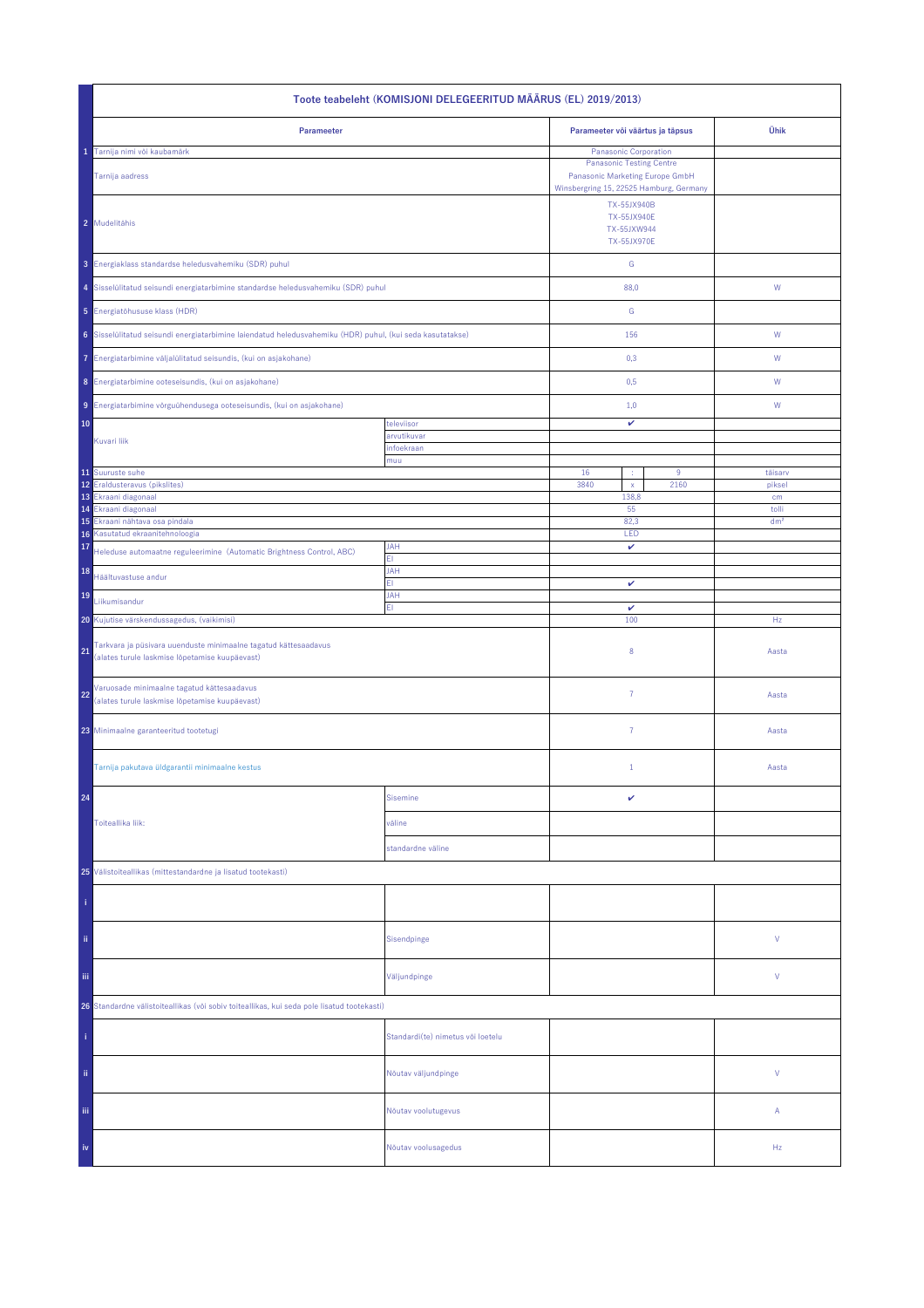| Ražojuma informācijas lapa (KOMISIJAS DELEĢĒTĀ REGULA (ES) 2019/2013)                                                                                |                                  |                                                                    |           |                 |  |
|------------------------------------------------------------------------------------------------------------------------------------------------------|----------------------------------|--------------------------------------------------------------------|-----------|-----------------|--|
| <b>Parametrs</b>                                                                                                                                     |                                  | Parametra vērtība un precizitāte                                   |           | Mērvienība      |  |
| 1 Piegādātāja nosaukums vai preču zīme                                                                                                               |                                  | Panasonic Corporation                                              |           |                 |  |
| Piegādātāja adrese                                                                                                                                   |                                  | <b>Panasonic Testing Centre</b><br>Panasonic Marketing Europe GmbH |           |                 |  |
|                                                                                                                                                      |                                  | Winsbergring 15, 22525 Hamburg, Germany                            |           |                 |  |
| 2 Modeļa identifikators                                                                                                                              |                                  | TX-55JX940B<br><b>TX-55JX940E</b><br>TX-55JXW944<br>TX-55JX970E    |           |                 |  |
|                                                                                                                                                      |                                  |                                                                    |           |                 |  |
| 3 Energoefektivitätes klase SDR (standarta dinamiskais diapazons)                                                                                    |                                  | ${\mathsf G}$                                                      |           |                 |  |
| 4 Aktīvā režīmā pieprasītā jauda SDR (standarta dinamiskais diapazons)                                                                               |                                  | 88,0                                                               |           | W               |  |
| 5 Energoefektivitätes klase (HDR)                                                                                                                    |                                  | G                                                                  |           |                 |  |
| 6 Aktīvā režīmā pieprasītā jauda plašā dinamiskajā diapazonā (HDR), ja ir                                                                            |                                  | 156                                                                |           | ${\sf W}$       |  |
| Pieprasītā jauda izslēgtā režīmā, ja piemēro                                                                                                         |                                  | 0,3                                                                |           | W               |  |
| 8 Pieprasītā jauda gaidstāves režīmā (W), ja piemēro                                                                                                 |                                  | 0,5                                                                |           | W               |  |
| 9 Pieprasītā jauda tīklierosas gaidstāves režīmā (W), ja piemēro                                                                                     |                                  | 1,0                                                                |           | W               |  |
| 10                                                                                                                                                   | televizors<br>monitors           | v                                                                  |           |                 |  |
| Elektroniskā displeja kategorija                                                                                                                     | informatīvais displejs           |                                                                    |           |                 |  |
|                                                                                                                                                      | cits                             |                                                                    |           |                 |  |
| 11 Platuma/augstuma samērs<br>12 Ekrāna izšķirtspēja (pikseļos)                                                                                      |                                  | 16<br>3840<br>$\bar{\mathbf{x}}$                                   | 9<br>2160 | vesels skaitlis |  |
| 13 Ekrâna izmêrs pa diagonâli                                                                                                                        |                                  | 138,8                                                              |           | pikseļi<br>cm   |  |
| 14 Ekrâna izmêrs pa diagonâli                                                                                                                        |                                  | 55                                                                 |           | collas          |  |
| Ekrāna redzamais laukums<br>15                                                                                                                       |                                  | 82,3                                                               |           | dm <sup>2</sup> |  |
| Izmantotā paneļu tehnoloģija<br>16<br>17<br>Ir pieejama spilgtuma automātiska regulēšana (ABC)                                                       | JĀ                               | LED<br>v                                                           |           |                 |  |
| 18                                                                                                                                                   | ΝĒ<br>JĀ                         |                                                                    |           |                 |  |
| r pieejams balss atpazīšanas sensors<br>19                                                                                                           | ΝĒ<br>JĀ                         | v                                                                  |           |                 |  |
| Ir pieejams klātbūtnes telpā sensors                                                                                                                 | ΝĒ                               | v<br>100                                                           |           | Hz              |  |
| 20 Attēla atsvaidzes intensitāte (parastā konfigurācija)<br>Programmatūras un aparātprogrammatūras atjauninājumu minimālā garantētā pieejamība<br>21 |                                  | 8                                                                  |           | Gads            |  |
| (no tirgū laišanas beigu dienas)                                                                                                                     |                                  |                                                                    |           |                 |  |
| 22 Rezerves daļu minimālā garantētā pieejamība (no tirgū laišanas beigu dienas)                                                                      |                                  | $\overline{7}$                                                     |           | Gads            |  |
| 23 Minimālais garantētais ražojumu atbalsts                                                                                                          |                                  | $\overline{7}$                                                     |           | Gads            |  |
| Piegādātāja piedāvātās vispārējās garantijas minimālais ilgums                                                                                       |                                  | $\mathbf{1}$                                                       |           | Gads            |  |
| 24                                                                                                                                                   | lekšējais                        | v                                                                  |           |                 |  |
| Barošanas avota tips                                                                                                                                 | ārējais                          |                                                                    |           |                 |  |
|                                                                                                                                                      | standartizēts ārējais            |                                                                    |           |                 |  |
| 25 Ārējais barošanas avots (nestandartizēts un iekļauts ražojuma komplektācijā)                                                                      |                                  |                                                                    |           |                 |  |
|                                                                                                                                                      |                                  |                                                                    |           |                 |  |
| ii.                                                                                                                                                  | leejas spriegums                 |                                                                    |           | V               |  |
| Ϊij                                                                                                                                                  | Izejas spriegums                 |                                                                    |           | V               |  |
| 26 Standartizēts ārējais barošanas avots (vai atbilstošs, ja nav iekļauts ražojuma komplektācijā)                                                    |                                  |                                                                    |           |                 |  |
|                                                                                                                                                      | Standarta nosaukums vai saraksts |                                                                    |           |                 |  |
| ii.                                                                                                                                                  | Vajadzīgais izejas spriegums     |                                                                    |           | $\vee$          |  |
| Ϊij                                                                                                                                                  | Vajadzīgais strāvas stiprums     |                                                                    |           | А               |  |
| iv                                                                                                                                                   | Vajadzīgā strāvas frekvence      |                                                                    |           | Hz              |  |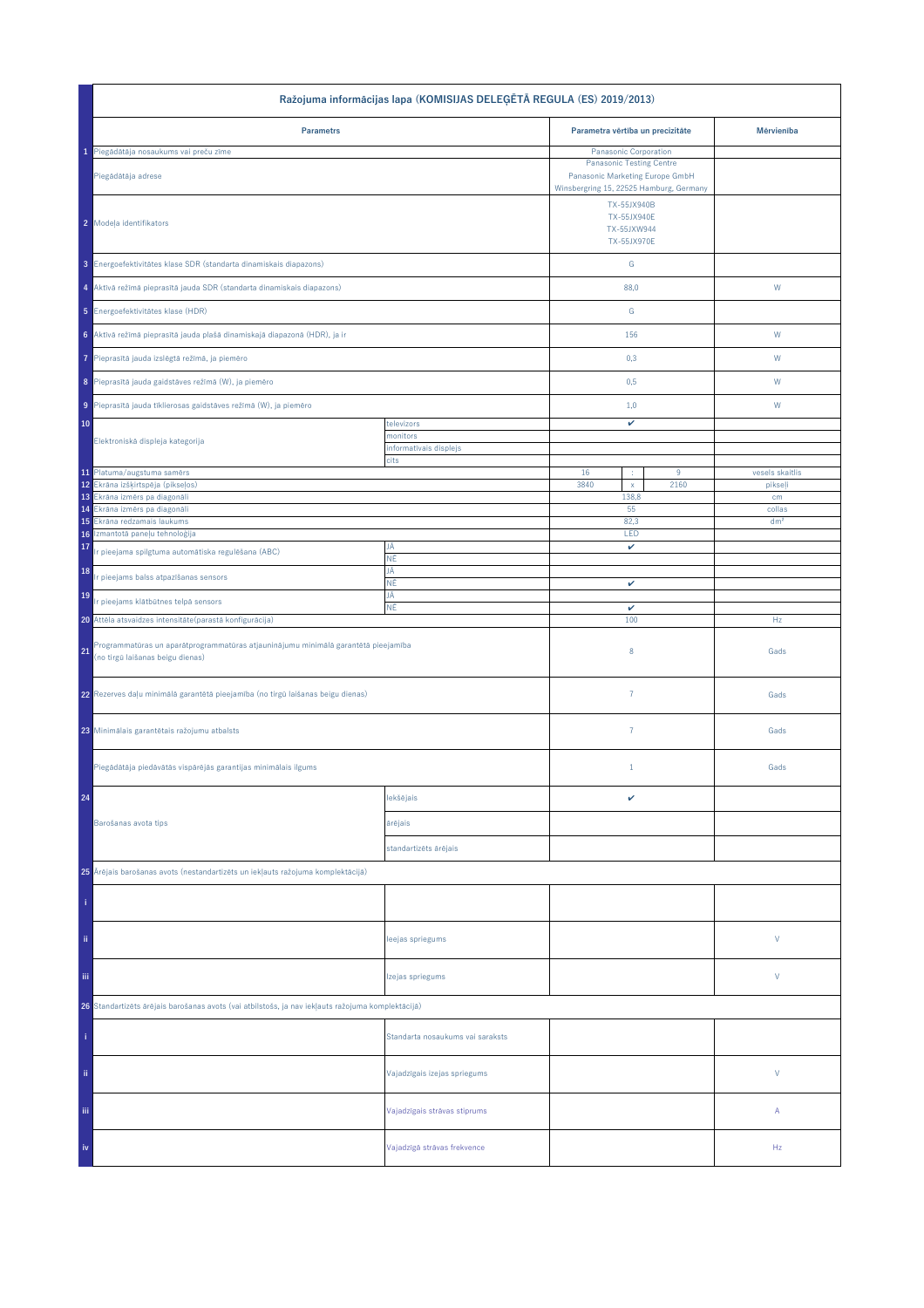| Gaminio informacijos lapas (KOMISIJOS DELEGUOTASIS REGLAMENTAS (ES) 2019/2013)                                                                                           |                                     |                                                                                                                                        |                                 |  |
|--------------------------------------------------------------------------------------------------------------------------------------------------------------------------|-------------------------------------|----------------------------------------------------------------------------------------------------------------------------------------|---------------------------------|--|
| <b>Parametras</b>                                                                                                                                                        |                                     | Parametras ar vertė ir tikslumas                                                                                                       | <b>Vienetas</b>                 |  |
| Tiekėjo pavadinimas arba prekės ženklas<br>Tiekėjo adresas                                                                                                               |                                     | Panasonic Corporation<br><b>Panasonic Testing Centre</b><br>Panasonic Marketing Europe GmbH<br>Winsbergring 15, 22525 Hamburg, Germany |                                 |  |
| 2 Modelio žymuo                                                                                                                                                          |                                     | TX-55JX940B<br><b>TX-55JX940E</b><br>TX-55JXW944<br><b>TX-55JX970E</b>                                                                 |                                 |  |
| 3 Energijos vartojimo efektyvumo klasė veikiant standartinės dinaminės srities (SDR) veiksena                                                                            |                                     | ${\mathsf G}$                                                                                                                          |                                 |  |
| Jjungties veiksenos galios poreikis veikiant standartinės dinaminės srities (SDR) veiksena<br>4                                                                          |                                     | 88,0                                                                                                                                   | ${\mathsf W}$                   |  |
| 5 Energijos vartojimo efektyvumo klasė (HDR)                                                                                                                             |                                     | G                                                                                                                                      |                                 |  |
| 6 Jjungties veiksenos galios poreikis veikiant didelės dinaminės srities (HDR) veiksena, jeigu ji įdiegta                                                                |                                     | 156                                                                                                                                    | W                               |  |
| Išjungties veiksenos galios poreikis, jei taikytina<br>7                                                                                                                 |                                     | 0,3                                                                                                                                    | W                               |  |
| 8 Budėjimo veiksenos galios poreikis, jei taikytina                                                                                                                      |                                     | 0,5                                                                                                                                    | W                               |  |
| 9 Tinklinės budėjimo veiksenos galios poreikis, jei taikytina                                                                                                            |                                     | 1,0                                                                                                                                    | W                               |  |
| 10<br>Elektroninio vaizduoklio kategorija                                                                                                                                | televizorius<br>monitorius          | v                                                                                                                                      |                                 |  |
|                                                                                                                                                                          | informacinis<br>kita                |                                                                                                                                        |                                 |  |
| 11 Dydžio santykis<br>12 <sup>°</sup><br>Ekrano skyra (pikseliais)                                                                                                       |                                     | 16<br>9<br>÷<br>3840<br>2160<br>$\mathsf{x}$                                                                                           | sveikasis skaičius<br>pikseliai |  |
| 13<br>Ekrano įstrižainė                                                                                                                                                  |                                     | 138,8                                                                                                                                  | cm                              |  |
| 14<br>Ekrano įstrižainė<br>15 Matomas ekrano plotas                                                                                                                      |                                     | 55<br>82,3                                                                                                                             | coliai<br>dm <sup>2</sup>       |  |
| Naudojama ekrano technologija<br>16                                                                                                                                      |                                     | LED                                                                                                                                    |                                 |  |
| 17<br>Yra automatinio skaisčio reguliavimo (ABC) funkcija                                                                                                                | TAIP<br>NE.                         | v                                                                                                                                      |                                 |  |
| 18<br>Yra balso atpažinimo jutiklis                                                                                                                                      | TAIP<br><b>NE</b>                   | v                                                                                                                                      |                                 |  |
| 19<br>Yra buvimo patalpoje jutiklis                                                                                                                                      | TAIP<br><b>NE</b>                   | $\checkmark$                                                                                                                           |                                 |  |
| 20 Vaizdo atnaujinimo dažnis (nustatytasis)                                                                                                                              |                                     | 100                                                                                                                                    | Hz                              |  |
| Minimalus garantuotas programinės įrangos ir programinės aparatinės įrangos atnaujinimų prieinamumo laikotarpis<br>21<br>(nuo tiekimo rinkai laikotarpio pabaigos datos) |                                     | 8                                                                                                                                      | Metai                           |  |
| Minimalus garantuotas atsarginių dalių prieinamumo laikotarpis<br>22<br>(nuo tiekimo rinkai laikotarpio pabaigos datos)                                                  |                                     | $\overline{7}$                                                                                                                         | Metai                           |  |
| 23 Minimalus garantuotas su gaminiu susijusios pagalbos teikimo laikotarpis                                                                                              |                                     | $\overline{7}$                                                                                                                         | Metai                           |  |
| Minimali tiekėjo suteiktos bendrosios garantijos trukmė                                                                                                                  |                                     | $1\,$                                                                                                                                  | Metai                           |  |
| 24                                                                                                                                                                       | Vidinis                             | v                                                                                                                                      |                                 |  |
| Maitinimo šaltinio tipas                                                                                                                                                 | išorinis                            |                                                                                                                                        |                                 |  |
|                                                                                                                                                                          | standartizuotas išorinis            |                                                                                                                                        |                                 |  |
| 25 Išorinis maitinimo šaltinis (nestandartizuotas, įdėtas į gaminio dėžę)                                                                                                |                                     |                                                                                                                                        |                                 |  |
|                                                                                                                                                                          |                                     |                                                                                                                                        |                                 |  |
| ii.                                                                                                                                                                      | įėjimo įtampa                       |                                                                                                                                        | ٧                               |  |
| Ϊij                                                                                                                                                                      | Išėjimo įtampa                      |                                                                                                                                        | ٧                               |  |
| Išorinis standartizuotas maitinimo šaltinis (arba tinkamas, jei neįdėtas į gaminio dėžę)<br>26                                                                           |                                     |                                                                                                                                        |                                 |  |
|                                                                                                                                                                          | Standartinis pavadinimas ar sąrašas |                                                                                                                                        |                                 |  |
| ii.                                                                                                                                                                      | Reikiama išėjimo įtampa             |                                                                                                                                        | V                               |  |
| Ϊij                                                                                                                                                                      | Reikiama tiekiama srovė             |                                                                                                                                        | Α                               |  |
| iv                                                                                                                                                                       | Reikiamas srovės dažnis             |                                                                                                                                        | Hz                              |  |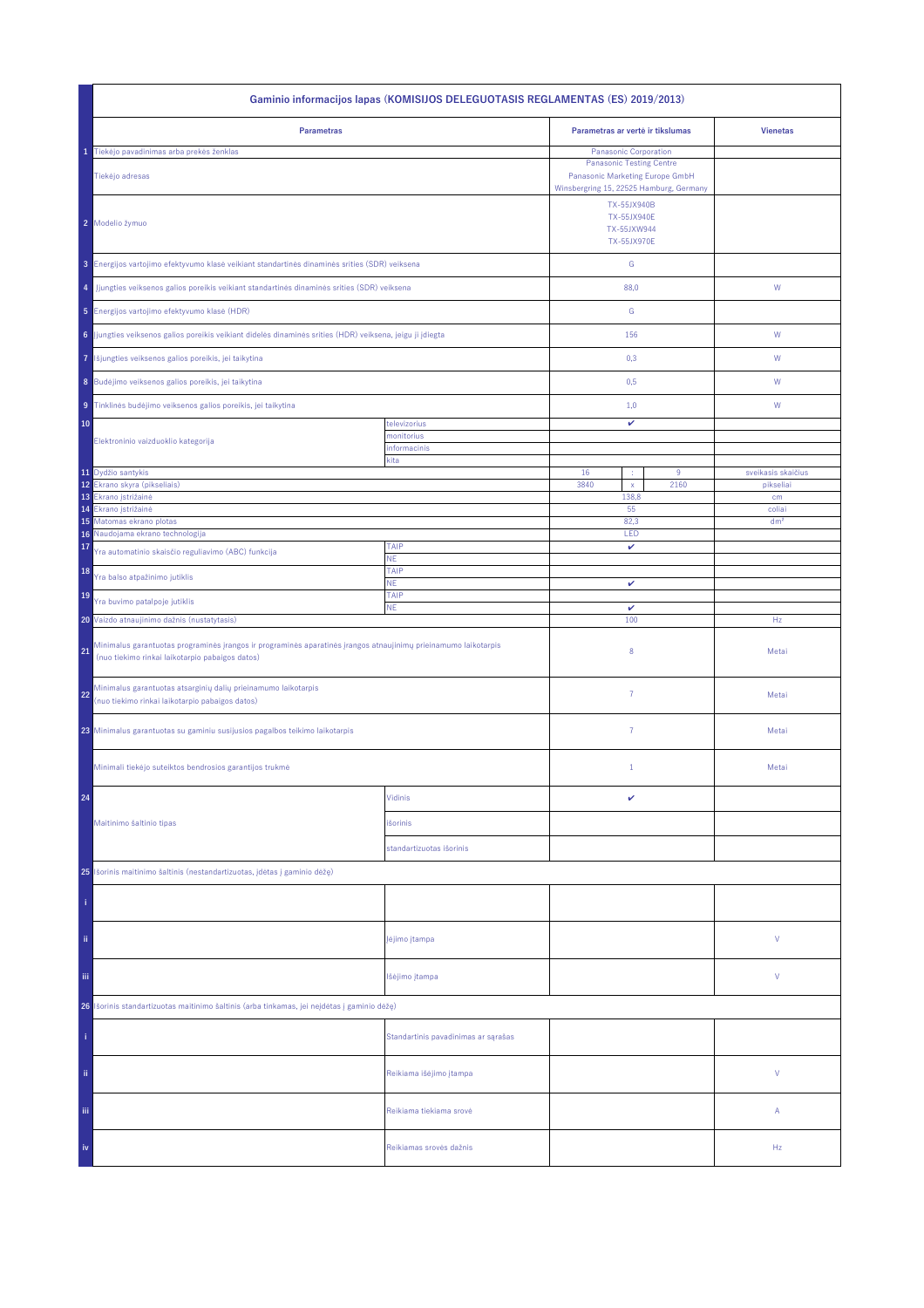| Informační list výrobku (NAŘÍZENÍ KOMISE V PŘENESENÉ PRAVOMOCI (EU) 2019/2013)                               |                              |                                                                                                                                        |      |                 |  |
|--------------------------------------------------------------------------------------------------------------|------------------------------|----------------------------------------------------------------------------------------------------------------------------------------|------|-----------------|--|
| Parametr                                                                                                     |                              | Parametr nebo hodnota a přesnost                                                                                                       |      | Jednotka        |  |
| Název nebo ochranná známka dodavatele<br>Název dodavatele                                                    |                              | Panasonic Corporation<br><b>Panasonic Testing Centre</b><br>Panasonic Marketing Europe GmbH<br>Winsbergring 15, 22525 Hamburg, Germany |      |                 |  |
| 2 Identifikátor modelu                                                                                       |                              | TX-55JX940B<br><b>TX-55JX940E</b><br>TX-55JXW944<br><b>TX-55JX970E</b>                                                                 |      |                 |  |
| 3 Třída energetické účinnosti u standardního dynamického rozsahu (SDR)                                       |                              | ${\mathsf G}$                                                                                                                          |      |                 |  |
| 4 Příkon v zapnutém stavu u standardního dynamického rozsahu (SDR)                                           |                              | 88,0                                                                                                                                   |      | ${\mathsf W}$   |  |
| 5 Třída energetické účinnosti (HDR)                                                                          |                              | G                                                                                                                                      |      |                 |  |
| 6 Příkon v zapnutém stavu v režimu vysoce dynamického rozsahu (HDR), pokud je zaveden                        |                              | 156                                                                                                                                    |      | W               |  |
| 7 Vypnutý stav, příkon, (v příslušných případech)                                                            |                              | 0,3                                                                                                                                    |      | W               |  |
| 8 Příkon v pohotovostním režimu, (v příslušných případech)                                                   |                              | 0,5                                                                                                                                    |      | W               |  |
| 9 Příkon pohotovostním režimu při připojení na síť (v příslušných případech)                                 |                              | 1,0                                                                                                                                    |      | W               |  |
| 10                                                                                                           | televizor<br>monitor         | v                                                                                                                                      |      |                 |  |
| Kategorie elektronického displeje                                                                            | informační<br>jiné           |                                                                                                                                        |      |                 |  |
| 11 Poměr stran                                                                                               |                              | 16<br>÷                                                                                                                                | 9    | celé číslo      |  |
| 12<br>Rozlišení obrazovky (v pixelech)<br>13 Úhlopříčka obrazovky                                            |                              | 3840<br>$\mathsf{x}$<br>138,8                                                                                                          | 2160 | pixely<br>cm    |  |
| 14 Úhlopříčka obrazovky                                                                                      |                              | 55                                                                                                                                     |      | palce           |  |
| 15 Viditelná plocha obrazovky                                                                                |                              | 82,3                                                                                                                                   |      | dm <sup>2</sup> |  |
| Použitá technologie panelů<br>16<br>17                                                                       | <b>ANO</b>                   | LED<br>v                                                                                                                               |      |                 |  |
| Dostupné automatické ovládání jasu (ABC)                                                                     | NE.                          |                                                                                                                                        |      |                 |  |
| 18<br>Dostupný snímač pro rozpoznávání hlasu                                                                 | ANO<br>ΝE.                   | v                                                                                                                                      |      |                 |  |
| 19<br>Dostupný detektor přítomnosti v místnosti                                                              | ANO                          |                                                                                                                                        |      |                 |  |
| 20 Obnovovací frekvence obrazu (výchozí)                                                                     | <b>NE</b>                    | $\checkmark$<br>100                                                                                                                    |      | Hz              |  |
| 21 Minimální zaručená dostupnost aktualizací softwaru a firmwaru (od data, kdy bylo ukončeno uvádění na trh) |                              | 8                                                                                                                                      |      | Rok             |  |
| 22 Minimální zaručená dostupnost náhradních dílů (od data, kdy bylo ukončeno uvádění na trh)                 |                              | $\overline{7}$                                                                                                                         |      | Rok             |  |
| 23 Minimální zaručená podpora výrobku                                                                        |                              | $\overline{7}$                                                                                                                         |      | Rok             |  |
| Minimální doba trvání záruky nabízená dodavatelem                                                            |                              | $\mathbf{1}$                                                                                                                           |      | Rok             |  |
| 24                                                                                                           | Vnitřní                      | v                                                                                                                                      |      |                 |  |
| Typ napájení:                                                                                                | Vnější                       |                                                                                                                                        |      |                 |  |
|                                                                                                              | Normalizované vnější         |                                                                                                                                        |      |                 |  |
| 25 Vnější napájecí zdroj (jiný než normalizovaný a součást balení výrobku)                                   |                              |                                                                                                                                        |      |                 |  |
|                                                                                                              |                              |                                                                                                                                        |      |                 |  |
| ii.                                                                                                          | Vstupní napětí               |                                                                                                                                        |      | ٧               |  |
| Ϊij                                                                                                          | Výstupní napětí              |                                                                                                                                        |      | ٧               |  |
| 26 Vnější normalizovaný napájecí zdroj (nebo vhodný zdroj tohoto typu, pokud není součástí balení výrobku)   |                              |                                                                                                                                        |      |                 |  |
|                                                                                                              | Standardní název nebo seznam |                                                                                                                                        |      |                 |  |
| ii.                                                                                                          | Požadované výstupní napětí   |                                                                                                                                        |      | V               |  |
| Ϊij                                                                                                          | Požadovaný dodávaný proud    |                                                                                                                                        |      | Α               |  |
| iv                                                                                                           | Požadovaný kmitočet proudu   |                                                                                                                                        |      | Hz              |  |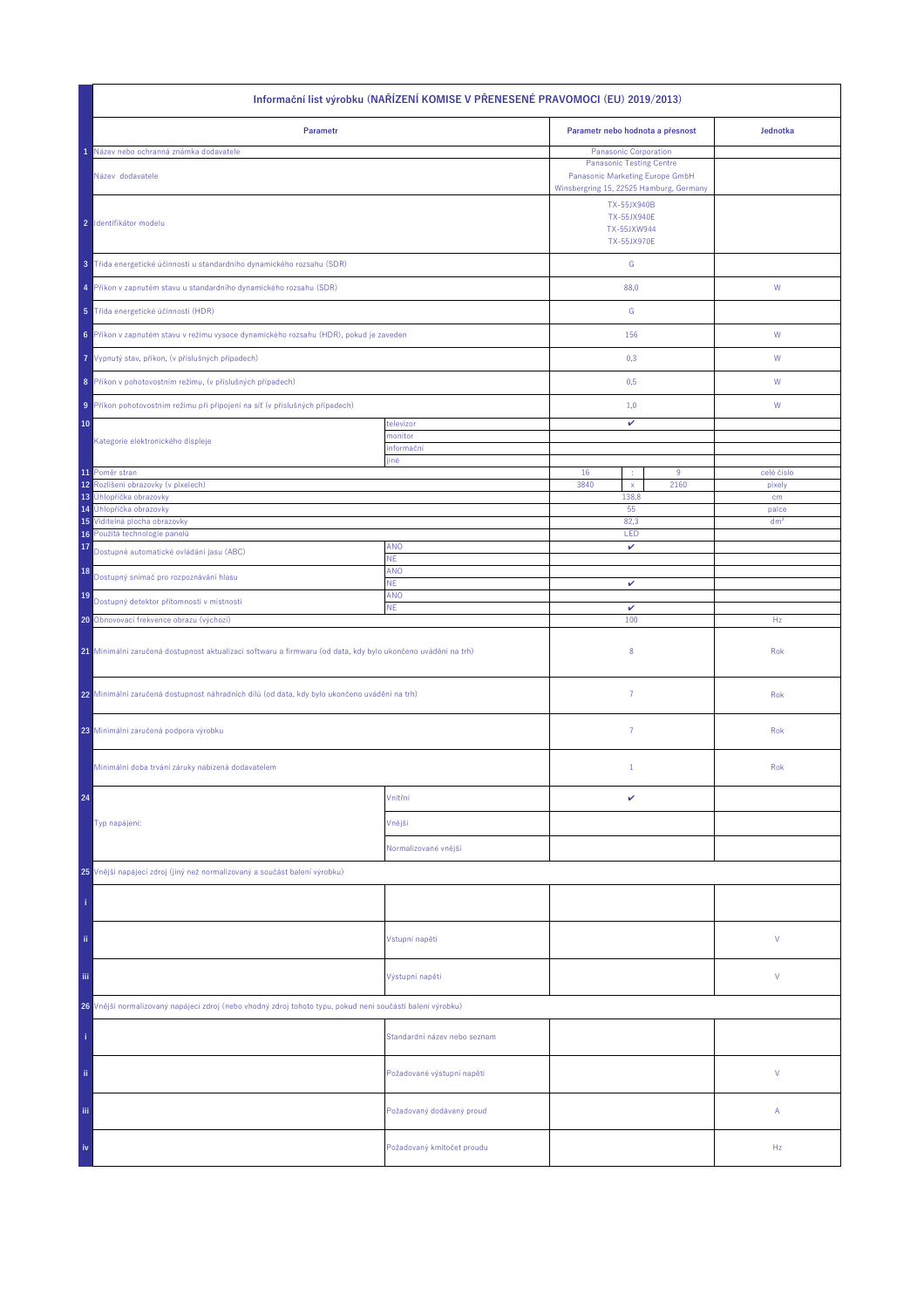| Termékismertető adatlap (A BIZOTTSÁG (EU) 2019/2013 FELHATALMAZÁSON ALAPULÓ RENDELETE)                                                          |                            |                                                                                                                   |      |                       |  |
|-------------------------------------------------------------------------------------------------------------------------------------------------|----------------------------|-------------------------------------------------------------------------------------------------------------------|------|-----------------------|--|
| Paraméter                                                                                                                                       |                            | Paraméter vagy érték és pontosság                                                                                 |      | Mértékegység          |  |
| 1 A szállító neve vagy védjegye                                                                                                                 |                            | <b>Panasonic Corporation</b>                                                                                      |      |                       |  |
| A szállító címe                                                                                                                                 |                            | <b>Panasonic Testing Centre</b><br>Panasonic Marketing Europe GmbH                                                |      |                       |  |
| 2 Modellazonosító                                                                                                                               |                            | Winsbergring 15, 22525 Hamburg, Germany<br>TX-55JX940B<br><b>TX-55JX940E</b><br>TX-55JXW944<br><b>TX-55JX970E</b> |      |                       |  |
| 3 Energiahatékonysági osztály szabványos dinamikatartomány (SDR) esetén                                                                         |                            | ${\mathsf G}$                                                                                                     |      |                       |  |
| 4 Bekapcsolt üzemmód energiaigénye szabványos dinamikatartomány (SDR) esetén                                                                    |                            | 88,0                                                                                                              |      | ${\sf W}$             |  |
| 5 Energiahatékonysági osztály (HDR)                                                                                                             |                            | ${\mathbb G}$                                                                                                     |      |                       |  |
| 6 Bekapcsolt üzemmód energiaigénye nagy dinamikatartomány (HDR) megléte esetén                                                                  |                            | 156                                                                                                               |      | ${\mathsf W}$         |  |
| Energiaigény kikapcsolt üzemmódban (adott esetben)<br>7.                                                                                        |                            | 0,3                                                                                                               |      | W                     |  |
| 8 Energiaigény készenléti üzemmódban (adott esetben)                                                                                            |                            | 0,5                                                                                                               |      | W                     |  |
| 9 Energiaigény hálózatvezérelt készenléti üzemmódban (adott esetben)                                                                            |                            | 1,0                                                                                                               |      | W                     |  |
| 10                                                                                                                                              | televízió<br>monitor       | v                                                                                                                 |      |                       |  |
| Elektronikus kijelző kategóriája                                                                                                                | reklámkijelző              |                                                                                                                   |      |                       |  |
| 11 Oldalarány                                                                                                                                   | egyéb                      | 16                                                                                                                | 9    |                       |  |
| 12<br>Képernyőfelbontás (képpontok)                                                                                                             |                            | ÷<br>3840<br>$\mathsf{x}$                                                                                         | 2160 | egész szám<br>képpont |  |
| 13<br>Képátló                                                                                                                                   |                            | 138,8                                                                                                             |      | cm                    |  |
| 14<br>Képátló                                                                                                                                   |                            | 55                                                                                                                |      | hüvelyk               |  |
| 15<br>Látható képernyőterület<br>Alkalmazott paneltechnológia<br>16                                                                             |                            | 82,3<br>LED                                                                                                       |      | dm <sup>2</sup>       |  |
| 17<br>Automatikus fényerő-szabályozó (ABC) rendelkezésre áll                                                                                    | <b>IGEN</b>                | v                                                                                                                 |      |                       |  |
| 18<br>Hangfelismerő érzékelő rendelkezésre áll                                                                                                  | <b>NEM</b><br><b>IGEN</b>  |                                                                                                                   |      |                       |  |
| 19<br>Jelenlétérzékelő rendelkezésre áll                                                                                                        | <b>NEM</b><br><b>IGEN</b>  | v                                                                                                                 |      |                       |  |
| 20 Képfrissítési frekvencia (alapértelmezett)                                                                                                   | <b>NEM</b>                 | v<br>100                                                                                                          |      | Hz                    |  |
| A szoftver- és firmwarefrissítések minimális garantált rendelkezésre állása<br>21<br>(a forgalomba hozatal befejezésének időpontjától számítva) |                            | 8                                                                                                                 |      | Év                    |  |
| A tartalék alkatrészek minimális garantált rendelkezésre állása<br>22<br>(a forgalomba hozatal befejezésének időpontjától számítva)             |                            | 7                                                                                                                 |      | Éν                    |  |
| 23 Garantált terméktámogatás minimális időtartama                                                                                               |                            | $\overline{7}$                                                                                                    |      | Éν                    |  |
| A szállító által vállalt általános jótállás minimális időtartama                                                                                |                            | $\mathbf{1}$                                                                                                      |      | Év                    |  |
| 24                                                                                                                                              | Belső                      | v                                                                                                                 |      |                       |  |
| A tápegység típusa:                                                                                                                             | külső                      |                                                                                                                   |      |                       |  |
|                                                                                                                                                 | szabványos külső           |                                                                                                                   |      |                       |  |
| 25 Külső tápegység (nem szabványos, és a termékdobozban található)                                                                              |                            |                                                                                                                   |      |                       |  |
|                                                                                                                                                 |                            |                                                                                                                   |      |                       |  |
| ii.                                                                                                                                             | Bemeneti feszültség        |                                                                                                                   |      | V                     |  |
| Ϊij                                                                                                                                             | Kimeneti feszültség        |                                                                                                                   |      | V                     |  |
| 26 Szabványos külső tápegység (vagy annak megfelelő, ha a termékdoboznak nem része)                                                             |                            |                                                                                                                   |      |                       |  |
|                                                                                                                                                 | Szabvány neve vagy lista   |                                                                                                                   |      |                       |  |
| ii.                                                                                                                                             | Előírt kimeneti feszültség |                                                                                                                   |      | V                     |  |
| Ϊij                                                                                                                                             | Előírt szállított áram     |                                                                                                                   |      | Α                     |  |
| iv                                                                                                                                              | Előírt áramfrekvencia      |                                                                                                                   |      | Hz                    |  |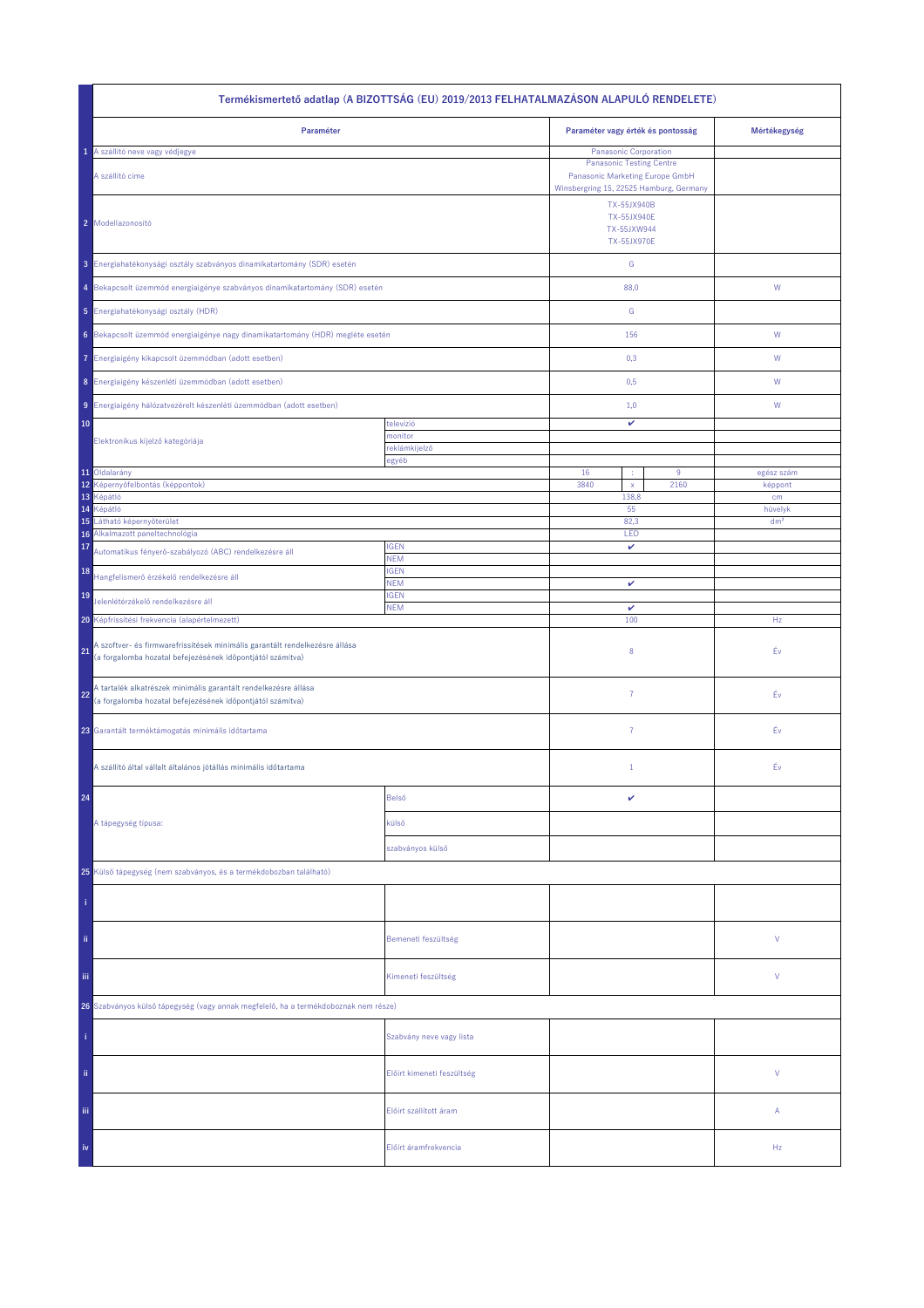| Informačný list výrobku (DELEGOVANÉ NARIADENIE KOMISIE (EÚ) 2019/2013)                                                |                               |                                                                                                               |                          |  |  |
|-----------------------------------------------------------------------------------------------------------------------|-------------------------------|---------------------------------------------------------------------------------------------------------------|--------------------------|--|--|
| Parameter                                                                                                             |                               | Parameter alebo hodnota a presnosť                                                                            | Jednotka                 |  |  |
| Názov dodávateľa alebo jeho ochranná známka                                                                           |                               | Panasonic Corporation                                                                                         |                          |  |  |
| Názov dodávateľa                                                                                                      |                               | <b>Panasonic Testing Centre</b><br>Panasonic Marketing Europe GmbH<br>Winsbergring 15, 22525 Hamburg, Germany |                          |  |  |
| 2 Identifikátor modelu                                                                                                |                               | TX-55JX940B<br><b>TX-55JX940E</b><br>TX-55JXW944<br>TX-55JX970E                                               |                          |  |  |
| 3 Trieda energetickej účinnosti pre štandardný dynamický rozsah (SDR)                                                 |                               | ${\mathbb G}$                                                                                                 |                          |  |  |
| 4 Príkon v režime zapnutia pre štandardný dynamický rozsah (SDR)                                                      |                               | 88,0                                                                                                          | W                        |  |  |
| 5 Trieda energetickej účinnosti (HDR)                                                                                 |                               | G                                                                                                             |                          |  |  |
| 6 Príkon v režime zapnutia pre vysoký dynamický rozsah (HDR), ak je k dispozícii                                      |                               | 156                                                                                                           | W                        |  |  |
| Príkon v režime vypnutia, ak je k dispozícii<br>7                                                                     |                               | 0,3                                                                                                           | W                        |  |  |
| 8 Príkon v režime pohotovosti, ak je k dispozícii                                                                     |                               | 0,5                                                                                                           | W                        |  |  |
| 9 Príkon v režime pohotovosti pri zapojení v sieti, ak je k dispozícii                                                |                               | 1,0                                                                                                           | W                        |  |  |
| 10                                                                                                                    | televízor                     | v                                                                                                             |                          |  |  |
| Kategória elektronického displeja                                                                                     | monitor                       |                                                                                                               |                          |  |  |
|                                                                                                                       | informačný displej<br>iné     |                                                                                                               |                          |  |  |
| 11 Pomer strán                                                                                                        |                               | 16<br>9<br>×                                                                                                  | celé číslo               |  |  |
| 12<br>Rozlíšenie zobrazovacej jednotky (pixely)                                                                       |                               | 3840<br>2160<br>$\mathsf X$                                                                                   | pixely                   |  |  |
| Uhlopriečka zobrazovacej jednotky<br>13                                                                               |                               | 138,8                                                                                                         | cm                       |  |  |
| Uhlopriečka zobrazovacej jednotky<br>14<br>15 Viditeľná plocha zobrazovacej jednotky                                  |                               | 55<br>82,3                                                                                                    | palce<br>dm <sup>2</sup> |  |  |
| 16 Použitá technológia panelu                                                                                         |                               | LED                                                                                                           |                          |  |  |
| 17<br>K dispozícii je automatická regulácia jasu (ABC)                                                                | ÁNO<br><b>NIE</b>             | v                                                                                                             |                          |  |  |
| 18<br>K dispozícii je snímač rozpoznávania reči                                                                       | ÁNO<br><b>NIE</b>             | v                                                                                                             |                          |  |  |
| 19<br>K dispozícii je snímač prítomnosti v miestnosti                                                                 | ÁNO<br><b>NIE</b>             | $\checkmark$                                                                                                  |                          |  |  |
| 20 Obnovovací kmitočet obrazovky, (predvolený)                                                                        |                               | 100                                                                                                           | Hz                       |  |  |
| 21 Minimálna zaručená dostupnosť aktualizácií softvéru a firmvéru (od dátumu, keď sa výrobok prestáva dodávať na trh) |                               | 8                                                                                                             | Rok                      |  |  |
| 22 Minimálna zaručená dostupnosť náhradných dielov (od dátumu, keď sa výrobok prestáva dodávať na trh)                |                               | $\overline{7}$                                                                                                | Rok                      |  |  |
| 23 Minimálna zaručená podpora výrobkov                                                                                |                               | 7                                                                                                             | Rok                      |  |  |
| Minimálne trvanie celkovej záruky, ktorú ponúka dodávateľ                                                             |                               | $\mathbf{1}$                                                                                                  | Rok                      |  |  |
| 24                                                                                                                    | interný                       | v                                                                                                             |                          |  |  |
| Typ zdroja napájania:                                                                                                 | externý                       |                                                                                                               |                          |  |  |
|                                                                                                                       | normalizovaný externý         |                                                                                                               |                          |  |  |
| 25 Externý zdroj napájania (nenormalizovaný, súčasť balenia výrobku)                                                  |                               |                                                                                                               |                          |  |  |
|                                                                                                                       |                               |                                                                                                               |                          |  |  |
| ii.                                                                                                                   | Vstupné napätie               |                                                                                                               | V                        |  |  |
| Ϊij                                                                                                                   | Výstupné napätie              |                                                                                                               | V                        |  |  |
| 26 Externý normalizovaný zdroj napájania (alebo vhodný zdroj, ak nie je súčasťou balenia výrobku)                     |                               |                                                                                                               |                          |  |  |
|                                                                                                                       | Štandardný názov alebo zoznam |                                                                                                               |                          |  |  |
| ii.                                                                                                                   | Požadované výstupné napätie   |                                                                                                               | V                        |  |  |
| Ϊij                                                                                                                   | Požadovaný prúd               |                                                                                                               | Α                        |  |  |
| iv                                                                                                                    | Požadovaná frekvencia prúdu   |                                                                                                               | Hz                       |  |  |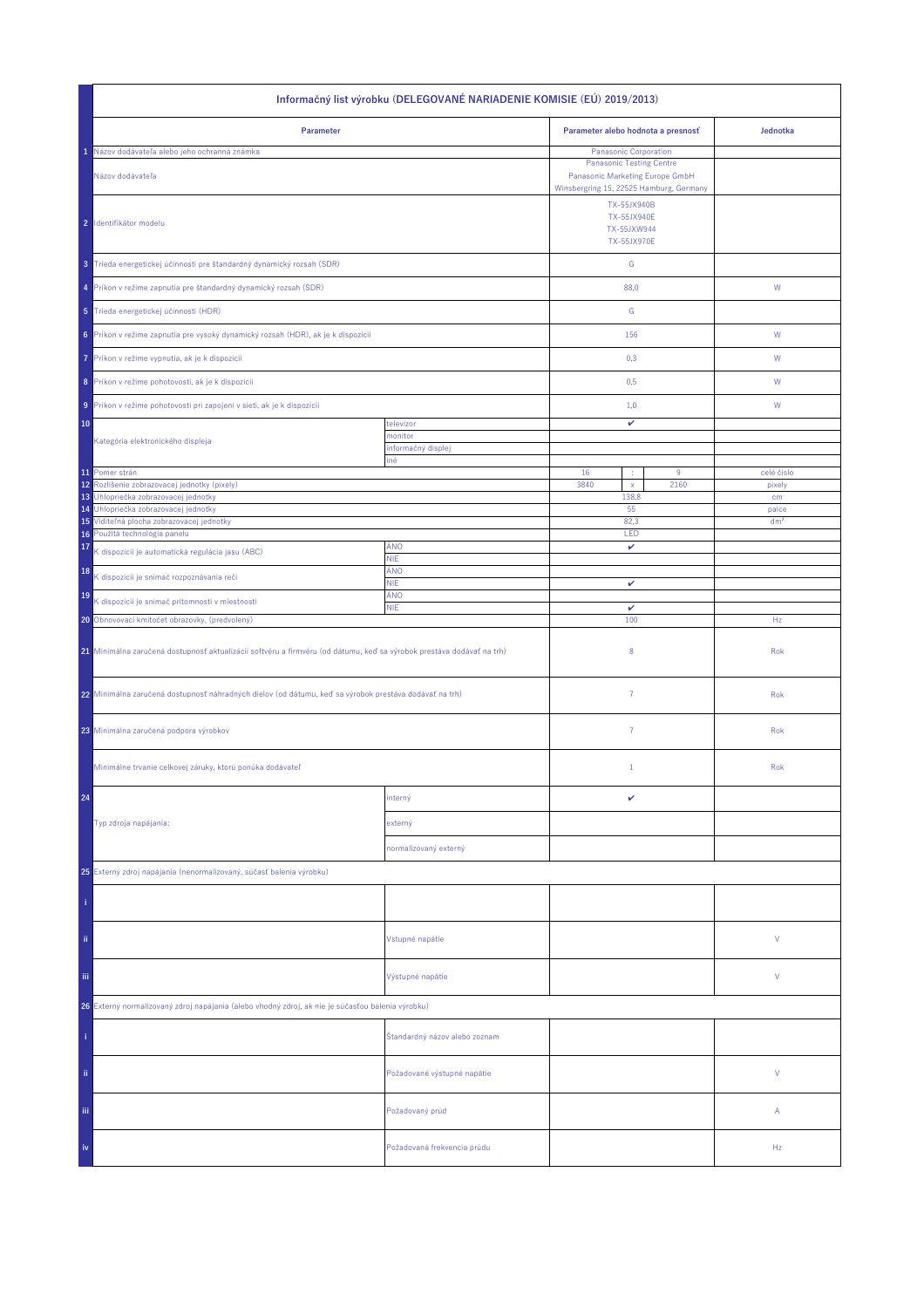| Informacijski list izdelka (DELEGIRANA UREDBA KOMISIJE (EU) 2019/2013)                                                    |                                        |                                                                                                               |                 |  |  |
|---------------------------------------------------------------------------------------------------------------------------|----------------------------------------|---------------------------------------------------------------------------------------------------------------|-----------------|--|--|
| Parameter                                                                                                                 |                                        | Parameter ali vrednost in natančnost                                                                          | <b>Enota</b>    |  |  |
| Dobaviteljevo ime ali blagovna znamka;                                                                                    |                                        | Panasonic Corporation                                                                                         |                 |  |  |
| Naslov dobavitelja                                                                                                        |                                        | <b>Panasonic Testing Centre</b><br>Panasonic Marketing Europe GmbH<br>Winsbergring 15, 22525 Hamburg, Germany |                 |  |  |
| 2 Identifikacijska oznaka modela                                                                                          |                                        | TX-55JX940B<br><b>TX-55JX940E</b><br>TX-55JXW944<br>TX-55JX970E                                               |                 |  |  |
| 3 Razred energijske učinkovitosti za standardno dinamično območje (SDR)                                                   |                                        | ${\mathbb G}$                                                                                                 |                 |  |  |
| 4 Zahtevana moč v stanju delovanja za standardno dinamično območje (SDR)                                                  |                                        | 88,0                                                                                                          | W               |  |  |
| 5 Razred energijske učinkovitosti (HDR)                                                                                   |                                        | G                                                                                                             |                 |  |  |
| 6 Zahtevana moč v stanju delovanja v načinu visokega dinamičnega območja (HDR), če se izvaja                              |                                        | 156                                                                                                           | ${\sf W}$       |  |  |
| Zahtevana moč v stanju izključenosti, če je ustrezno<br>7                                                                 |                                        | 0,3                                                                                                           | W               |  |  |
| 8 Zahtevana moč v stanju pripravljenosti, če je ustrezno                                                                  |                                        | 0,5                                                                                                           | W               |  |  |
| 9 Zahtevana moč v omrežnem stanju pripravljenosti, če je ustrezno                                                         |                                        | 1,0                                                                                                           | W               |  |  |
| 10                                                                                                                        | televizor                              | v                                                                                                             |                 |  |  |
| Kategorija elektronskega prikazovalnika                                                                                   | monitor<br>informacijski prikazovalnik |                                                                                                               |                 |  |  |
|                                                                                                                           | drugo                                  |                                                                                                               |                 |  |  |
| 11 Razmerje velikosti<br>12<br>Ločljivost zaslona (v pikslih)                                                             |                                        | 16<br>9<br>3840<br>2160                                                                                       | celo število    |  |  |
| 13 Diagonala zaslona                                                                                                      |                                        | $\mathsf X$<br>138,8                                                                                          | piksli<br>cm    |  |  |
| 14 Diagonala zaslona                                                                                                      |                                        | 55                                                                                                            | v palcih        |  |  |
| 15 Vidna površina zaslona<br>16 Uporabljena tehnologija panelov                                                           |                                        | 82,3<br>LED                                                                                                   | dm <sup>2</sup> |  |  |
| 17<br>Samodejno prilagajanje svetlosti (ABC)                                                                              | DA                                     | v                                                                                                             |                 |  |  |
| 18                                                                                                                        | NE<br>DA                               |                                                                                                               |                 |  |  |
| Tipalo za prepoznavanje govora                                                                                            | <b>NE</b>                              | v                                                                                                             |                 |  |  |
| 19<br>Tipalo prisotnosti v prostoru                                                                                       | DA<br><b>NE</b>                        | $\checkmark$                                                                                                  |                 |  |  |
| 20 Stopnja pogostosti osveževanja slike (privzeto)                                                                        |                                        | 100                                                                                                           | Hz              |  |  |
| Najmanjša zagotovljena razpoložljivost posodobitev programske in strojne opreme<br>21<br>(od datuma konca dajanja na trg) |                                        | 8                                                                                                             | Leto            |  |  |
| 22 Minimalna zagotovljena razpoložljivost nadomestnih delov (od datuma konca dajanja na trg)                              |                                        | $\overline{7}$                                                                                                | Leto            |  |  |
| 23 Minimalna zagotovljena podpora za izdelek                                                                              |                                        | $\overline{7}$                                                                                                | Leto            |  |  |
| Minimalno trajanje splošne garancije, ki jo ponuja dobavitelj                                                             |                                        | $\mathbf{1}$                                                                                                  | Leto            |  |  |
| 24                                                                                                                        | notranji                               | v                                                                                                             |                 |  |  |
| Tip napajalnika:                                                                                                          | zunanji                                |                                                                                                               |                 |  |  |
|                                                                                                                           | standardiziran zunanji                 |                                                                                                               |                 |  |  |
|                                                                                                                           |                                        |                                                                                                               |                 |  |  |
| 25 Zunanji napajalnik (nestandardizirani in priložen v embalaži izdelka)                                                  |                                        |                                                                                                               |                 |  |  |
|                                                                                                                           |                                        |                                                                                                               |                 |  |  |
| ii.                                                                                                                       | Vhodna napetost                        |                                                                                                               | ٧               |  |  |
| Ϊij                                                                                                                       | Izhodna napetost                       |                                                                                                               | ٧               |  |  |
| 26 Zunanji standardiziran napajalnik (ali ustrezen, če ni priložen v embalaži izdelka)                                    |                                        |                                                                                                               |                 |  |  |
|                                                                                                                           | Standardno ime ali seznam              |                                                                                                               |                 |  |  |
| ii.                                                                                                                       | Zahtevana izhodna napetost             |                                                                                                               | V               |  |  |
| iii.                                                                                                                      | Potrebna jakost toka                   |                                                                                                               | Α               |  |  |
| iv                                                                                                                        | Potrebna frekvenca toka                |                                                                                                               | Hz              |  |  |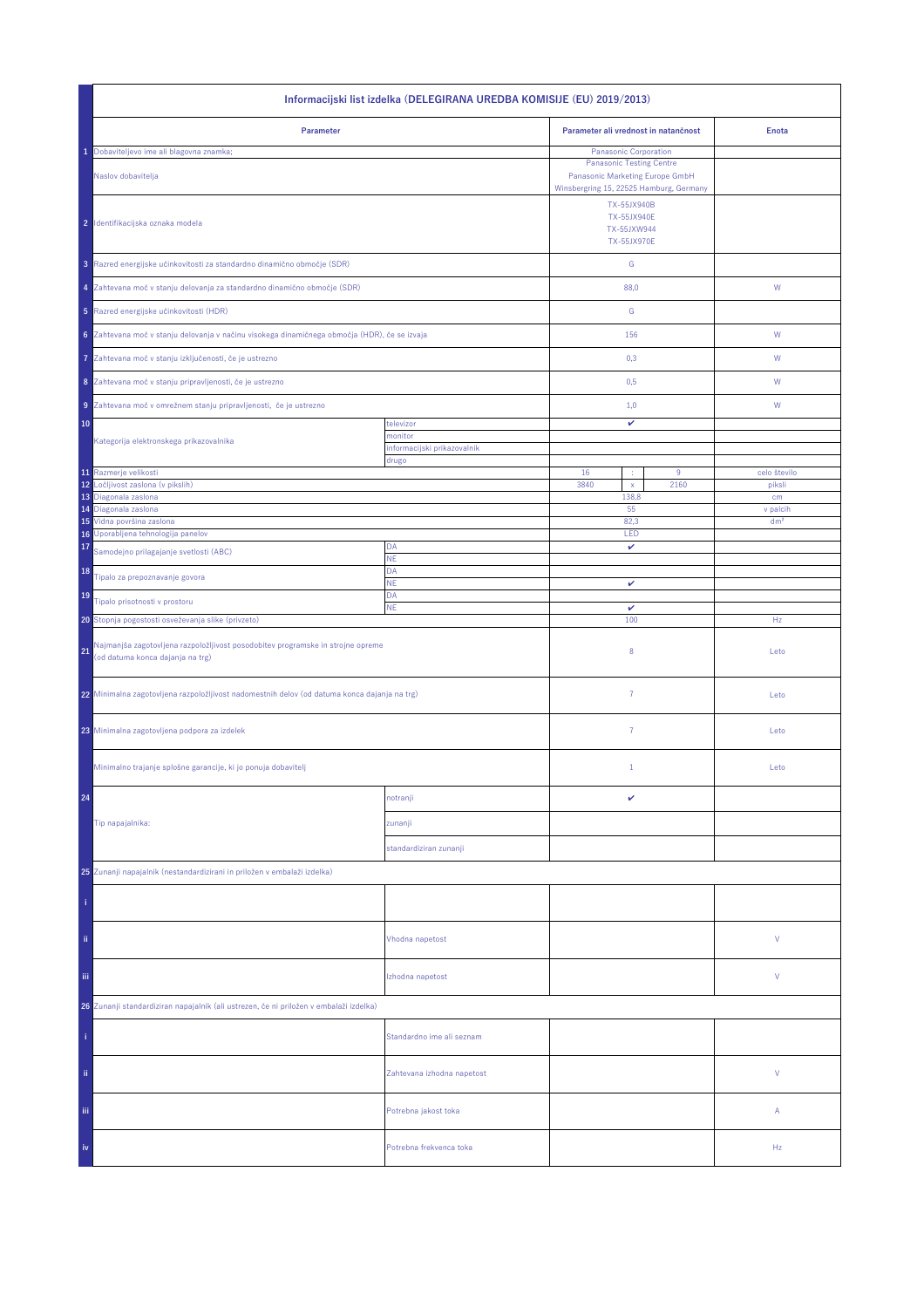| Fișa cu informații despre produs (REGULAMENTUL DELEGAT (UE) 2019/2013 AL COMISIEI)                                                |                                  |                                                                                                                                        |      |                         |  |
|-----------------------------------------------------------------------------------------------------------------------------------|----------------------------------|----------------------------------------------------------------------------------------------------------------------------------------|------|-------------------------|--|
| Parametri                                                                                                                         |                                  | Parametri sau valoare și precizie                                                                                                      |      | <b>Unitate</b>          |  |
| Denumirea sau marca comercială a furnizorului<br>Adresa furnizorului                                                              |                                  | Panasonic Corporation<br><b>Panasonic Testing Centre</b><br>Panasonic Marketing Europe GmbH<br>Winsbergring 15, 22525 Hamburg, Germany |      |                         |  |
| 2 Identificatorul de model                                                                                                        |                                  | TX-55JX940B<br><b>TX-55JX940E</b><br>TX-55JXW944<br><b>TX-55JX970E</b>                                                                 |      |                         |  |
| 3 Clasa de eficiență energetică pentru intervalul dinamic standard (SDR)                                                          |                                  | ${\mathsf G}$                                                                                                                          |      |                         |  |
| 4 Consumul de putere în modul pornit pentru intervalul dinamic standard (SDR)                                                     |                                  | 88,0                                                                                                                                   |      | W                       |  |
| 5 Clasa de eficiență energetică (HDR)                                                                                             |                                  | G                                                                                                                                      |      |                         |  |
| 6 Consumul de putere în modul pornit pentru intervalul dinamic ridicat (HDR), dacă este implementat                               |                                  | 156                                                                                                                                    |      | W                       |  |
| Consumul de putere în modul oprit, dacă este cazu<br>7                                                                            |                                  | 0,3                                                                                                                                    |      | W                       |  |
| 8 Consumul de putere în modul standby, dacă este cazu                                                                             |                                  | 0,5                                                                                                                                    |      | W                       |  |
| 9 Consumul de putere în modul standby în rețea, dacă este cazu                                                                    |                                  | 1,0                                                                                                                                    |      | W                       |  |
| 10                                                                                                                                | televizor<br>monitor             | v                                                                                                                                      |      |                         |  |
| Categoria de afișaj electronic                                                                                                    | semnalizare                      |                                                                                                                                        |      |                         |  |
| 11 Raportul de aspect                                                                                                             | altele                           | 16<br>÷                                                                                                                                | 9    | număr întreg            |  |
| 12<br>Rezoluția ecranului (pixeli)                                                                                                |                                  | 3840<br>$\mathsf{x}$                                                                                                                   | 2160 | pixeli                  |  |
| 13<br>Diagonala ecranului                                                                                                         |                                  | 138,8                                                                                                                                  |      | cm                      |  |
| Diagonala ecranului<br>14<br>Aria suprafeței vizibile a ecranului<br>15                                                           |                                  | 55<br>82,3                                                                                                                             |      | toli<br>dm <sup>2</sup> |  |
| Tehnologia de afișare utilizată<br>16                                                                                             |                                  | LED                                                                                                                                    |      |                         |  |
| 17<br>Reglarea automată a luminozității (ABC) disponibilă                                                                         | DA<br><b>NU</b>                  | v                                                                                                                                      |      |                         |  |
| 18<br>Senzor pentru recunoaștere vocală disponibil                                                                                | DA                               |                                                                                                                                        |      |                         |  |
| 19                                                                                                                                | <b>NU</b><br>DA                  | v                                                                                                                                      |      |                         |  |
| Senzor pentru prezența în încăpere disponibil<br><b>NU</b><br>20 Frecvența de reîmprospătare a imaginii (implicită)               |                                  | $\checkmark$<br>100                                                                                                                    |      | Hz                      |  |
| Disponibilitatea minimă garantată a actualizărilor de software și firmware<br>21<br>(de la data încheierii introducerii pe piață) |                                  | 8                                                                                                                                      |      | An                      |  |
| Disponibilitatea minimă garantată a pieselor de schimb<br>22<br>(de la data încheierii introducerii pe piață)                     |                                  | $\overline{7}$                                                                                                                         |      | An                      |  |
| 23 Asistență minimă garantat pentru produs                                                                                        |                                  | $\overline{7}$                                                                                                                         |      | An                      |  |
| Durata minimă a garanției generale oferită de furnizor                                                                            |                                  | $1\,$                                                                                                                                  |      | An                      |  |
| 24                                                                                                                                | Internă                          | v                                                                                                                                      |      |                         |  |
| Tipul sursei de alimentare:                                                                                                       | externă                          |                                                                                                                                        |      |                         |  |
|                                                                                                                                   | standardizată externă            |                                                                                                                                        |      |                         |  |
| 25 Sursa de alimentare externă (nestandardizată și inclusă în cutia produsului)                                                   |                                  |                                                                                                                                        |      |                         |  |
|                                                                                                                                   |                                  |                                                                                                                                        |      |                         |  |
| ii.                                                                                                                               | Tensiunea de intrare             |                                                                                                                                        |      | ٧                       |  |
| Ϊij                                                                                                                               | Tensiunea de ieșire              |                                                                                                                                        |      | ٧                       |  |
| 26 Sursa de alimentare externă standardizată (sau una adecvată, dacă nu este inclusă în cutia produsului)                         |                                  |                                                                                                                                        |      |                         |  |
|                                                                                                                                   | Denumirea standardului sau lista |                                                                                                                                        |      |                         |  |
| ii.                                                                                                                               | Tensiunea de ieșire necesară     |                                                                                                                                        |      | V                       |  |
| Ϊij                                                                                                                               | Curentul furnizat necesar        |                                                                                                                                        |      | Α                       |  |
| iv                                                                                                                                | Frecvența curentului necesară    |                                                                                                                                        |      | Hz                      |  |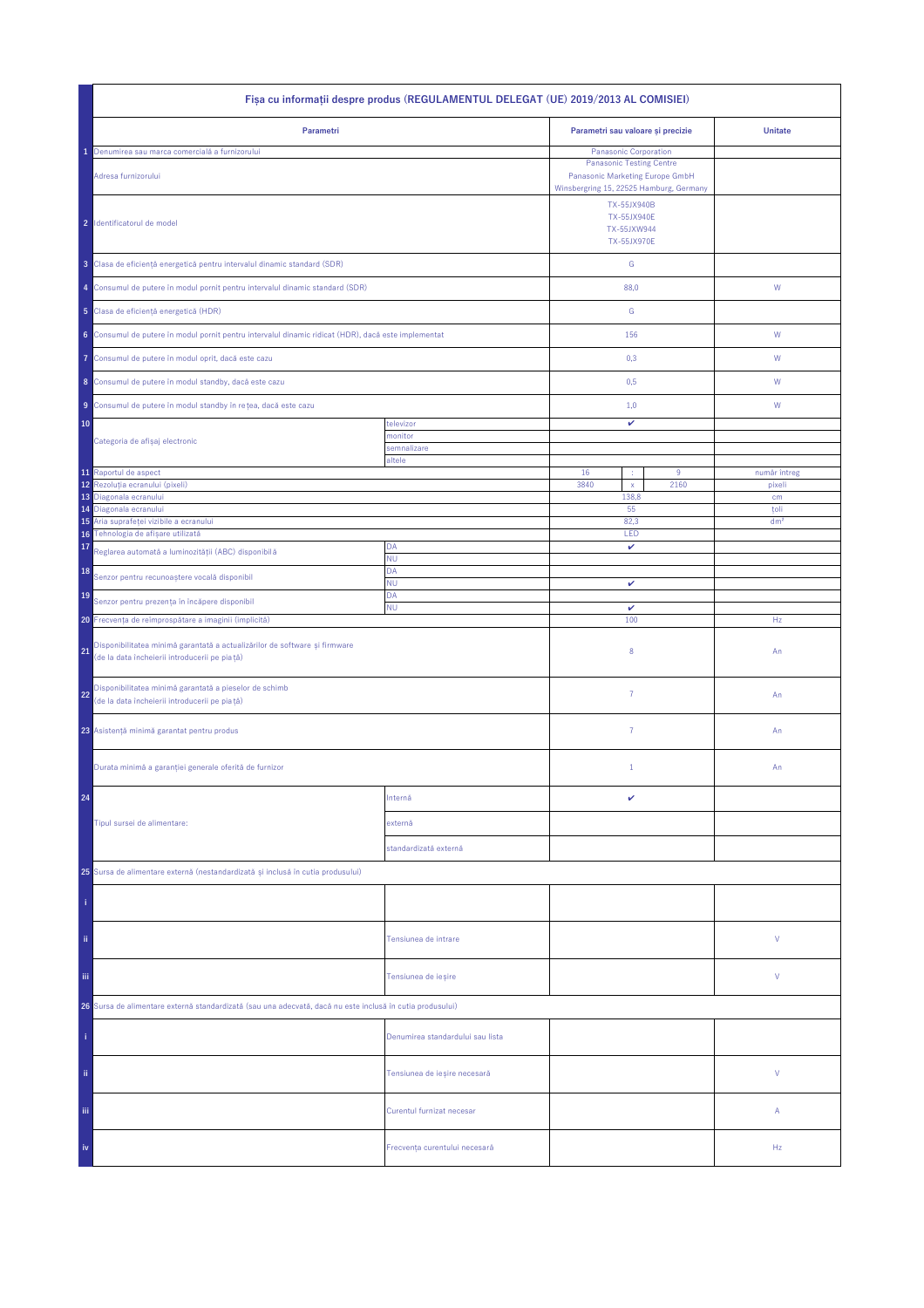|                                                                                                                                                                                            | Продуктов информационен лист<br>(ДЕЛЕГИРАН РЕГЛАМЕНТ (EC) 2019/2013 НА КОМИСИЯТА) |                                                                                                                              |                           |               |
|--------------------------------------------------------------------------------------------------------------------------------------------------------------------------------------------|-----------------------------------------------------------------------------------|------------------------------------------------------------------------------------------------------------------------------|---------------------------|---------------|
|                                                                                                                                                                                            |                                                                                   | Параметър или стойност                                                                                                       |                           |               |
| Параметър                                                                                                                                                                                  |                                                                                   | и точност                                                                                                                    |                           | Мерна единица |
| 1 Наименование или търговска марка на доставчика;                                                                                                                                          |                                                                                   | Panasonic Corporation                                                                                                        |                           |               |
| Адрес на доставчика                                                                                                                                                                        |                                                                                   | <b>Panasonic Testing Centre</b><br>Panasonic Marketing Europe GmbH<br>Winsbergring 15, 22525 Hamburg, Germany<br>TX-55JX940B |                           |               |
| 2 Идентификатор на модела                                                                                                                                                                  |                                                                                   | <b>TX-55JX940E</b><br>TX-55JXW944<br>TX-55JX970E                                                                             |                           |               |
| 3 Клас на енергийна ефективност при стандартен динамичен обхват (SDR)                                                                                                                      |                                                                                   | G                                                                                                                            |                           |               |
| Консумирана мощност в режим "включен"<br>4<br>при стандартен динамичен обхват (SDR)                                                                                                        |                                                                                   | 88.0                                                                                                                         |                           | W             |
| Клас на енергийна ефективност при голям<br>5<br>динамичен обхват (HDR)                                                                                                                     |                                                                                   | G                                                                                                                            |                           |               |
| Консумирана мощност в режим "включен"<br>6<br>при голям динамичен обхват (HDR), ако такъв е налице                                                                                         |                                                                                   | 156                                                                                                                          |                           | W             |
| 7 Консумирана мощност в режим "изключен", ако е приложимо                                                                                                                                  |                                                                                   | 0,3                                                                                                                          |                           | W             |
| 8 Консумирана мощност в режим "в готовност", ако е приложимо                                                                                                                               |                                                                                   | 0,5                                                                                                                          |                           | W             |
| 9 Консумирана мощност в мрежови режим "в готовност", ако е приложимо                                                                                                                       |                                                                                   | 1,0                                                                                                                          |                           | W             |
| 10<br>телевизор<br><b>МОНИТОР</b>                                                                                                                                                          |                                                                                   | v                                                                                                                            |                           |               |
| Категория на електронния екран                                                                                                                                                             | информационно табло                                                               |                                                                                                                              |                           |               |
| 11 Съотношение на размерите                                                                                                                                                                | други                                                                             | 16<br>÷                                                                                                                      | 9                         | цяло          |
| <mark>12</mark> Разделителна способност на екрана (пиксели)                                                                                                                                |                                                                                   | 3840<br>$\mathsf X$                                                                                                          | 2160                      | пиксели<br>cm |
| 13 Диагонал на екрана<br><mark>14 Диагонал на екрана</mark>                                                                                                                                | 138.8<br>55                                                                       |                                                                                                                              |                           |               |
| <mark>15</mark> Видима площ на екрана                                                                                                                                                      |                                                                                   | 82,3                                                                                                                         | инчове<br>dm <sup>2</sup> |               |
| 16 Използвана технология на панела                                                                                                                                                         |                                                                                   | LED                                                                                                                          |                           |               |
| 17 Наличие на автоматично регулиране на<br>яркостта (ABC)                                                                                                                                  | ДА<br>HE.                                                                         | $\checkmark$                                                                                                                 |                           |               |
| 18 Наличие на датчик за гласово                                                                                                                                                            | ДА                                                                                |                                                                                                                              |                           |               |
| разпознаване                                                                                                                                                                               | HE.                                                                               | v                                                                                                                            |                           |               |
| 19 Наличие на датчик за присъствие                                                                                                                                                         | ДА<br>HE                                                                          |                                                                                                                              |                           |               |
| в помещението<br>20 Кадрова честота (по подразбиране)                                                                                                                                      |                                                                                   | v<br>100                                                                                                                     |                           | Hz            |
| Минимална гарантирана наличност на актуализации на програмното о<br><mark>21</mark> сигуряване и базовото програмно осигуряване<br>(от датата на прекратяване на предоставянето на пазара) |                                                                                   | 8                                                                                                                            |                           | Година        |
| Минимална гарантирана наличност на резервни части (от датата на пр<br>22<br>екратяване на предоставянето) на пазара                                                                        |                                                                                   | $\overline{7}$                                                                                                               |                           | Година        |
| Минимална гарантирана поддръжка за<br>23<br>продукта                                                                                                                                       |                                                                                   | $\overline{7}$                                                                                                               |                           | Година        |
| Минимална гарантирана наличност на резервни части (от датата на пр<br>екратяване на предоставянето) на пазара                                                                              |                                                                                   | $\mathbf{1}$                                                                                                                 |                           | Година        |
| 24                                                                                                                                                                                         | Вътрешно                                                                          | v                                                                                                                            |                           |               |
| Тип на електрозахранващото устройство                                                                                                                                                      | <b>B Ъ Н Ш Н О</b>                                                                |                                                                                                                              |                           |               |
|                                                                                                                                                                                            | стандартизирано                                                                   |                                                                                                                              |                           |               |
| 25 Външно захранващо устройство (нестандартизирано, включено в опаковката заедно с продукта)                                                                                               |                                                                                   |                                                                                                                              |                           |               |
|                                                                                                                                                                                            |                                                                                   |                                                                                                                              |                           |               |
| ii.                                                                                                                                                                                        | Напрежение на<br>входа                                                            |                                                                                                                              |                           | V             |
| iii.                                                                                                                                                                                       | Напрежение на<br>изхода                                                           |                                                                                                                              |                           | V             |
| Стандартизирано външно захранващо устройство (или подходящо такова, ако не е включено в опаковката<br>26                                                                                   |                                                                                   |                                                                                                                              |                           |               |
| заедно с продукта)                                                                                                                                                                         | Стандартно<br>наименование или листа                                              |                                                                                                                              |                           |               |
| ii.                                                                                                                                                                                        | Необходимо<br>напрежение на<br>изхода                                             |                                                                                                                              |                           | V             |
| iii.                                                                                                                                                                                       | Необходим<br>подаван ток                                                          |                                                                                                                              |                           | Α             |
| iv                                                                                                                                                                                         | Необходима честота на т<br>о ка                                                   |                                                                                                                              |                           | Hz            |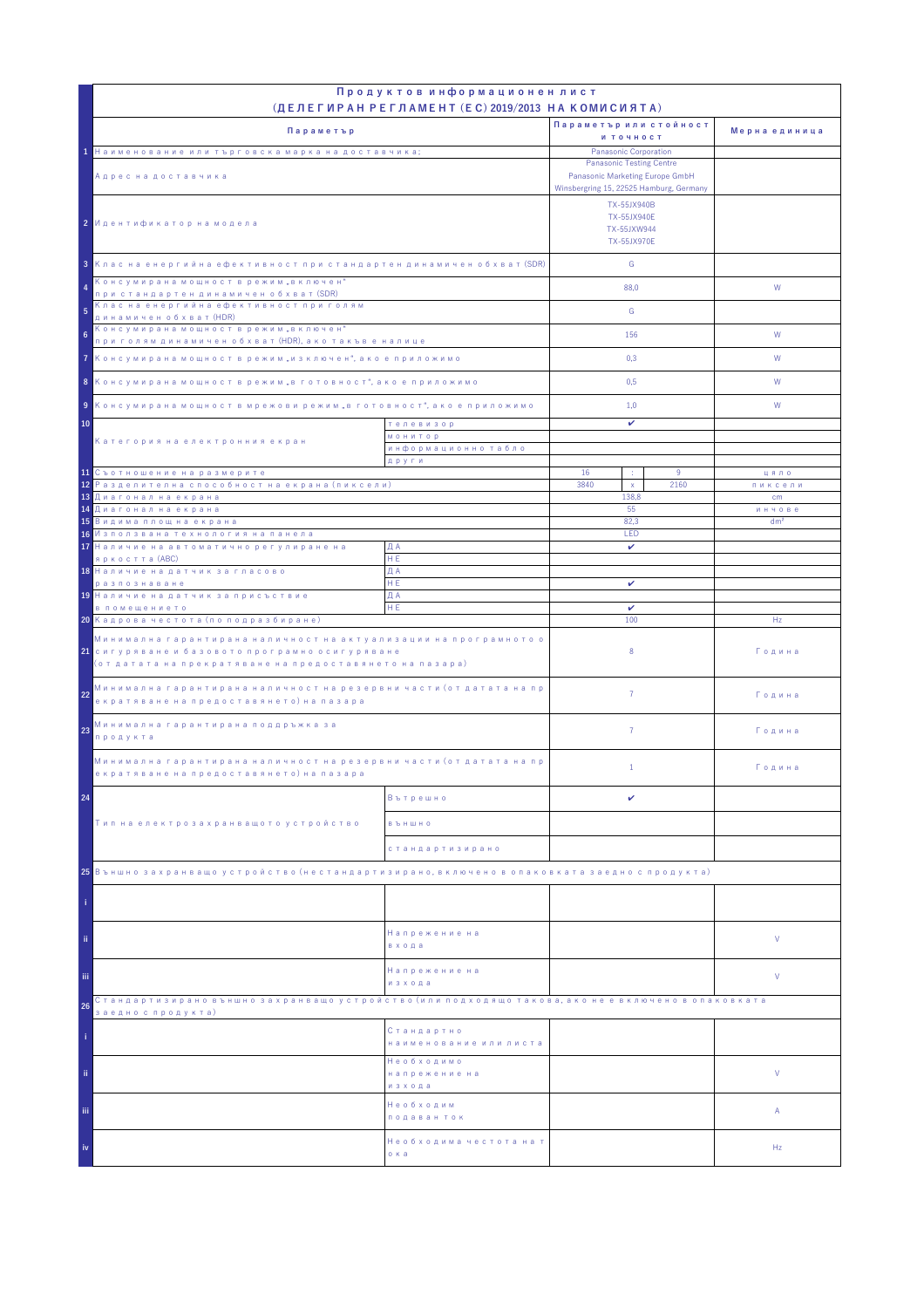| Informacijski list proizvoda (DELEGIRANA UREDBA KOMISIJE (EU) 2019/2013)                                                       |                             |                                                                                                                              |      |                 |  |
|--------------------------------------------------------------------------------------------------------------------------------|-----------------------------|------------------------------------------------------------------------------------------------------------------------------|------|-----------------|--|
| Parametar                                                                                                                      |                             | Parametar ili vrijednost i preciznost                                                                                        |      | Jedinica        |  |
| Ime ili zaštitni znak dobavljača<br>1                                                                                          |                             | Panasonic Corporation                                                                                                        |      |                 |  |
| Adresa dobavljača                                                                                                              |                             | <b>Panasonic Testing Centre</b><br>Panasonic Marketing Europe GmbH<br>Winsbergring 15, 22525 Hamburg, Germany<br>TX-55JX940B |      |                 |  |
| 2 Identifikacijska oznaka modela                                                                                               |                             | <b>TX-55JX940E</b><br>TX-55JXW944<br>TX-55JX970E                                                                             |      |                 |  |
| 3 Razred energetske učinkovitosti za standardni dinamički raspon (SDR)                                                         |                             | ${\mathbb G}$                                                                                                                |      |                 |  |
| 4 Snaga u uključenom stanju za standardni dinamički raspon (SDR)                                                               |                             | 88,0                                                                                                                         |      | W               |  |
| 5 Razred energetske učinkovitosti (HDR)                                                                                        |                             | G                                                                                                                            |      |                 |  |
| 6 Snaga u uključenom stanju za način velikog dinamičkog raspona (HDR), ako se primjenjuje                                      |                             | 156                                                                                                                          |      | ${\sf W}$       |  |
| Snaga u isključenom stanju, ako je primjenjivo<br>7                                                                            |                             | 0,3                                                                                                                          |      | W               |  |
| 8 Snaga u stanju pripravnosti, ako je primjenjivo                                                                              |                             | 0,5                                                                                                                          |      | W               |  |
| 9 Snaga u umreženom stanju pripravnosti, ako je primjenjivo                                                                    |                             | 1,0                                                                                                                          |      | W               |  |
| 10                                                                                                                             | televizor<br>monitor        | v                                                                                                                            |      |                 |  |
| Kategorija elektroničkog zaslona                                                                                               | znakovni zaslon             |                                                                                                                              |      |                 |  |
| 11 Omjer veličine                                                                                                              | drugo                       | 16                                                                                                                           | 9    | cijeli broj     |  |
| Razlučivost zaslona (u pikselima)<br>12                                                                                        |                             | 3840<br>$\mathsf X$                                                                                                          | 2160 | pikseli         |  |
| 13<br>Dijagonala zaslona                                                                                                       |                             | 138,8                                                                                                                        |      | cm              |  |
| 14 Dijagonala zaslona                                                                                                          |                             | 55                                                                                                                           |      | inča            |  |
| 15 Vidljivo područje zaslona<br>16 Tehnologija panela koja se koristi                                                          |                             | 82,3<br>LED                                                                                                                  |      | dm <sup>2</sup> |  |
| 17<br>Automatska regulacija svjetline (ABC) je dostupna                                                                        | DA<br>NE                    | v                                                                                                                            |      |                 |  |
| 18<br>Senzor za prepoznavanje glasa je dostupan                                                                                | DA<br><b>NE</b>             |                                                                                                                              |      |                 |  |
| 19<br>Senzor prisutnosti u prostoriji je dostupan                                                                              | DA                          | v<br>$\checkmark$                                                                                                            |      |                 |  |
| 20 Učestalost osvježavanja slike (zadana postavka)                                                                             | ΝE                          |                                                                                                                              | 100  | Hz              |  |
| 21 Minimalna zajamčena dostupnost ažuriranja softvera i ugrađenog softvera uređaja (od datuma završetka stavljanja na tržište) |                             | 8                                                                                                                            |      | Godina          |  |
| Minimalna zajamčena dostupnost rezervnih dijelova<br>22<br>(od datuma završetka stavljanja na tržište)                         |                             | $\overline{7}$                                                                                                               |      | Godina          |  |
| 23 Minimalna zajamčena potpora proizvodu                                                                                       |                             | 7                                                                                                                            |      | Godina          |  |
| Minimalno trajanje općeg jamstva koje nudi dobavljač                                                                           |                             | $\mathbf{1}$                                                                                                                 |      | Godina          |  |
| 24                                                                                                                             | unutarnje                   | v                                                                                                                            |      |                 |  |
| Vrsta napajanja:                                                                                                               | vanjsko                     |                                                                                                                              |      |                 |  |
|                                                                                                                                | vanjsko normirano           |                                                                                                                              |      |                 |  |
| 25 Vanjsko napajanje (priloženo uz proizvod, nije normirano)                                                                   |                             |                                                                                                                              |      |                 |  |
|                                                                                                                                |                             |                                                                                                                              |      |                 |  |
| ii.                                                                                                                            | Ulazni napon                |                                                                                                                              |      | V               |  |
| Ϊij                                                                                                                            | Izlazni napon               |                                                                                                                              |      | V               |  |
| 26 Vanjsko normirano napajanje (ako nije priloženo uz proizvod, drugo odgovarajuće napajanje)                                  |                             |                                                                                                                              |      |                 |  |
|                                                                                                                                | Naslov norme ili popisa     |                                                                                                                              |      |                 |  |
| ii.                                                                                                                            | Potreban izlazni napon      |                                                                                                                              |      | V               |  |
| iii,                                                                                                                           | Potrebna jakost struje      |                                                                                                                              |      | А               |  |
| iv                                                                                                                             | Potrebna frekvencija struje |                                                                                                                              |      | Hz              |  |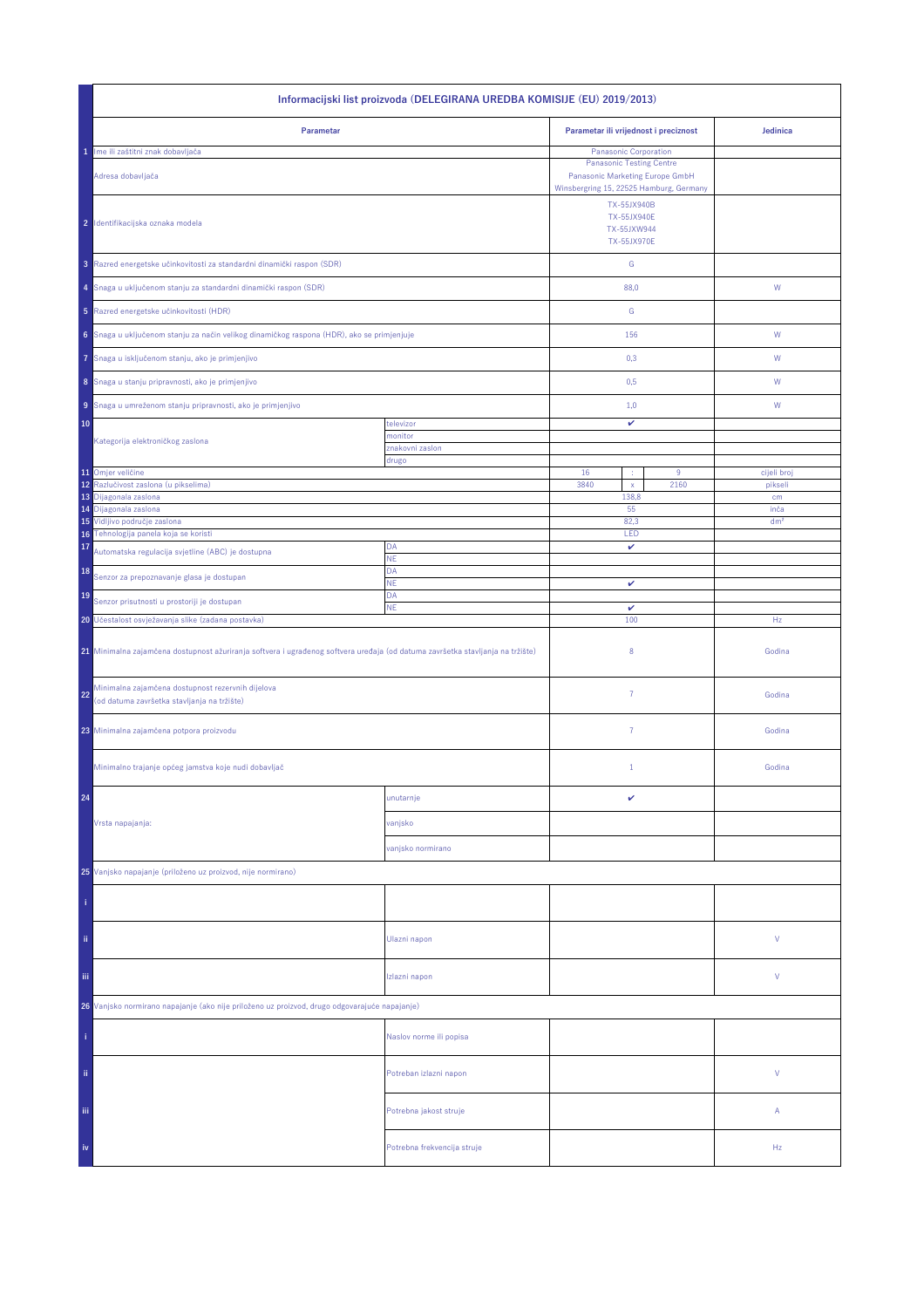| Ürün Bilgi Formu (AB Tüzüğü 2019/2013)                                                                                                 |                             |                                                                                                                                                    |                  |                 |
|----------------------------------------------------------------------------------------------------------------------------------------|-----------------------------|----------------------------------------------------------------------------------------------------------------------------------------------------|------------------|-----------------|
| Parametre                                                                                                                              |                             | Parametre veya Değer ve Kesinlik                                                                                                                   |                  | <b>Birim</b>    |
| 1 Tedarikçinin adı veya markası                                                                                                        |                             | Panasonic Corporation                                                                                                                              |                  |                 |
| Tedarikçinin adresi<br>2 Model tanımlayıcısı                                                                                           |                             | <b>Panasonic Testing Centre</b><br>Panasonic Marketing Europe GmbH<br>Winsbergring 15, 22525 Hamburg, Germany<br>TX-55JX940B<br><b>TX-55JX940E</b> |                  |                 |
|                                                                                                                                        |                             | TX-55JXW944<br>TX-55JX970E                                                                                                                         |                  |                 |
| 3 Standart Dinamik Aralık için enerji verimlilik sınıfı (SDR)                                                                          |                             | G                                                                                                                                                  |                  |                 |
| 4 Standart Dinamik Aralık (SDR) için açık modda güç talebi<br>5 Enerji verimlilik sınıfı (HDR)                                         |                             | 88,0<br>${\mathbb G}$                                                                                                                              |                  | ${\sf W}$       |
| 6 Yüksek Dinamik Aralık (HDR) modunda açık mod güç talebi, uygulanırsa                                                                 |                             | 156                                                                                                                                                |                  | W               |
| Kapalı mod, güç talebi, uygunsa                                                                                                        |                             | 0,3                                                                                                                                                |                  | W               |
| 8 Bekleme modu güç talebi, uygunsa                                                                                                     |                             | 0,5                                                                                                                                                |                  | W               |
| 9 Ağ Tabanlı Bekleme modu güç talebi, uygunsa                                                                                          |                             | 1,0                                                                                                                                                |                  | W               |
| 10                                                                                                                                     | televizyon                  | v                                                                                                                                                  |                  |                 |
| Elektronik ekran kategorisi                                                                                                            | monitör<br>işaretler        |                                                                                                                                                    |                  |                 |
|                                                                                                                                        | diğer                       |                                                                                                                                                    |                  |                 |
| 11 Boyut oranı                                                                                                                         |                             | 16<br>÷                                                                                                                                            | $\boldsymbol{9}$ | tamsayı         |
| 12 Ekran çözünürlüğü (piksel)<br>13 Ekran çapraz                                                                                       |                             | 3840<br>$\mathsf{x}$<br>138,8                                                                                                                      | 2160             | piksel<br>cm    |
| 14 Ekran çapraz                                                                                                                        |                             | 55                                                                                                                                                 |                  | inç             |
| 15 Görünür ekran alanı                                                                                                                 |                             | 82,3                                                                                                                                               |                  | dm <sup>2</sup> |
| Kullanılan panel teknolojisi<br>16<br>17<br>Otomatik Parlaklık Kontrolü (ABC) mevcut                                                   | <b>EVET</b>                 | LED<br>$\checkmark$                                                                                                                                |                  |                 |
| 18<br>Ses tanıma sensörü mevcut                                                                                                        | <b>HAYIR</b><br><b>EVET</b> |                                                                                                                                                    |                  |                 |
| 19<br>Oda varlık sensörü mevcut                                                                                                        | <b>HAYIR</b><br><b>EVET</b> | $\checkmark$                                                                                                                                       |                  |                 |
| 20 Görüntü yenileme sıklık oranı (varsayılan)                                                                                          | <b>HAYIR</b>                | v<br>100                                                                                                                                           |                  | Hz              |
| Yazılım ve ürün yazılımı güncellemelerinin minimum garantili kullanılabilirliği<br>21<br>(ürünün piyasadan kalktığı tarihten itibaren) |                             | $\bf 8$                                                                                                                                            |                  | Yıl             |
| Minimum garantili yedek parça bulunabilirliği<br>22<br>(ürünün piyasadan kalktığı tarihten itibaren)                                   |                             | $\bf 7$                                                                                                                                            |                  | Yıl             |
| 23 Minimum garantili ürün desteği                                                                                                      |                             | $\bf 7$                                                                                                                                            |                  | Yıl             |
| Tedarikçi tarafından sunulan genel garantinin minimum süresi                                                                           |                             | $1\,$                                                                                                                                              |                  | Yıl             |
| 24                                                                                                                                     | Dahili                      | $\checkmark$                                                                                                                                       |                  |                 |
| Güç kaynağı tipi                                                                                                                       | Harici                      |                                                                                                                                                    |                  |                 |
|                                                                                                                                        | Standartlaştırılmış harici  |                                                                                                                                                    |                  |                 |
| 25 Harici güç kaynağı (standart olmayan ve ürün kutusuna dahil)                                                                        |                             |                                                                                                                                                    |                  |                 |
|                                                                                                                                        |                             |                                                                                                                                                    |                  |                 |
| ii.                                                                                                                                    | Giriş Voltajı               |                                                                                                                                                    |                  | $\mathsf{V}$    |
| iii.                                                                                                                                   | Çıkış Voltajı               |                                                                                                                                                    |                  | $\mathsf{V}$    |
| 26 Harici standart güç kaynağı (veya ürün kutusuna dahil değilse uygun olan)                                                           |                             |                                                                                                                                                    |                  |                 |
|                                                                                                                                        | Standart İsim veya liste    |                                                                                                                                                    |                  |                 |
| ii.                                                                                                                                    | Gerekli çıkış voltajı       |                                                                                                                                                    |                  | $\mathsf{V}$    |
| Ϊij                                                                                                                                    | Gerekli iletilen akım       |                                                                                                                                                    |                  | Α               |
|                                                                                                                                        | Gerekli akım sıklığı        |                                                                                                                                                    |                  | Hz              |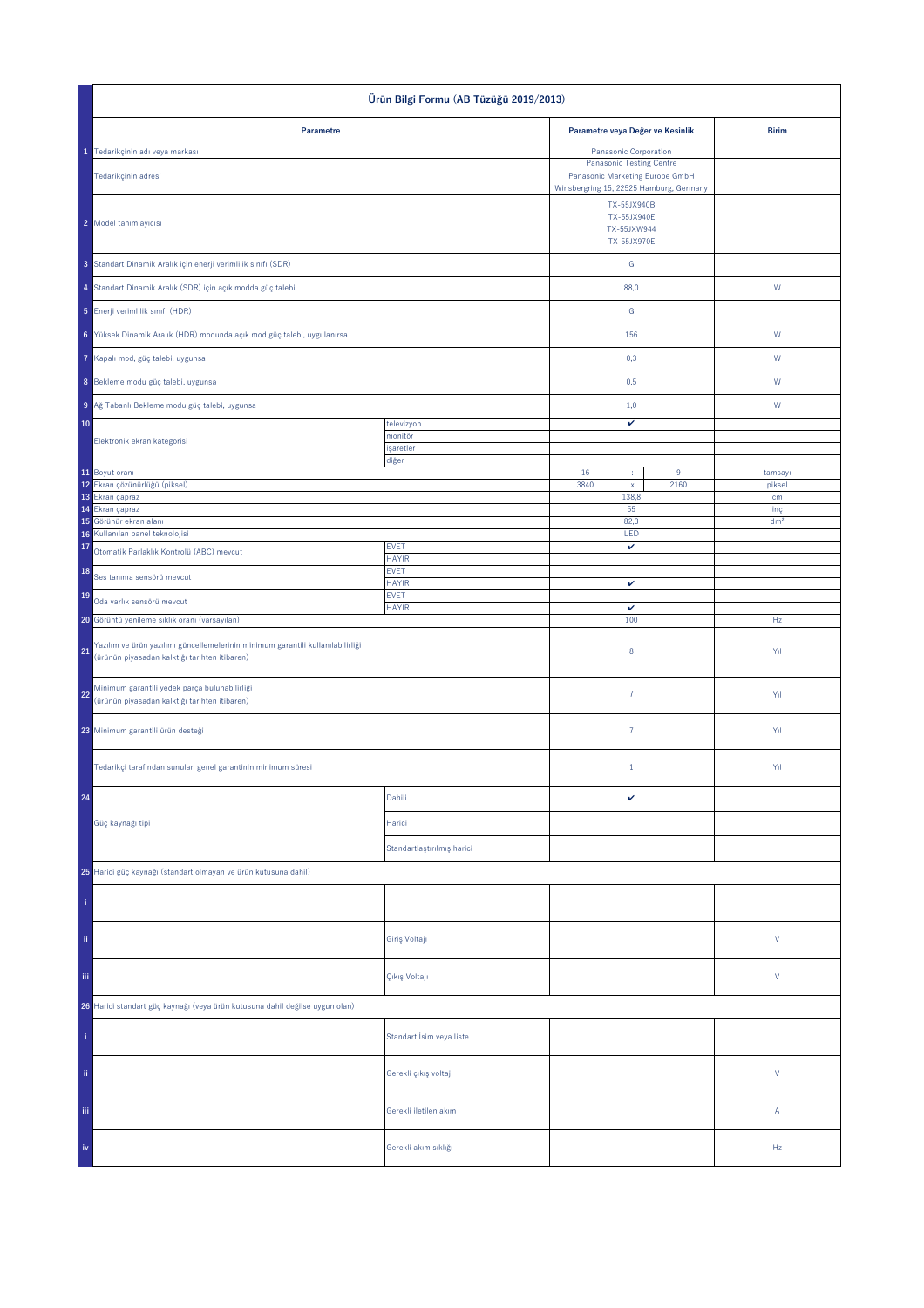| Informacije o proizvodu (Uredba EU 2019/2013)                                                                                      |                                         |                                                                        |                      |  |  |
|------------------------------------------------------------------------------------------------------------------------------------|-----------------------------------------|------------------------------------------------------------------------|----------------------|--|--|
| Parametar                                                                                                                          |                                         |                                                                        | Jedinica             |  |  |
| 1 Ime ili trgovački znak dobavljača                                                                                                |                                         | Panasonic Corporation                                                  |                      |  |  |
| Adresa dobavljača                                                                                                                  | Winsbergring 15, 22525 Hamburg, Germany |                                                                        |                      |  |  |
| 2 Identifikator modela                                                                                                             |                                         | TX-55JX940B<br><b>TX-55JX940E</b><br>TX-55JXW944<br><b>TX-55JX970E</b> |                      |  |  |
| 3 Klasa energetske efikasnosti za standardni dinamički raspon (SDR)                                                                |                                         | G                                                                      |                      |  |  |
| 4 Potrošnja energije u režimu standardnog dinamičkog raspona (SDR)                                                                 |                                         | 88,0                                                                   | W                    |  |  |
| 5 Klasa energetske efikasnosti (HDR)                                                                                               |                                         | G                                                                      |                      |  |  |
| Potrošnja energije u režimu za visoki dinamički raspon (HDR), ako se sprovede<br>6                                                 |                                         | 156                                                                    | W                    |  |  |
| Isključen režim, potrošnja električne energije, ako je primenjivo<br>7                                                             |                                         | 0,3                                                                    | W                    |  |  |
| 8 Potrošnja električne energije u stanju pripravnosti, ako je primenjivo                                                           |                                         | 0,5                                                                    | W                    |  |  |
| Potrošnja električne energije u stanju mrežne pripravnosti, ako je primenjivo<br>9 <sup>1</sup>                                    |                                         | 1,0                                                                    | W                    |  |  |
| 10                                                                                                                                 | televizija<br>nonitor                   | v                                                                      |                      |  |  |
| Kategorija elektronskog prikaza                                                                                                    | signalizacija                           |                                                                        |                      |  |  |
|                                                                                                                                    | ostalo                                  |                                                                        |                      |  |  |
| 11 Odnos veličine<br>Rezolucija ekrana (piksela)<br>12                                                                             |                                         | 16<br>9<br>÷<br>3840<br>2160<br>$\mathsf X$                            | celi broj<br>piksela |  |  |
| 13 Dijagonala ekrana<br>14 Dijagonala ekrana                                                                                       |                                         | 138,8<br>55                                                            | cm<br>inča           |  |  |
| 15 Vidljivo područje ekrana                                                                                                        |                                         | 82,3                                                                   | dm <sup>2</sup>      |  |  |
| 16 Korišćena tehnologija ploče                                                                                                     |                                         | LED                                                                    |                      |  |  |
| 17<br>Dostupna je automatska kontrola osvetljenja (ABC)                                                                            | DA<br><b>NE</b>                         | $\checkmark$                                                           |                      |  |  |
| 18<br>Dostupan je senzor za prepoznavanje glasa                                                                                    | DA<br>NE                                | $\checkmark$                                                           |                      |  |  |
| 19<br>Dostupan je senzor prisutnosti u sobi                                                                                        | DA<br><b>NE</b>                         | v                                                                      |                      |  |  |
| 20 Brzina osvežavanja slike (Uobičajeno)                                                                                           |                                         | 100                                                                    | Hz                   |  |  |
| Minimalna zagarantovana dostupnost ažuriranja softvera I upravljačkog softvera<br>21<br>(od datuma završetka puštanja na tržište): |                                         | 8                                                                      | Godina               |  |  |
| Minimalna zagarantovana dostupnost rezervnih delova<br>22<br>(od datuma završetka puštanja na tržište):                            |                                         | $\overline{7}$                                                         | Godina               |  |  |
| 23 Minimalna zagarantovana podrška za proizvod                                                                                     |                                         | $\overline{7}$                                                         | Godina               |  |  |
| Minimalno trajanje generalne garancije koju nudi dobavljač                                                                         |                                         | $1\,$                                                                  | Godina               |  |  |
| 24                                                                                                                                 | Unutrašnje                              | v                                                                      |                      |  |  |
| Vrsta napajanja                                                                                                                    | eksterno                                |                                                                        |                      |  |  |
|                                                                                                                                    | standardizovano eksterno                |                                                                        |                      |  |  |
| 25 Vanjsko standardno napajanje (nije standardizirano i nalazi se u kutiji proizvoda)                                              |                                         |                                                                        |                      |  |  |
|                                                                                                                                    |                                         |                                                                        |                      |  |  |
| ii.                                                                                                                                | Ulazni napon                            |                                                                        | V                    |  |  |
| iii.                                                                                                                               | Izlazni napon                           |                                                                        | V                    |  |  |
| 26 Vanjsko standardno napajanje (ili prikladno napajanje ako se ne nalazi u kutiju proizvoda)                                      |                                         |                                                                        |                      |  |  |
|                                                                                                                                    | Standardni naziv ili lista              |                                                                        |                      |  |  |
| ii.                                                                                                                                | Potrebni izlazni napon                  |                                                                        | V                    |  |  |
| Ϊij                                                                                                                                | Potrebna isporučena struja              |                                                                        | А                    |  |  |
| iv                                                                                                                                 | Potrebna frekvencija struje             |                                                                        | Hz                   |  |  |